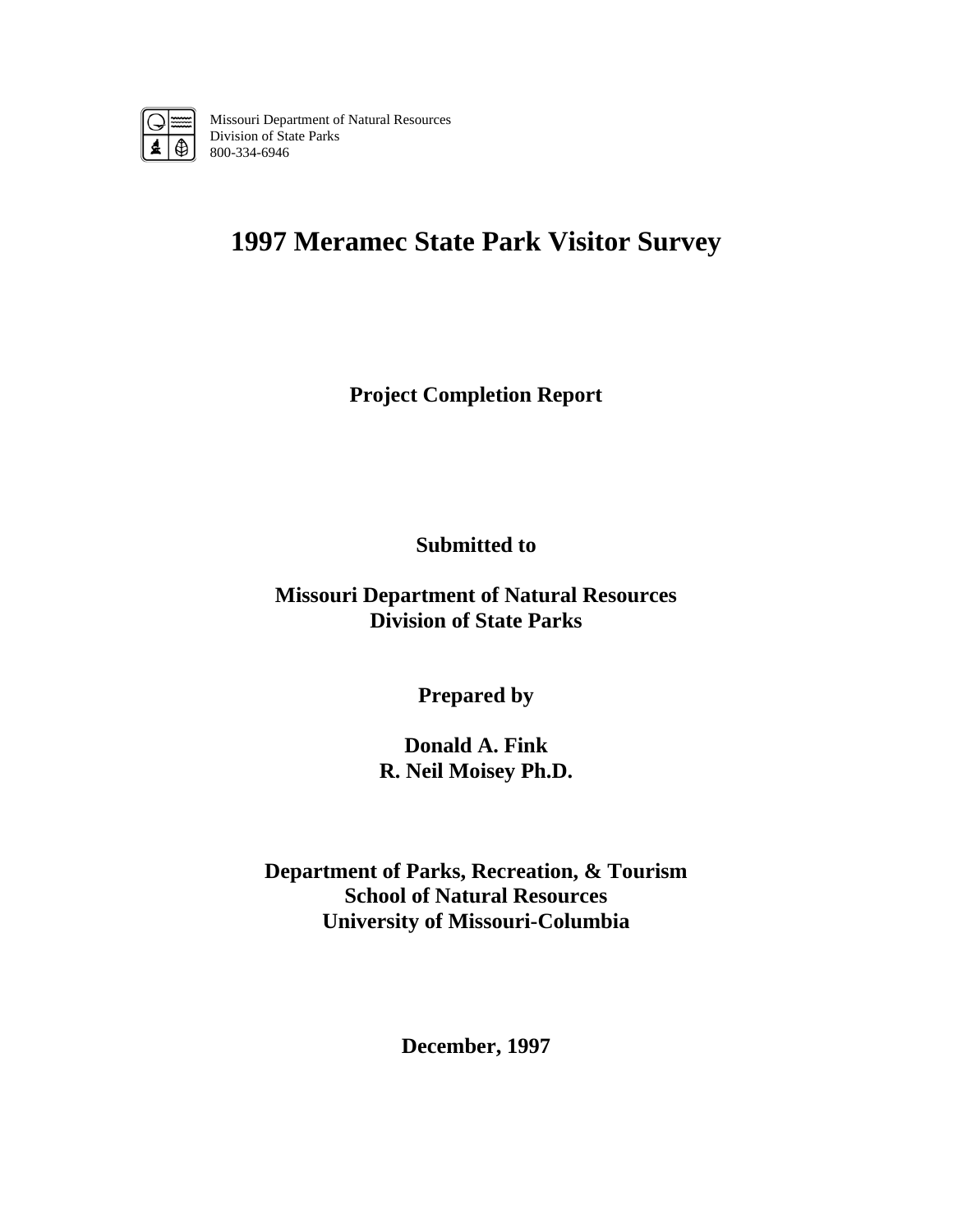# **Executive Summary**

The purpose of this study was to describe visitors' socio-demographic characteristics, patterns of use, and satisfaction with park facilities, programs and services at Meramec State Park (MSP). The second purpose of this study was to develop an on-site questionnaire and methodology to gather visitor information in Missouri state parks.

An on-site exit survey of adult visitors to MSP was conducted from June 1, to August 31, 1997. Six-hundred and thirty-eight surveys were collected, with an overall response rate of 71%. Results of the survey have a margin of error of plus or minus 4%. The following information summarizes the results of the study.

## **Socio-demographic Characteristics**

- MSP visitors were comprised of nearly equal numbers of males and females, and the average age of the adult visitors to MSP was 40.
- The highest percentage had completed some college or vocational school education and had an annual household income of \$25,000- \$50,000.
- The majority of visitors (87%) were Caucasian, 11% were Native American, 1% were Hispanic, and 0.8% were Asian.
- Almost 5% of the visitors reported having a disability.
- Four-fifths of the visitors (80%) were from Missouri, 11% were from Illinois, and 9% were from 20 other states.
- Approximately two-thirds of the total visitors lived within a 30 mile radius of the park or lived in the St. Louis area.

## **Use-Patterns**

- Two-thirds of MSP visitors traveled 75 miles or less to MSP.
- The average number of visitors per vehicle was 2.67.
- About three-fourths of MSP visitors had visited the park before.
- MSP visitors had visited the park an average of seven times in the past year.
- Almost two-thirds of the visitors were day-users.
- Of the visitors staying overnight, almost two-thirds stayed in the MSP campground, and over one-half stayed two nights.
- The average stay for overnight visitors was 2.6 nights.
- The majority of MSP visitors visited the park with family and/or friends. Ten percent visited the park alone.
- The most frequent recreation activities in which visitors participated were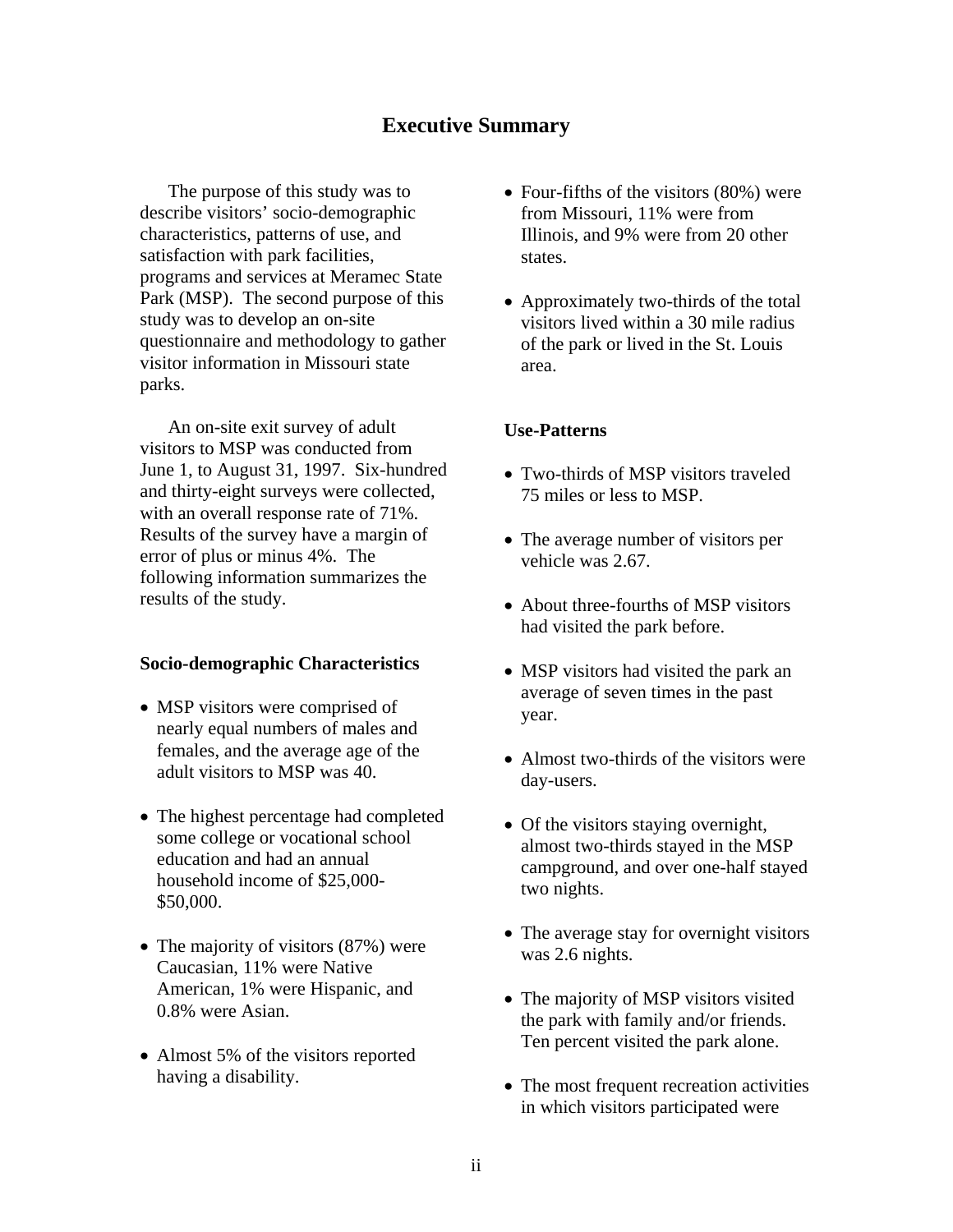swimming, viewing wildlife, picnicking, camping, hiking, rafting/canoeing, exploring wild caves, and fishing.

## **Satisfaction and Other Measures**

- Ninety-seven percent of the visitors were either very or somewhat satisfied overall.
- Respondents visiting MSP for the first time had a significantly higher overall satisfaction rating than repeat visitors.
- Visitors were most satisfied with the picnic area and least satisfied with river access areas.
- The majority of visitors gave high ratings on safety, park cleanliness, restroom cleanliness, a helpful and friendly staff, accessibility for disabled persons, upkeep of facilities, and care of natural resources.
- Clean restrooms were identified as needing the most attention.
- Twenty-five percent of visitors with safety concerns listed factors such as

lack of park personnel presence, lack of rangers patrolling, lack of enforcement, and/or people breaking rules as safety concerns. Over onehalf of the responses were factors over which management has no control.

- Over one-half of MSP visitors felt crowded on their visits. Half of them felt crowded in the campground and 16% felt crowded on the river.
- Weekend visitors' perceptions of crowding were significantly higher than weekday visitors', and campers felt significantly more crowded than non-campers.
- Visitors who felt the park was safe also felt less crowded.
- Visitors who felt crowded had significantly lower overall satisfaction ratings.
- Twenty-six percent of the respondents provided additional comments or suggestions, one-third of which were positive comments.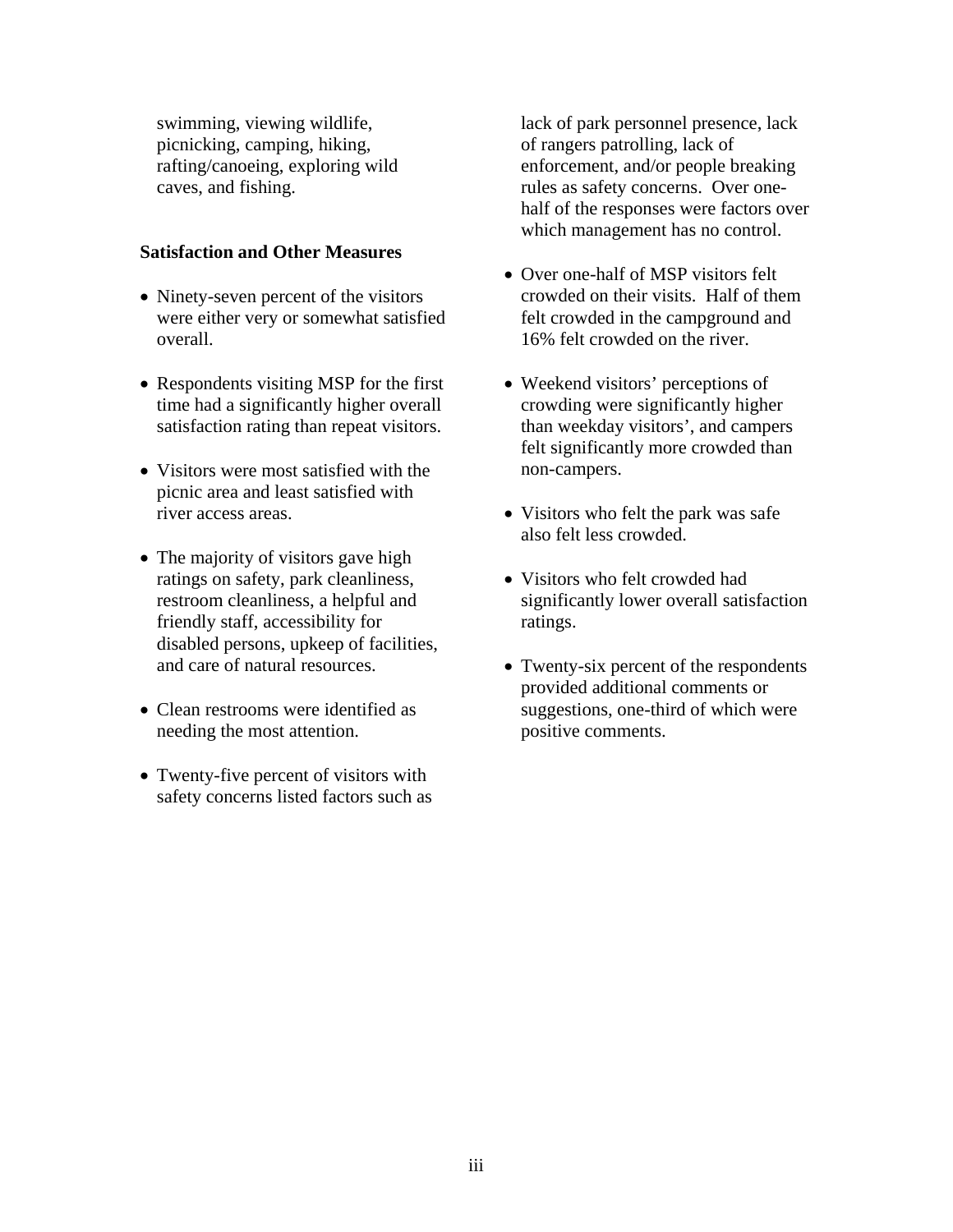# **Table of Contents**

| <b>Overall Satisfaction.</b> |  |
|------------------------------|--|
|                              |  |
|                              |  |
|                              |  |
|                              |  |
|                              |  |
|                              |  |
|                              |  |
|                              |  |
|                              |  |
|                              |  |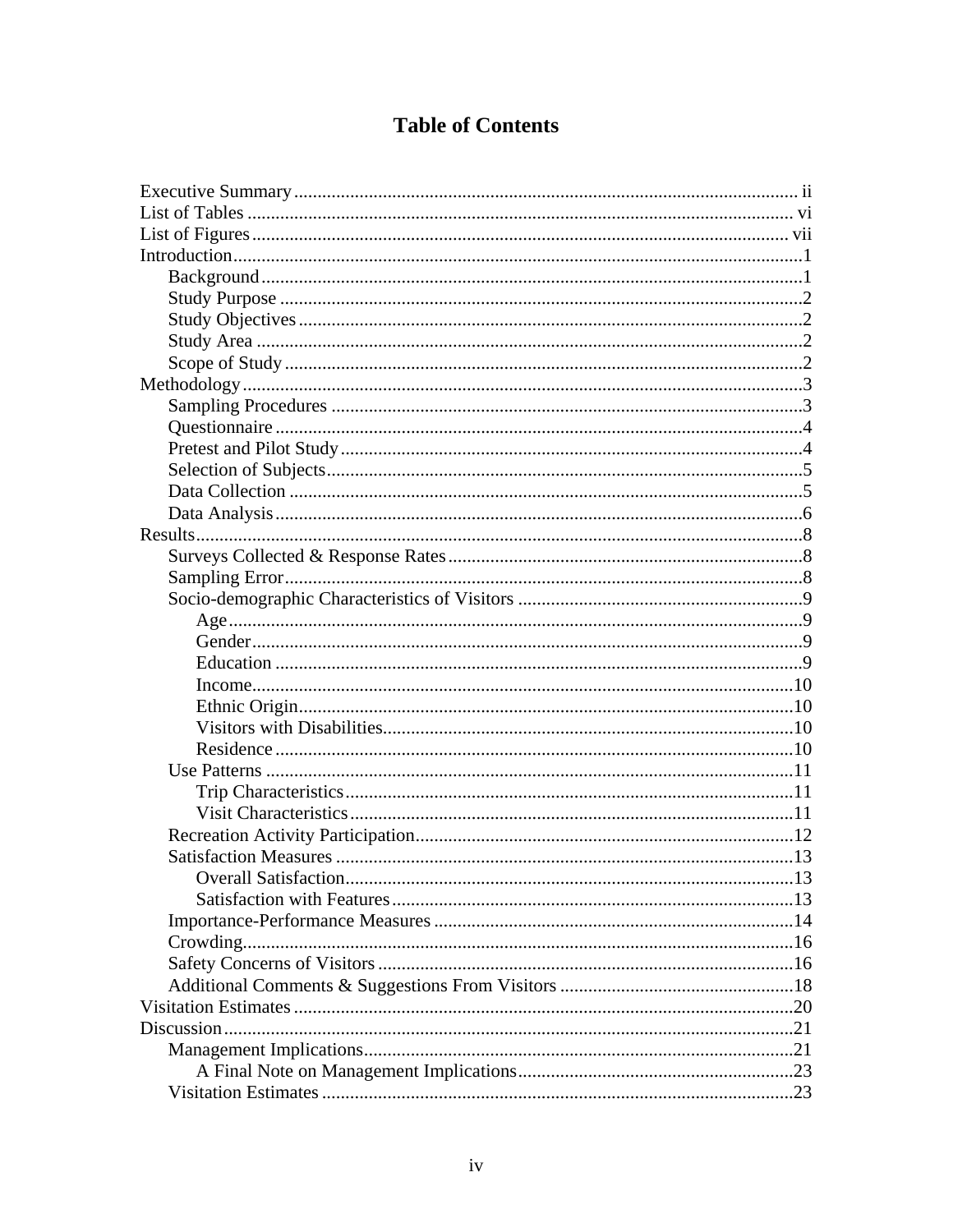| Appendix J. List of Comments From Pilot Study and Other Comments |  |
|------------------------------------------------------------------|--|
|                                                                  |  |
|                                                                  |  |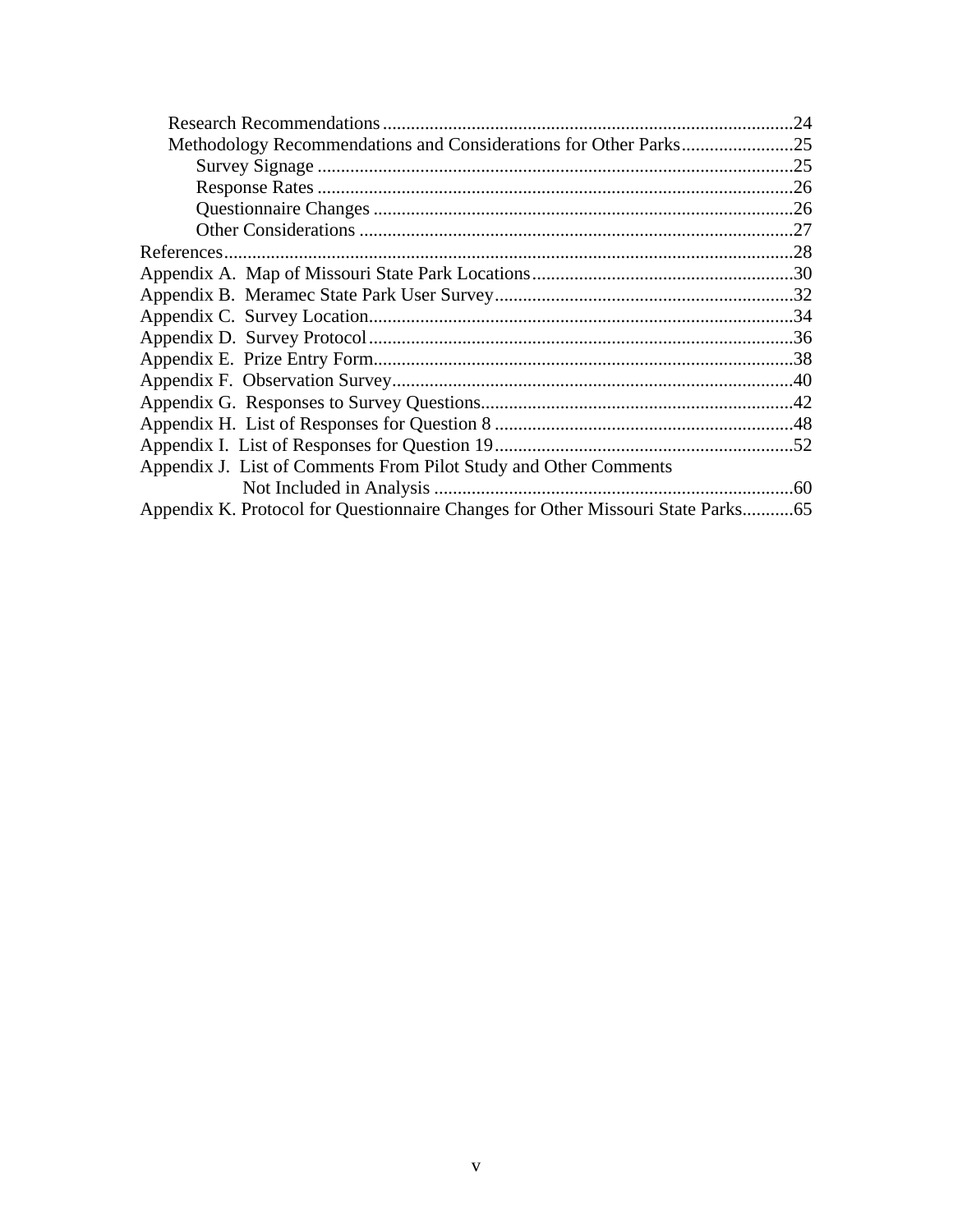# **List of Tables**

| Table 6. Locations Where MSP Visitors Felt Crowded on Their Visits 16 |  |
|-----------------------------------------------------------------------|--|
|                                                                       |  |
| Table 8. Frequency and Percentage of Comments and Suggestions from    |  |
|                                                                       |  |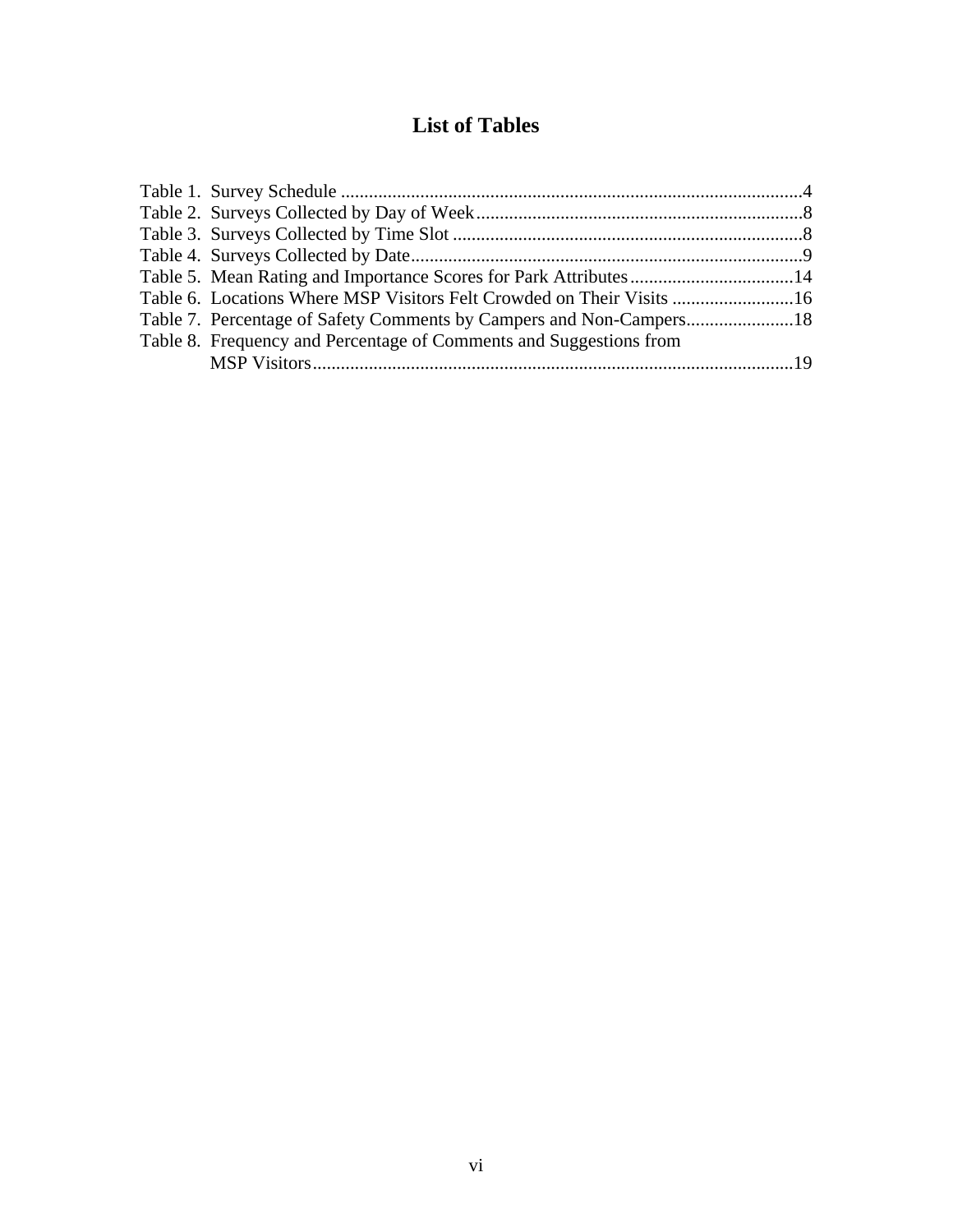# **List of Figures**

| Figure 6. Mean Satisfaction Scores for River Access Areas by Type of User 14 |  |
|------------------------------------------------------------------------------|--|
|                                                                              |  |
|                                                                              |  |
|                                                                              |  |
| Figure 10. Levels of Crowding and Satisfaction Ratings by Safety Concerns22  |  |
|                                                                              |  |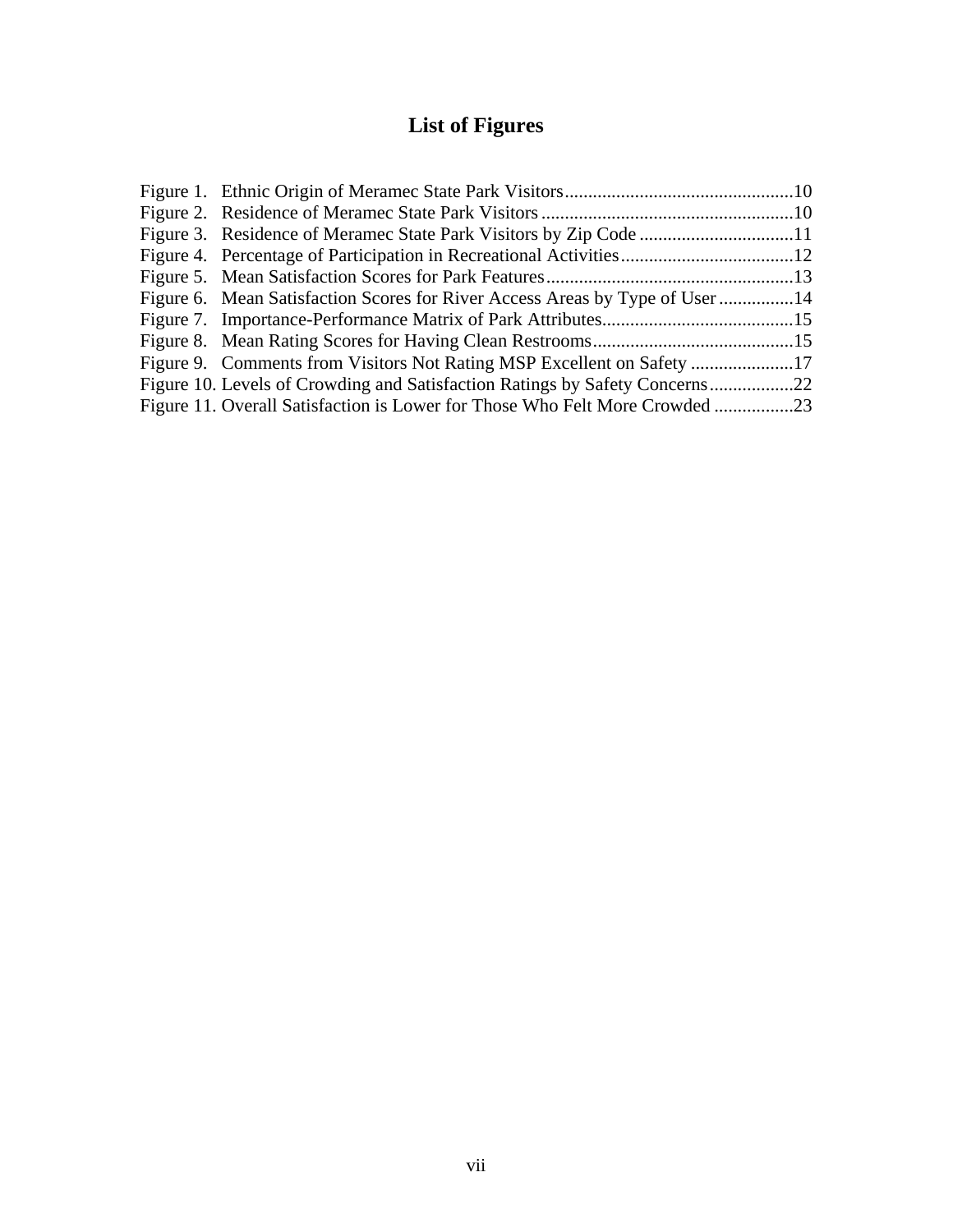# **Introduction**

## **Background**

 As Missouri's state park system continues to grow, so do the number of visitors. In 1990, more than 14 million people visited Missouri's state parks and historic sites (Holst, 1991), and the total visitation for the park system exceeded 16 million people in 1996 (Missouri Department of Natural Resources [DNR], 1997). Increased attendance and the concept that not all state park visitors have the same preferences for recreational settings, facilities, and services (Donnelly, Vaske, DeRuiter, & King, 1996), challenges park managers and planners in providing adequate facilities, programs, and services.

 Information on recreation use and users is essential for planning, designing, and managing recreational facilities (Manning, 1986). Planners and recreation managers may intuitively have some sense of who the users are and what activities the users are participating in; however, these perceptions may not always be consistent with the actual users and activities. Managers will often be misdirected and inefficient, without some grasp of the patterns of recreational use, visitor characteristics, and visitor satisfactions (Lucas, 1985). Attention may be focused on old problems, some of which may have faded away or evolved into different issues. If managers are to respond in a timely fashion to changes in public recreation needs or changing resource conditions, current, accurate, and reliable information on participation trends and satisfactions of recreation

users is needed (Cordell, Bergstrom, Hartmann, & English, 1990).

 Information that can help the Missouri state parks staff manage and improve parks, such as visitor profiles and patterns of visitor use, is limited. The extent of Missouri state park user information is primarily data from the Public Area Recreation Visitor Survey (PARVS) collected in the mid-1980s (DNR, 1989), and the 1995 Missouri State Park and Historic Site User Survey conducted by Business Responses, Inc. (BRI) (1995a, 1995b). Information from both studies, however, focuses on the state park system as a whole, and not individual sites. Many parks attract visitors who differ from visitors of other parks, because each site offers different types of attributes (Donnelly et al., 1996). Donnelly et al. found considerable diversity in visitor characteristics across all the state parks in Colorado, and that not all visitors shared the same set of preferences for park attributes, facilities, and services.

 The Missouri Division of State Parks (DSP) recognizes the importance of managing a diversity of individual units within the Missouri state park system. The DSP also realizes that with a diversity of parks, diverse groups of visitors are often attracted, as different sites have different resources, and the resources at the site dictate the types of recreational activities that are available (Holst, 1991). Therefore, site-specific research providing current user information is vital in helping the DSP better serve the public.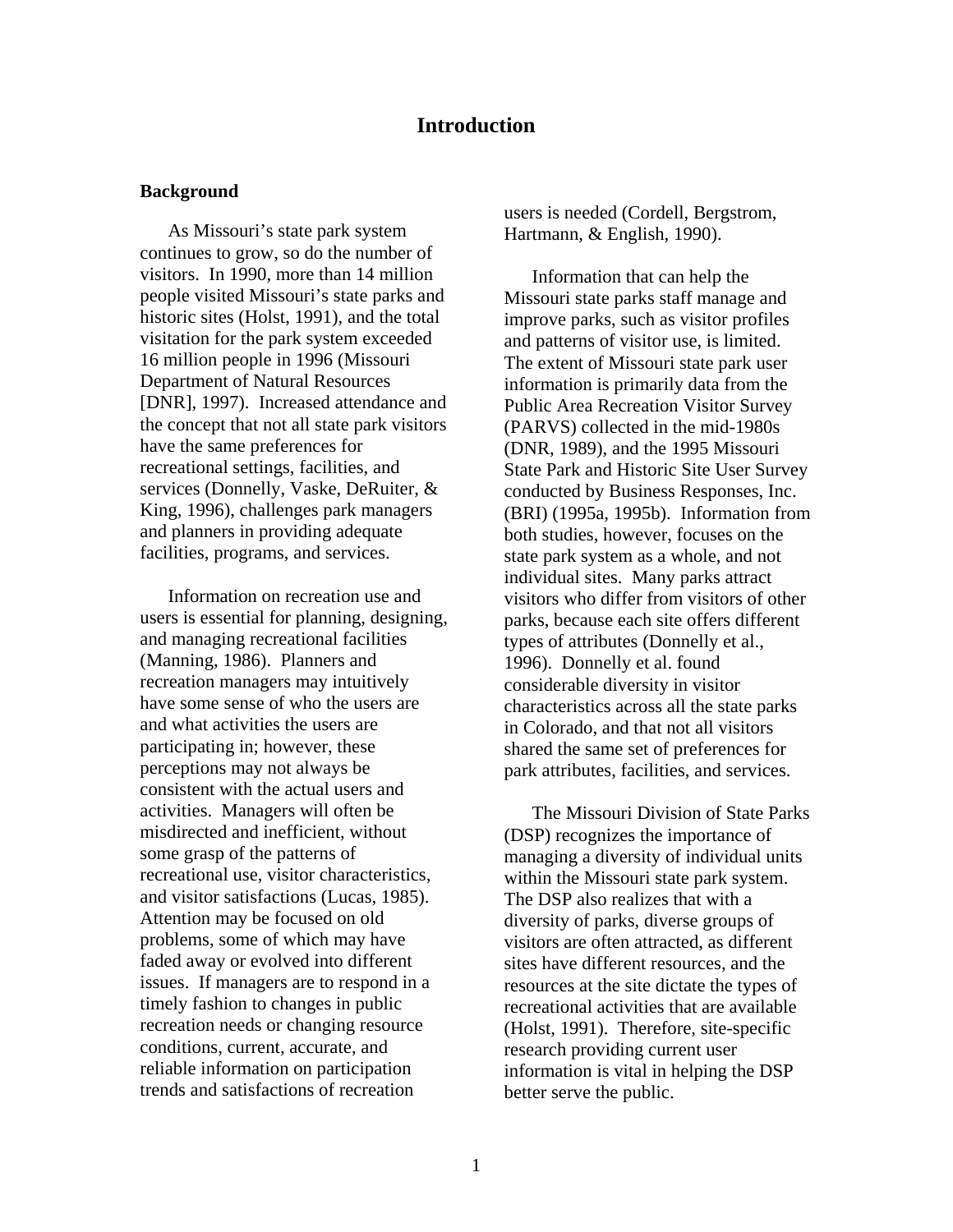#### **Study Purpose**

 The present study had a twofold purpose. First, by surveying visitors at Meramec State Park (MSP), visitor information specific to that park was determined. The results from the survey aid in further planning and management decisions at MSP, and also serve as baseline visitor information of one Missouri state park. As surveys are collected at additional parks, information can be compared from site to site. Second, the on-site questionnaire and methodology were developed to be applicable to other Missouri state parks. Therefore, the study serves as a prototype which the DSP can use to gather site-specific user information in all other Missouri state parks in the future.

## **Study Objectives**

 Specific objectives of the study were to:

1) determine select socio-demographic characteristics of MSP users (age, gender, education, ethnic origin, place of residence, income, and whether visitors had a disability);

2) determine visitors' patterns of use of MSP (characteristics of the trip, characteristics of the visit, levels of use, and types of recreational activities in which visitors participated);

3) determine visitors' overall satisfaction with their visits and visitors' satisfaction of MSP facilities, programs, and services;

4) explore visitors' safety concerns; 5) determine if visitors felt crowded on their visits and where they felt crowded; 6) determine the number of visitors per vehicle and compare current visitation estimates with estimates from data collected.

## **Study Area**

 MSP is a 6,785-acre state park and is located four miles east of Sullivan, Missouri, along the Meramec River. A map of state park locations is located in Appendix A. The park is one of the 46 state parks operated by the DSP. MSP, one of Missouri's earliest state parks, attracted more than 10,000 visitors at its dedication in 1928 (DNR, 1994). MSP continues to be one of Missouri's most popular state parks, as it provides diverse recreational opportunities for many visitors each year (DNR, 1991). The average annual visitation of MSP for 1992-1996 was approximately 580,000 visitors (DNR, 1997). Current visitor information pertaining specifically to MSP's visitors does not exist.

## **Scope of Study**

 The population of the study was all MSP visitors who were 18 years of age or older (adults), and who visited MSP from June 1, to August 31, 1997. Since the study was conducted only during the summer season, the survey results only reflect summer visitors.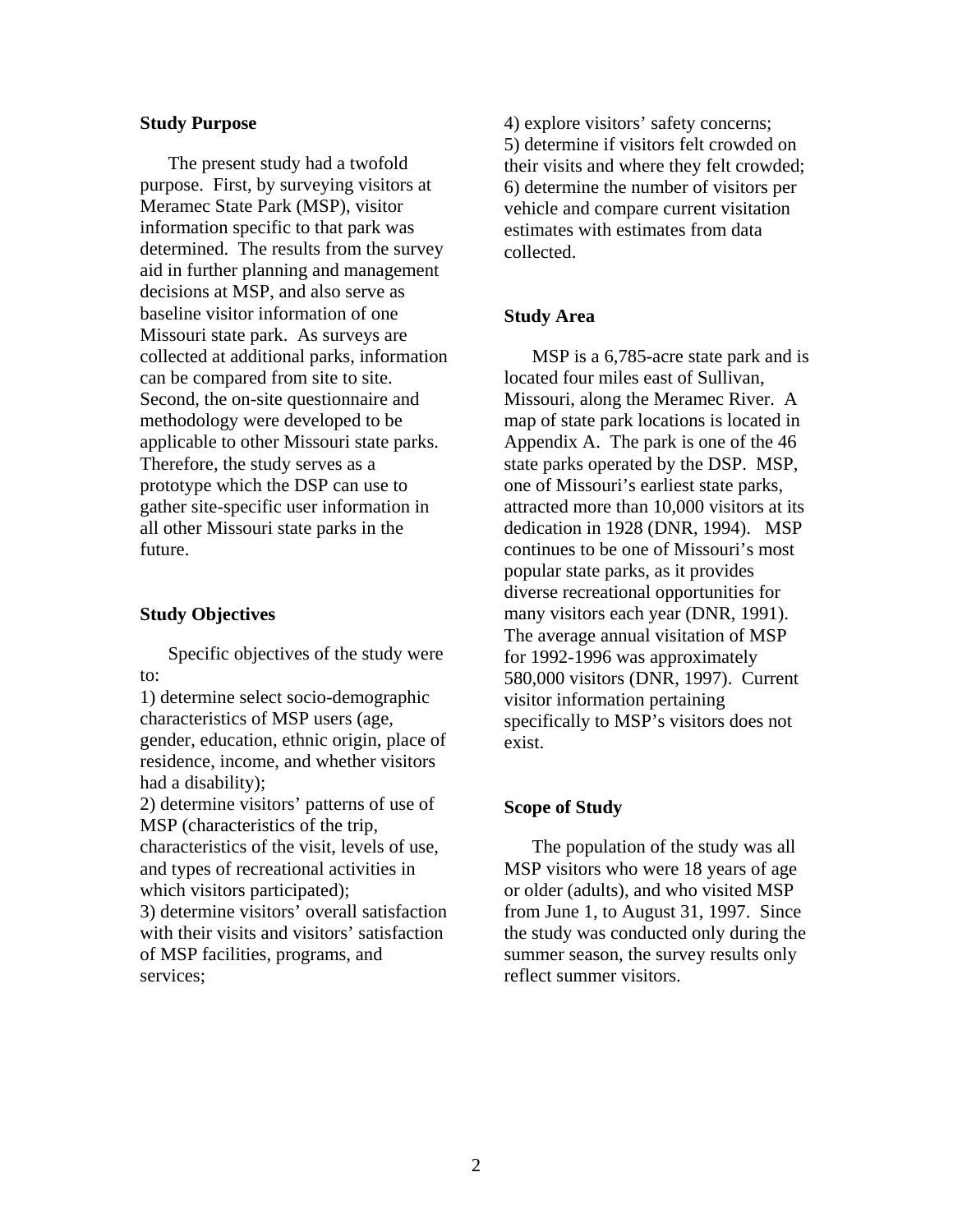# **Methodology**

 The following section describes the methods that were used in this study. Sampling procedures, selection and testing of the questionnaire, selection of subjects, data collection, and statistics that were used for data analysis are discussed. For a complete discussion of the survey methodology, see Fink (1997).

### **Sampling Procedures**

 Based on MSP's visitation data from 1995 and 1996 (DNR, 1997), total visitation was estimated during the selected study period of June 1, 1997, to August 31, 1997, to be 230,000 visitors. Due to limited financial resources and the objectives of the study, a 95% confidence interval was chosen with a desired precision level of plus or minus 5%. To ensure an error margin not greater than 5%, a minimum sample size of 400 was needed (Folz, 1996). Therefore, a goal of obtaining approximately 500 surveys was set, to acquire the minimum of 400 usable surveys. A random sample of all MSP visitors, who were 18 years of age or older, and who visited MSP during the study period, were selected as the respondents.

 The average daily visitation and the average hourly visitation for the study period were projected based on MSP's visitation data from 1995 and 1996 (DNR, 1997). Considering the estimated average number of visitors per hour and the decision to survey in four and onehalf hour time slots, it was determined that 12 days of surveying were needed. Since the study was conducted over a three month time period, and due to travel constraints, the survey days were chosen in blocks of four days. One date for each of the three months of the survey period was randomly chosen. The three random dates were then assigned as the first days of each of the four-day blocks.

 Since the front gate of MSP is open from 7:00 a.m. to 10:00 p.m. during the summer season, the sampling times took place during these hours. Each of the 12 survey days were divided into three time slots (1. 7:30 a.m. - 12:00 p.m.; 2. 12:00 p.m.- 4:30 p.m.; 3. 4:30 p.m. - 9:00 p.m.), and only one time slot was used per day. This survey style was based on a style developed by the U. S. Army Corps of Engineers Waterways Experiment Station. A time slot was randomly selected (Time Slot 2), and was assigned to the first day of the 12 survey days. The time slots assigned to the remaining 11 survey days followed in order based on the first selection (Day  $1 =$ Time Slot 2, Day  $2 =$ Time Slot 3, Day  $3 =$  Time Slot 1, etc.). This assignment allowed the three time slots to be sampled equally over the 12 survey days, and allowed each time slot to be used at least once during each block of four days. Table 1 shows the selected survey dates and time slots. This method allowed visitors leaving the park at various times of the day to be sampled equally.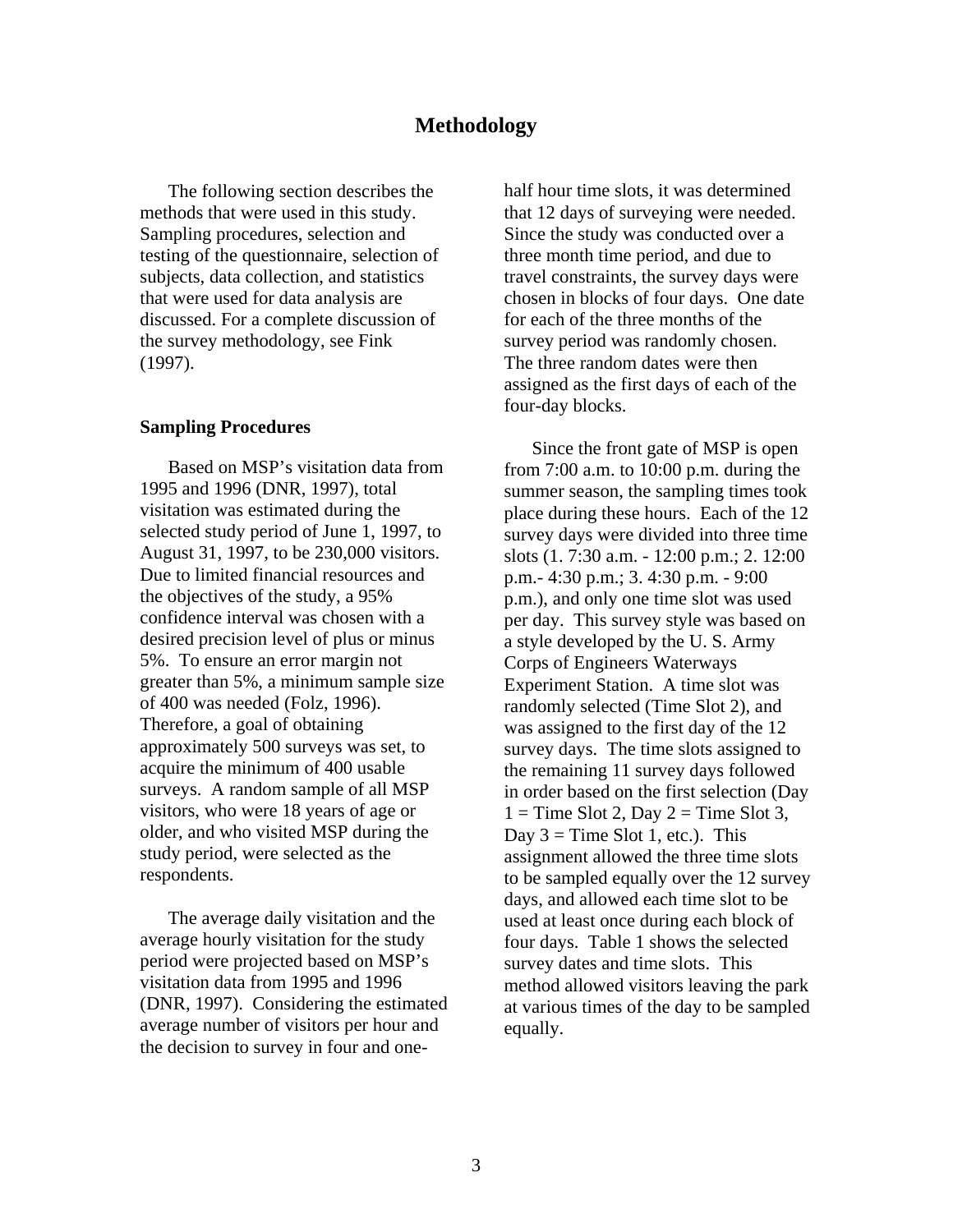| Date      | Day       | <b>Time slot</b>          |
|-----------|-----------|---------------------------|
| June 19   | Thursday  | $12:00$ p.m. $-4:30$ p.m. |
| June 20   | Friday    | 4:30 p.m. $-9:00$ p.m.    |
| June 21   | Saturday  | $7:30$ a.m. $-12:00$ p.m. |
| June 22   | Sunday    | $12:00$ p.m. $-4:30$ p.m. |
| July 25   | Friday    | 4:30 p.m. $-9:00$ p.m.    |
| July 26   | Saturday  | $7:30$ a.m. $-12:00$ p.m. |
| July 27   | Sunday    | $12:00$ p.m. $-4:30$ p.m. |
| July 28   | Monday    | 4:30 p.m. $-9:00$ p.m.    |
| August 13 | Wednesday | 7:30 a.m. - 12:00 p.m.    |
| August 14 | Thursday  | $12:00$ p.m. $-4:30$ p.m. |
| August 15 | Friday    | 4:30 p.m. $-9:00$ p.m.    |
| August 16 | Saturday  | $7:30$ a.m. $-12:00$ p.m. |

*Table 1. Survey Schedule* 

#### **Questionnaire**

Since a site-specific survey did not exist for Missouri state parks, the questionnaire was designed for this study to gather descriptive information specified in the study objectives. A copy of the questionnaire is located in Appendix B. The questionnaire was based on the state park and historic site questionnaire (BRI, 1995b), which the DSP used in 1995. The questionnaire from the 1995 user survey was chosen because of its relevancy to this study. The DSP designed the 1995 questionnaire to gather sociodemographic, patterns of use, and satisfaction data, which were the same types of user information desired for this study. The adaptations of the 1995 survey included eliminating several questions to keep the questionnaire brief, reorganizing the survey to increase its ease of completion, and adding two questions. One question was added to further explore visitors' safety concerns, and another was added to determine whether visitors felt overcrowded when visiting MSP.

#### **Pretest and Pilot Study**

 The questionnaire was pretested with an undergraduate Parks, Recreation, and Tourism class. Responses to the survey questions were examined to determine if the students understood the questions as intended. In addition, a pilot study at MSP was conducted by following the procedures described in "Data Collection."

The purpose of the pilot study was to determine if park visitors understood the questionnaire as intended and if the methods would work as planned. Two survey periods were chosen to test the methodology during a low use period and a high use period. On the two pilot survey dates, 119 surveys were collected for a daily average above the number needed to obtain the goal of 500 surveys using 12 survey days. During the pilot study, respondents were also asked to make comments concerning the wording of the questions and the ease of completing the survey. As a result of the pilot study, the changes to the methodology included revising the observation survey form and slightly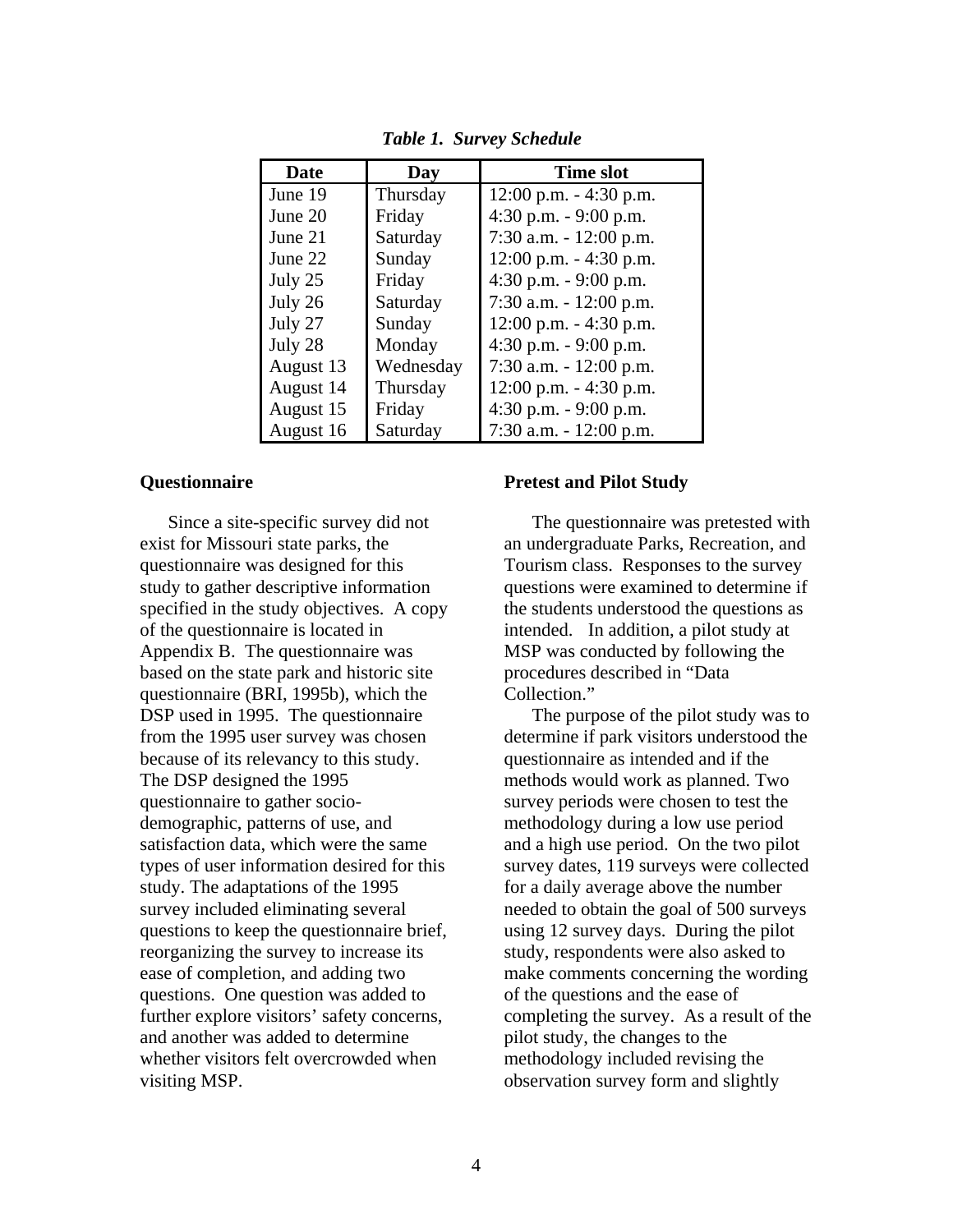changing the wording of two survey questions.

## **Selection of Subjects**

 The DSP requires MSP visitors who stay overnight in the park campground and lodging facilities to fill out registration forms that include their names and addresses. However, since only 15-20% of the summer park visitors stay overnight in the park (DNR, 1997), a random mail survey using registration forms would not have provided an accurate representation of all MSP visitors. The choice was made to administer and collect the questionnaires on-site to minimize delays and nonresponse bias associated with mail-back surveys. The data was collected on-site by surveying visitors as they exited the park.

 Based on traffic counts for MSP in 1995 and 1996 (DNR, 1997), it was determined that it would be impractical to stop each vehicle as it exited the park. Therefore, a systematic sample of visitors in every fifth vehicle was made.

## **Data Collection**

 The surveyor wore a park uniform and was stationed near the park entrance, by the visitor center parking lot, during the selected time slots of the chosen survey days. A map of the survey location is found in Appendix C. A temporary "Visitor Survey" sign was positioned at the survey location to inform visitors exiting the park that the survey was being conducted. The driver of every fifth vehicle was stopped as he or she exited the park. Each person in the vehicle, who was 18 years of age or

older, was asked to complete the survey, unless he or she had already responded to the survey. The visitors who had not already responded to the survey were informed of the purpose of the survey and the average length of time to complete the survey. Respondents were also told that by completing the survey they had the opportunity to enter their name in a drawing for a prize package, and that their participation was voluntary and anonymous. A complete protocol is located in Appendix D, and a copy of the prize entry form is found in Appendix E.

 An observation survey was also taken to acquire additional information such as number of adults and children in each vehicle, vehicle type, number of axles per vehicle, date, day of the week, time slot, and the weather conditions. A copy of the observation survey form is located in Appendix F. The observation data was collected from all vehicles stopped (every fifth vehicle) whether the visitors were a respondent, nonrespondent, or had already participated in the survey.

 The number of non-respondents in each vehicle stopped was recorded to determine the response rate. The response rate was calculated by dividing the number of usable surveys collected by the total number of adult visitors (18 years and older) who were asked to complete the survey. Therefore, if four adults in one vehicle did not want to participate in the survey, four nonresponses were recorded. The visitors not included in determining the response rate included visitors who had already participated in the survey and visitors under the age of 18. (Some vehicles had no occupants who were 18 years of age and older.)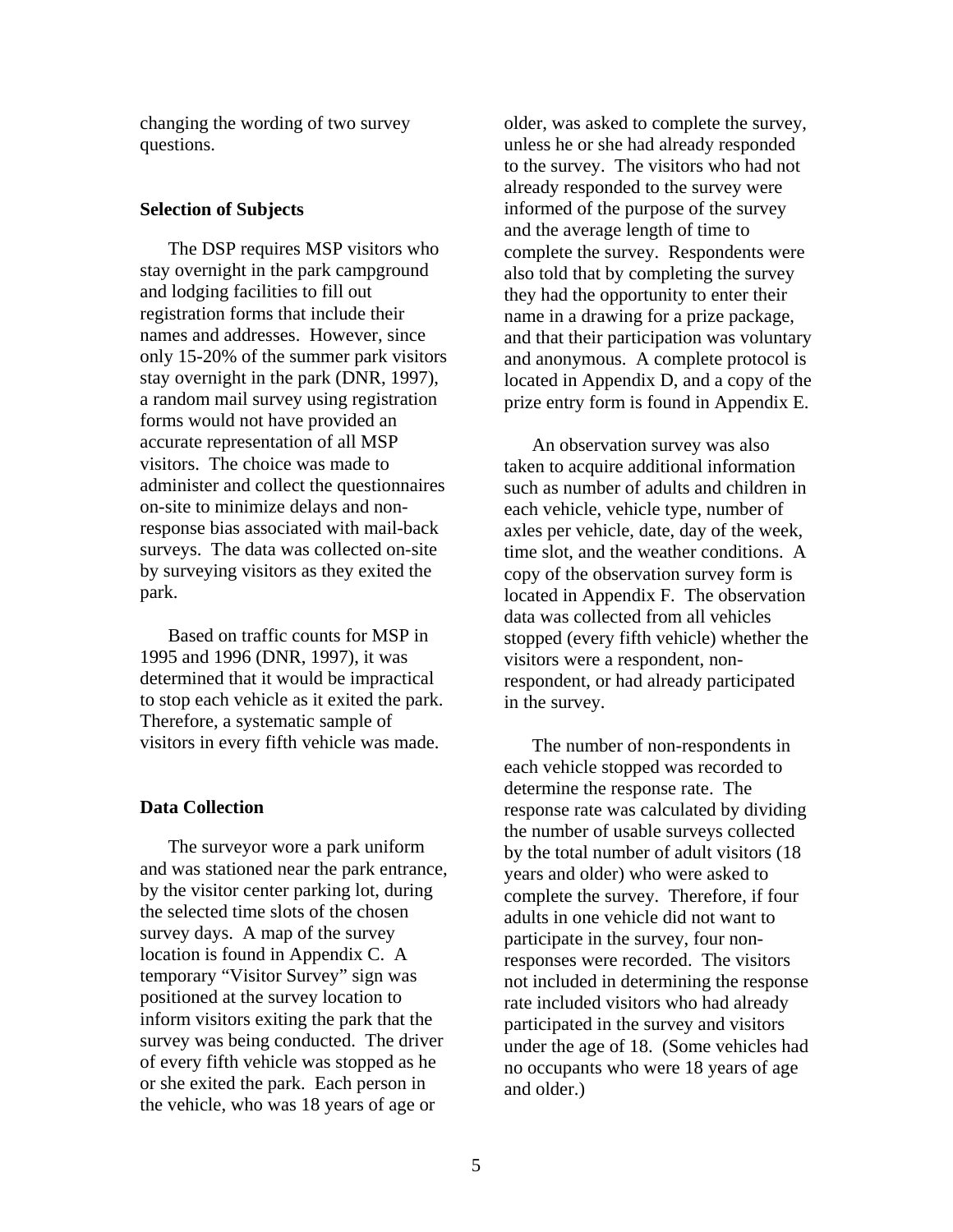If visitors agreed to participate, they were handed a DNR pencil and a clipboard with the survey and prize entry form attached. The driver of the vehicle was then instructed to drive his or her vehicle into the visitor center parking lot to complete the survey. The respondents were asked to return the clipboard, the survey, and the prize entry form upon completion of the survey. (On several of the survey dates, a member of the MSP staff or a volunteer assisted in collecting the clipboards and completed questionnaires from the participants, restocking clipboards, and answering visitors' questions.) Survey participants were allowed to keep the DNR pencils if they wished.

## **Data Analysis**

 The data obtained in this study was analyzed with the Statistical Packages for the Social Sciences (SPSS) (SPSS, 1996).

 Frequency distributions and percentages of responses to the survey questions and the observation data were determined. The responses to two openended questions were listed as well as grouped into categories for frequency and percentage calculations. In addition, the number of surveys completed by month, by date, by day of week, by weekend versus weekday, and by time slot was also determined.

 The Importance-Performance (I-P) approach was also used to analyze questions 7 and 9. The mean score of each performance attribute was matched with the importance attribute and plotted on an I-P matrix or graph. The crosshairs were set at the mean for all the importance attributes and at the mean for all the performance attributes, which resulted in a relative rating of a given attribute compared to all other attributes. According to Hollenhorst, Olson and Fortney (1992), in most studies using I-P analysis, the crosshairs are placed at the middle point of the scale used. However, if both importance and performance ratings are extremely high, as can result when park visitors have both high affinity for the park and high expectations, then most attributes will fall in the high importance/high performance category.

 Comparisons were made to determine any statistically significant differences in selected groups' perceptions of crowding (question 10), ratings of park attributes (question 7), satisfaction with park features (question 6), and overall satisfaction (question 12). The statistical analysis used was oneway analysis of variance (ANOVA). The groups of visitors selected for comparison included:

- 1. Campers versus non-campers (Visitors camping in the MSP campground compared with visitors not camping in the campground)
- 2. Weekend visitors versus weekday visitors (Visitors surveyed on Saturday and Sunday compared with visitors who were surveyed on Monday through Friday)
- 3. First-time visitors versus repeat visitors
- 4. Visitors who rated the park excellent on safety versus visitors who rated the park good, fair, or poor on safety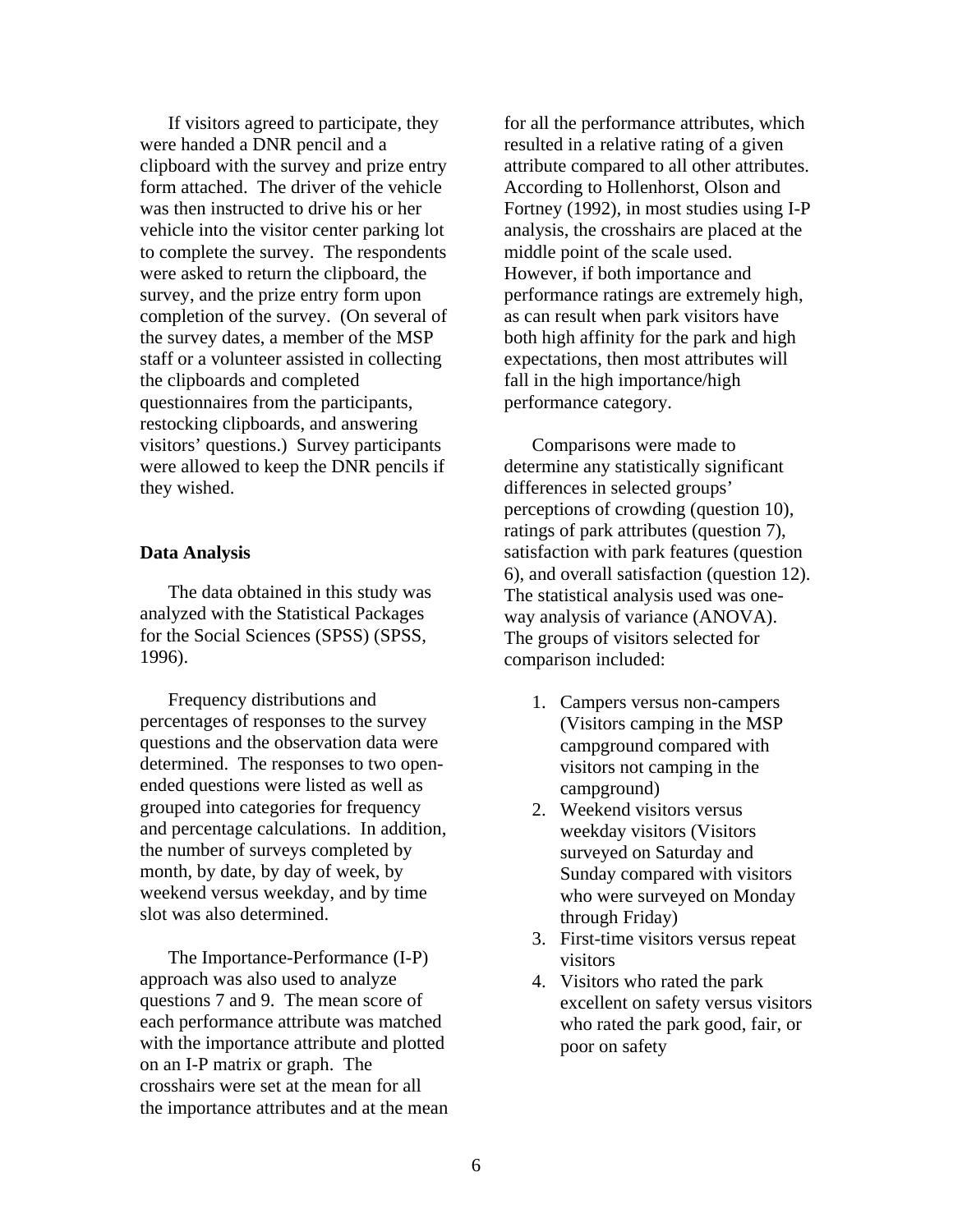Other comparisons included:

- 1. A comparison of the comments made concerning safety (question 8) between campers and noncampers
- 2. Chi-square tests to determine any differences in characteristics of visitors who rated the park excellent on safety and those who rated MSP good, fair, or poor on safety
- 3. A cross tabulation (Chi-square test) of visitors' overall satisfaction with the type of weather conditions during their visits
- 4. A comparison of overall satisfaction between visitors who felt some degree of crowding and those who were not at all crowded on their visit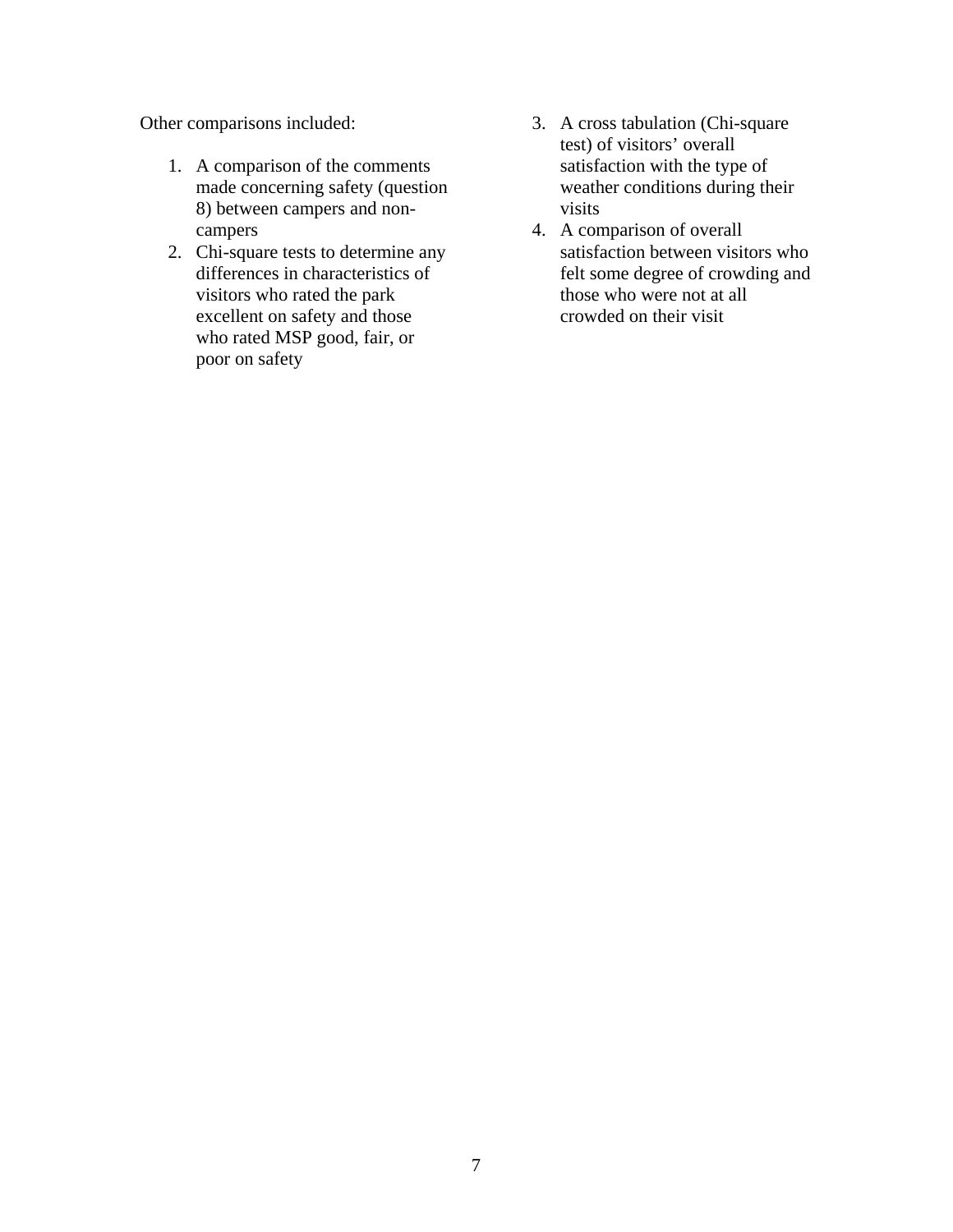# **Results**

 The results of the Meramec State Park Visitor Survey are presented in this section. Appendix G contains the percentage of responses for each survey question, and the number of individuals responding to each question is provided as  $\alpha_{n} =$  ".

#### **Surveys Collected & Response Rates**

 A total of 638 usable surveys were collected during the three month survey period--247 (38.7%) in June, 200 (31.3%) in July and 191 (29.9%) in August. The number and percentage of questionnaires collected by day of week, by time slot , and by date are shown in Table 2, Table 3, and Table 4 respectively. Of the total usable surveys, 336 (52.7%) were collected on weekends (Saturday or Sunday), and 302 (47.3%)

were collected on weekdays (Monday through Friday).

 The overall response rate was 71% with daily response rates ranging from 63% to 96%. Response rates varied monthly with a 71% response rate in June, 68% in July, and 75% in August.

## **Sampling Error**

 The difference between the characteristics of a sample and the characteristics of the population from which the sample was selected is known as sampling error (Folz, 1996). All samples are estimates; therefore, all studies which survey a sample of a particular population have some margin of sampling error. The confidence level and the margin of error determine the

| Day       | <b>Frequency</b> | <b>Percent</b> |
|-----------|------------------|----------------|
| Sunday    | 196              | 30.7%          |
| Monday    | 34               | 5.3%           |
| Wednesday | 25               | 3.9%           |
| Thursday  | 61               | 9.6%           |
| Friday    | 182              | 28.5%          |
| Saturday  | 140              | 21.9%          |
| Total     | 638              | 100%           |

*Table 2. Surveys Collected by Day of Week* 

|  | Table 3. Surveys Collected by Time Slot |  |
|--|-----------------------------------------|--|
|  |                                         |  |

| <b>Time Slot</b>           | <b>Frequency</b> | <b>Percent</b> |
|----------------------------|------------------|----------------|
| 1. 7:30 a.m. $-12:00$ p.m. | 165              | 25.9%          |
| 2. 12:00 p.m. $-4:30$ p.m. | 257              | 40.3%          |
| 3.4:30 p.m. - 9:00 p.m.    | 216              | 33.9%          |
| Total                      | 638              | 100%           |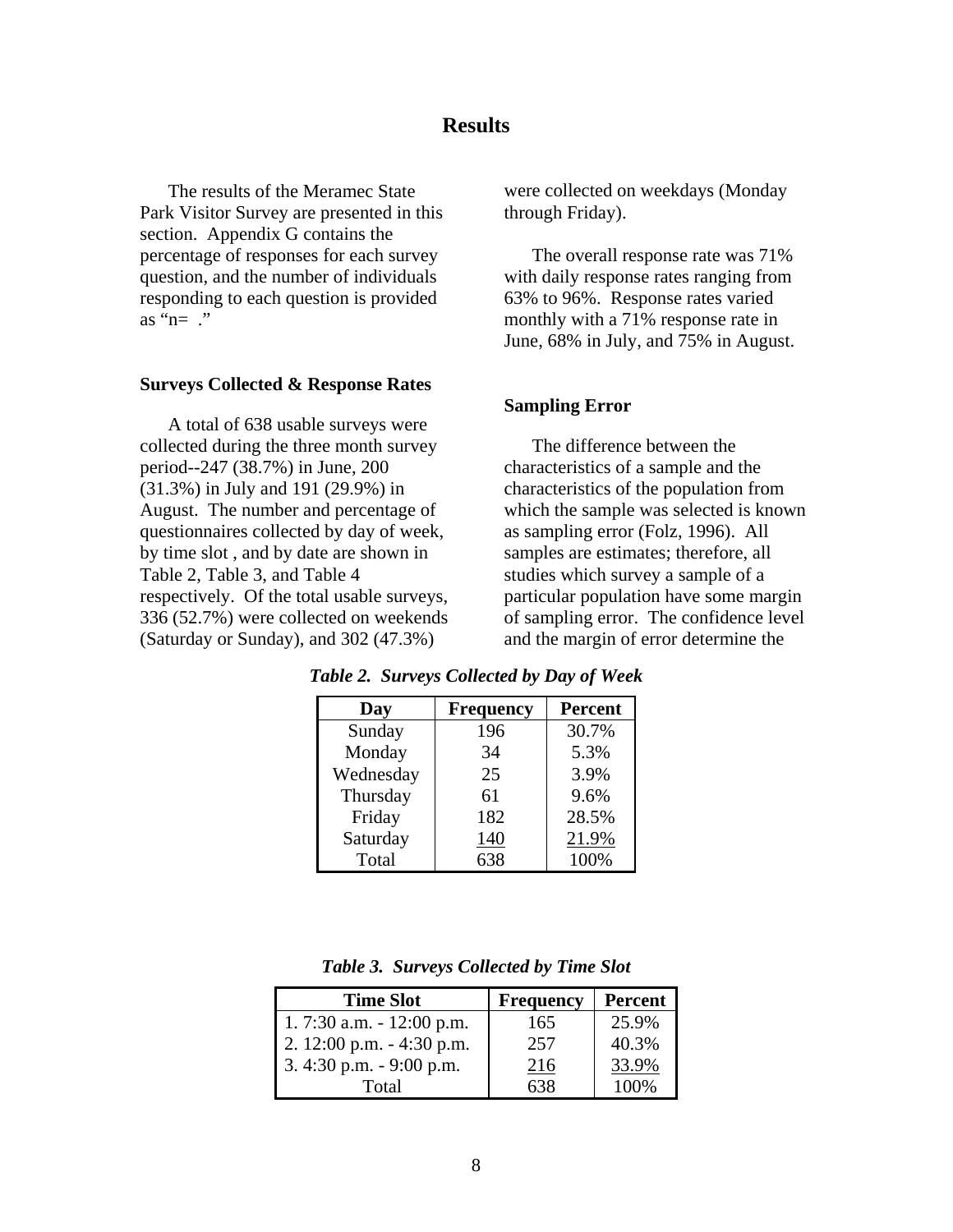| Date                 | <b>Frequency</b> | <b>Percent</b> |
|----------------------|------------------|----------------|
| Thursday, June 19    | 24               | 3.8%           |
| Friday, June 20      | 64               | 10.0%          |
| Saturday, June 21    | 41               | 6.4%           |
| *Sunday, June 29     | 118              | 18.5%          |
| Friday, July 25      | 49               | 7.7%           |
| Saturday, July 26    | 39               | 6.1%           |
| Sunday, July 27      | 78               | 12.2%          |
| Monday, July 28      | 34               | 5.3%           |
| Wednesday, August 13 | 25               | 3.9%           |
| Thursday, August 14  | 37               | 5.8%           |
| Friday, August 15    | 69               | 10.8%          |
| Saturday, August 16  | 60               | 9.4%           |
| Total                | 638              | 100%           |

*Table 4. Surveys Collected by Date* 

\*The survey date of June 29 substituted the scheduled date of June 22, because the park was closed on June 22 due to flooding.

sampling error of a study. A 95% confidence level was chosen for the present study, because of financial and time constraints. In addition, most researchers consider the 95% level acceptable (Folz, 1996).

 A sample size of 400 would have ensured an error margin no greater than 5%. However, the 638 total surveys collected produce results with a lower margin for error--plus or minus 4%. Therefore, there is 95% certainty that the true percentages of all results are within plus or minus 4% of the study's findings. For example, with the result that 52% of the visitors were male, one can be 95% certain that between 48% and 56% of the MSP visitor population were male.

## **Socio-demographic Characteristics of Visitors**

## *Age*

 The average age of adult visitors to MSP was 39.5. Based on four age groups, 45.8% of the visitors were 35- 54, 39.3% were 18-34, 8.1% were 55-64, and only 6.8% were 65 or older.

## *Gender*

 MSP visitors were comprised of almost equal numbers of males and females--52.3% and 47.7% respectively.

## *Education*

 When visitors were asked for the highest level of education they had completed, 36.6% had a high school education or less, 38.2% had some college or vocational school education, and 25.1% had a four-year college or a post-graduate degree.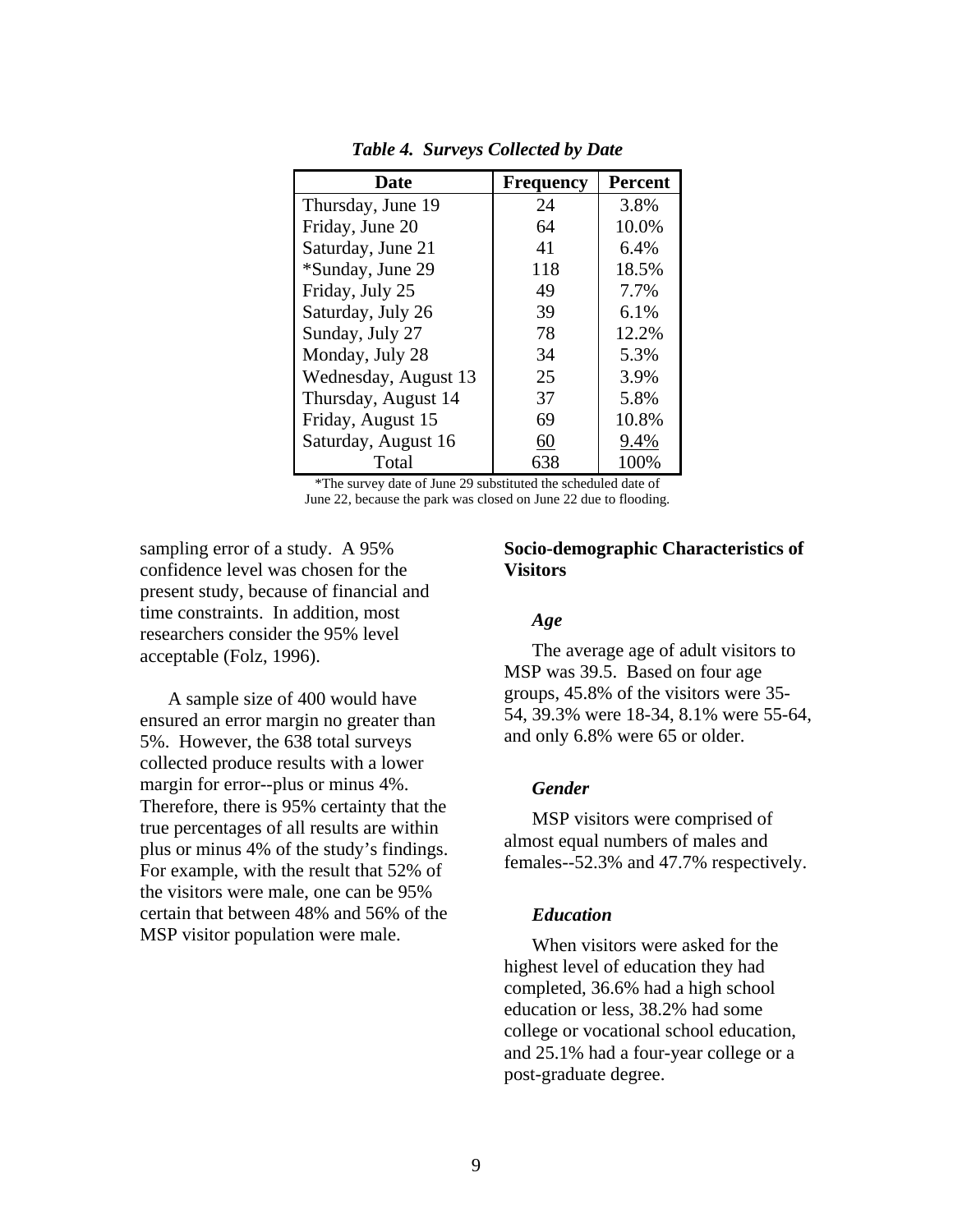## *Income*

 The largest percentage of MSP visitors (46.8%) had an annual household income of \$25,000-\$50,000; 21.3% had an annual income in the range of \$50,001-\$75,000; 18.4% had an annual income less than \$25,000; and only 13.4% had an annual income over \$75,000.

## *Ethnic Origin*

 Figure 1 shows the ethnic origin of MSP visitors. The majority of visitors (87.1%) were Caucasian, and 10.8% reported their ethnic origin as Native American. Only 1.0% were Hispanic, 0.8% were Asian, and 0.3% were of an ethnic origin not listed on the survey. Even though none of the survey participants were African Americans, some African Americans visiting the park during the survey period. Therefore, with the error margin of the present study, the true population of African American visitors falls within the range of 0% to 4%.

## *Figure 2. Residence of Meramec State Park Visitors*



## *Figure 1. Ethnic Origin of Meramec State Park Visitors*



## *Visitors with Disabilities*

 Of the total visitors to MSP, 4.8% reported having a disability that substantially limits one or more life activities or that might require special accommodations. Almost all disabilities listed were mobility type disabilities (e.g., leg, back, and hip problems).

#### *Residence*

 Figure 2 shows the percentage of MSP visitors from Missouri, Illinois, and other states. Four-fifths of the visitors (80.0%) were from Missouri, 10.8% were from Illinois, and the remaining 9.2% of MSP visitors were from 20 other states. Only one respondent was from a country other than the U.S. (France).

 Approximately two-thirds of the total visitors lived within a 30 mile radius of the park or lived in the St. Louis area. One-fifth of the visitors (20.8%) were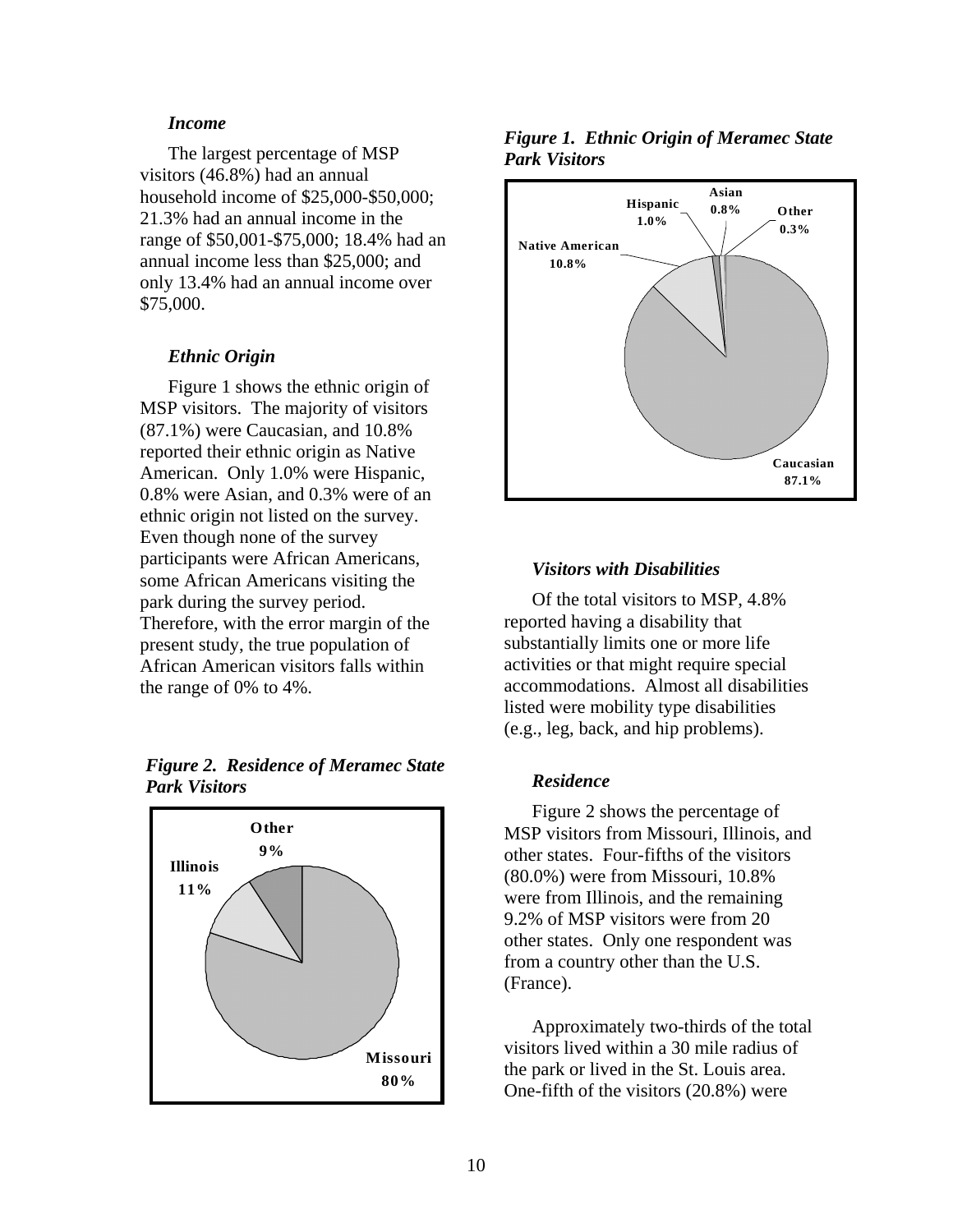

*Figure 3. Residence of Meramec State Park Visitors by Zip Code* 

from Sullivan, Missouri; another 16.3% were from other surrounding communities within a 30 mile radius of the park; and 28.5% were from either St. Charles, St. Louis, or Jefferson County (Figure 3).

## **Use Patterns**

#### *Trip Characteristics*

 Based on the residence of MSP visitors, about two-thirds of the visitors traveled 75 miles or less to MSP. Onefifth of the visitors were from Sullivan, Missouri, and traveled 10 miles or less to the park. Over 90% of the visitors were from Missouri or Illinois and traveled less than a day to arrive at the park.

 The majority of vehicles that visitors drove (67.0%) were cars, vans, jeeps, suburbans, or sport utility vehicles. One-fourth of the vehicles that visitors drove (25.8%) were trucks, 6.2% were

vehicles pulling trailers, 0.6% were motorcycles, and 0.4% of the visitors' vehicles were RVs.

#### *Visit Characteristics*

 About three-fourths of MSP visitors (72.6%) had visited the park before, and approximately one-fourth (27.4%) were first time visitors. The average number of times all respondents had visited the park in the past year was 7.0.

 Almost two-thirds of the visitors (62.2%) were day-users, and 37.8% visited the park for more than one day on their visit. Of those staying overnight, almost two-thirds (63.7%) stayed in the MSP campground; 16.2% stayed in a MSP cabin; 7.3% stayed in a nearby campground; 4.6% stayed in nearby lodging facilities; 3.0% stayed in the MSP motel, and 5.3% stayed in other facilities such as a friend's or relative's house or on nearby property.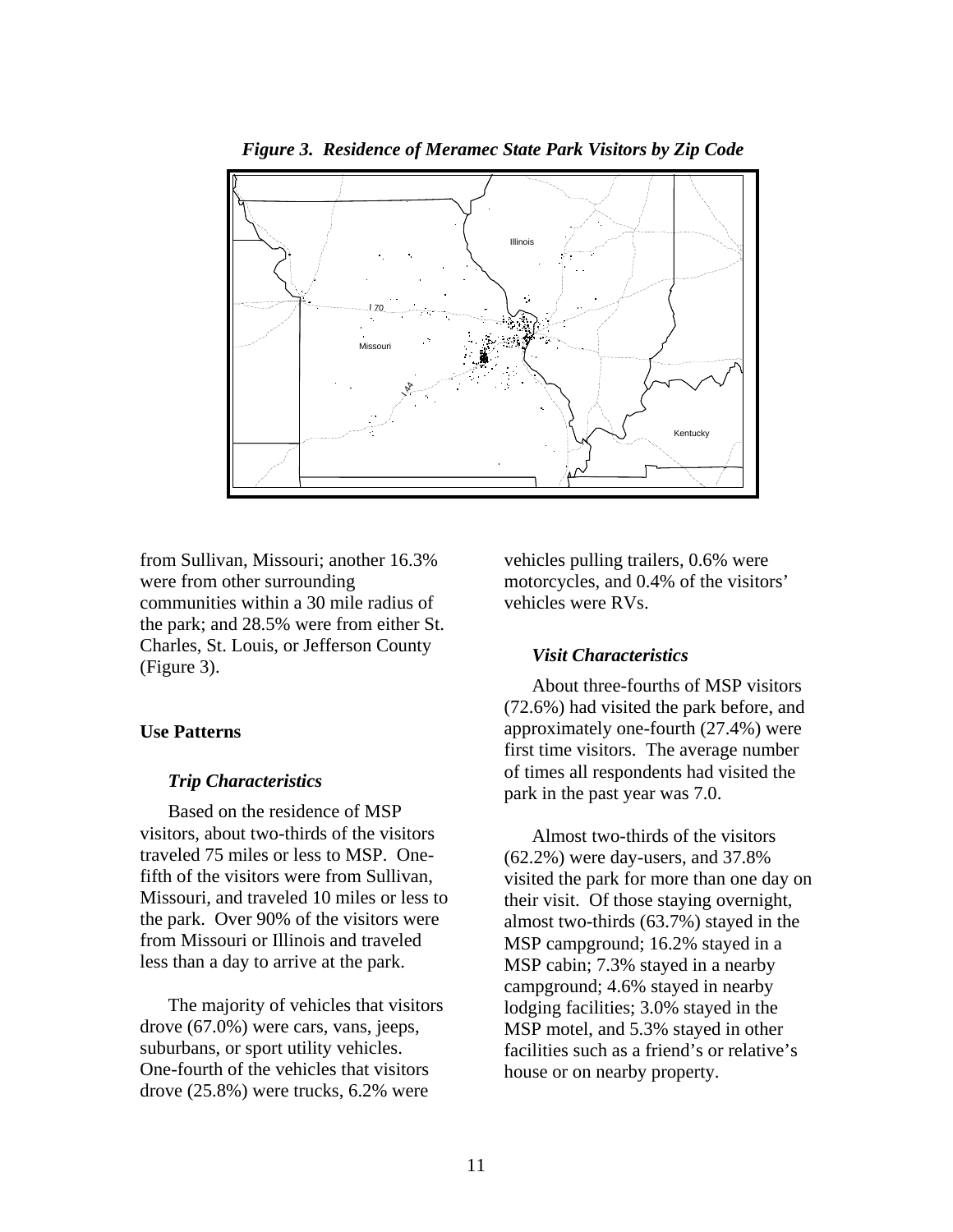Most of the visitors who were visiting the park for more than one day (60.7%) stayed two nights, 24.9% stayed three to five nights, 9.5% stayed only one night, and 5.0% stayed six or more nights. Of the visitors staying overnight, the average overnight stay was 2.6 nights.

 Most of the MSP visitors visited the park with family and/or friends. Almost one-half of the visitors (45.8%) were with family, 22.4% were with family and friends, and 20.1% were with friends. Only 9.8% of the visitors visited the park alone, 1.0% visited with a club or organized group, and 0.8% selected "other" as with whom they visited the park.

#### **Recreation Activity Participation**

 Visitors were asked which recreational activities they engaged in during their visit, and they were prompted to check all applicable activities. Figure 4 shows the percentage of visitor participation in the eight recreational activities receiving the highest participation. Swimming was participated in most (37.0%), followed by viewing wildlife (34.3%), picnicking (32.8%), camping (31.3%), hiking (29.0%), rafting/canoeing (28.4%), exploring wild caves (19.1%), and fishing (19.0%).

 Other activities that MSP visitors engaged in included viewing visitor center exhibits (16.8%), studying nature (14.9%), touring Fisher Cave (14.9%), biking (9.7%), boating (9.2%), amphitheater programs (6.1%), special events (5.6%), guided nature hikes  $(1.7\%)$ , backpacking  $(0.8\%)$ , and "other" activities (18.2%). The visitors who responded to "other" were asked to specify the type of activity in which they participated. Over one-half of the responses were "dining at the MSP Dining Lodge" (9.9% of visitors). Only one other activity listed as "other" received more than one percent participation by visitors (1.4% participated in family reunions). All other activities listed received a less than one percent of visitor participation.



*Figure 4. Percentage of Participation in Recreational Activities*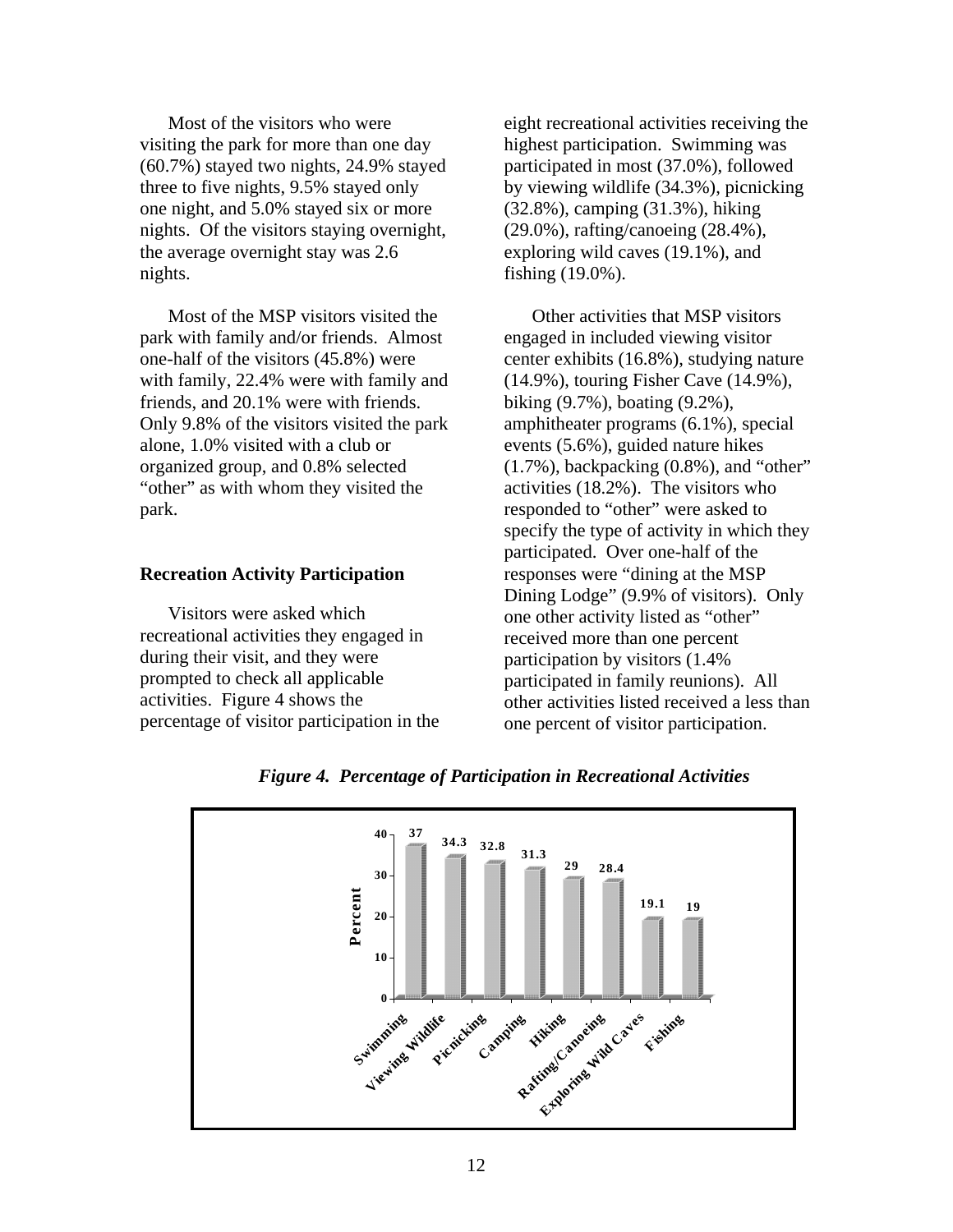## **Satisfaction Measures**

Visitors were asked how satisfied they were with their visit to Meramec and their level of satisfaction with select park features.

#### *Overall Satisfaction*

 Only 2.8% of visitors were somewhat or very dissatisfied with their visit while 97.1% were either very or somewhat satisfied. The mean score for visitors' overall satisfaction was 3.78 (based on a 4.0 scale with  $4 = \text{very}$ ) satisfied and  $1 = \text{very dissatisfied}$ ).

 Respondents who were visiting MSP for the first time had a significantly higher overall satisfaction rating (3.85) than repeat visitors  $(3.75)$  (p < .05). No significant difference was found in overall satisfaction with visits between campers and non-campers and between weekend and weekday visitors. Also, no significant difference was found in how satisfied visitors were with their visits overall based on the type of weather conditions during their visits.

#### *Satisfaction with Features*

 Respondents were also asked how satisfied they were with five park features. Figure 5 shows the mean scores for each of the features and for visitors' overall satisfaction. The scores for satisfaction with the campground (3.72), with trails (3.72), with park signs (3.76), and with the picnic area (3.79) were very close to visitors' overall satisfaction score (3.78). Satisfaction with river access areas, however, received a lower rating (3.49) compared to other features.

Figure 6 shows the mean satisfaction scores for river access areas by type of river user compared with the score for all visitors. Boaters and rafters/canoers rated satisfaction with river access areas higher (3.49 and 3.51 respectively); and fishers and swimmers had a lower satisfaction rating for river access areas (3.37 and 3.36 respectively).

Mean satisfaction scores of the campground, the picnic area, and of trails were also determined by specific users; however, no statistical significant differences were found in the scores.



*Figure 5. Mean Satisfaction Scores for Park Features*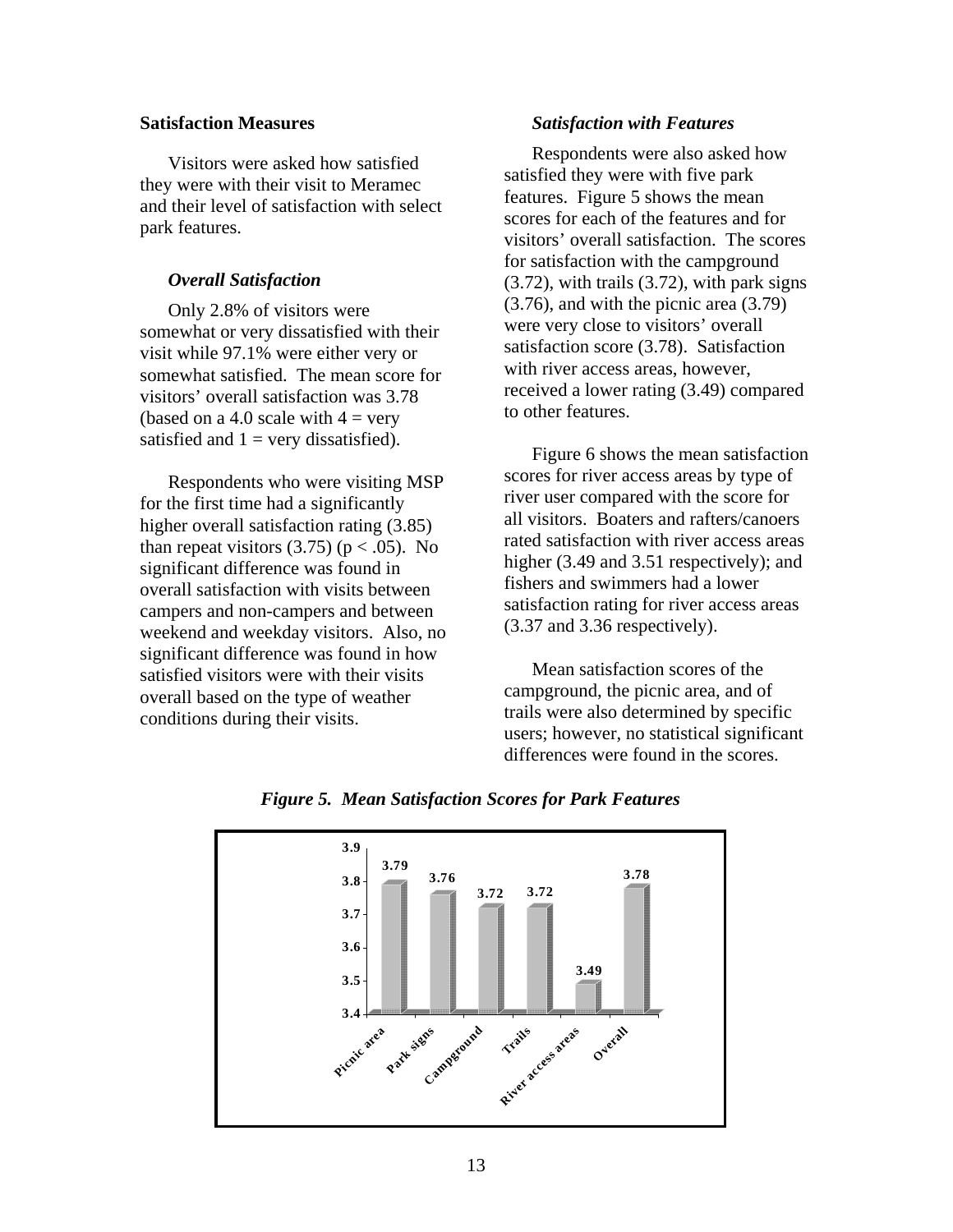*Figure 6. Mean Satisfaction Scores for River Access Areas by Type of User* 



#### **Importance-Performance Measures**

 Mean scores were calculated for responses to two survey questions (questions 7 & 9) concerning visitors' rating and importance of seven park attributes. The scores are shown in Table 5 and are based on a 4.0 scale with  $4 =$  excellent and  $1 =$  poor for the rating score, and  $4 = \text{very important}$  and  $1 =$ very unimportant for the importance score. Two scores are listed for Attribute E:  $E_1$  is all visitors' rating and importance for access for persons with disabilities, and  $E_2$  is the rating and

importance by disabled respondents only.

The mean scores were plotted on an Importance-Performance (I-P) Matrix (Figure 7) to illustrate the relative rating and importance of the attributes by park visitors.  $E_2$  was used instead of  $E_1$  in the calculation and positioning of the crosshairs. (See "Data Analysis" in Methodology for a description of how the I-P Matrix was constructed.)

The I-P Matrix is divided into four quadrants providing an easy guide for possible management actions. The

| <b>Attribute</b>                             | <b>Mean Performance</b><br>Score* | <b>Mean Importance</b><br>Score * |
|----------------------------------------------|-----------------------------------|-----------------------------------|
| A. Being safe                                | 3.72                              | 3.88                              |
| B. Being free of litter/trash                | 3.61                              | 3.89                              |
| C. Having clean restrooms                    | 3.24                              | 3.88                              |
| D. Having a helpful $&$ friendly staff       | 3.67                              | 3.81                              |
| $E_1$ . Access for persons with disabilities | 3.60                              | 3.53                              |
| $E_2$ . Access for persons with disabilities | 3.86                              | 3.86                              |
| F. Upkeep of park facilities                 | 3.58                              | 3.88                              |
| G. Care of natural resources                 | 3.71                              | 3.90                              |

*Table 5. Mean Rating and Importance Scores for Park Attributes* 

 $E_1$  = All visitors

 $E_2$  = Disabled visitors only

\* 1=Poor rating or low importance, 4=Excellent rating or high importance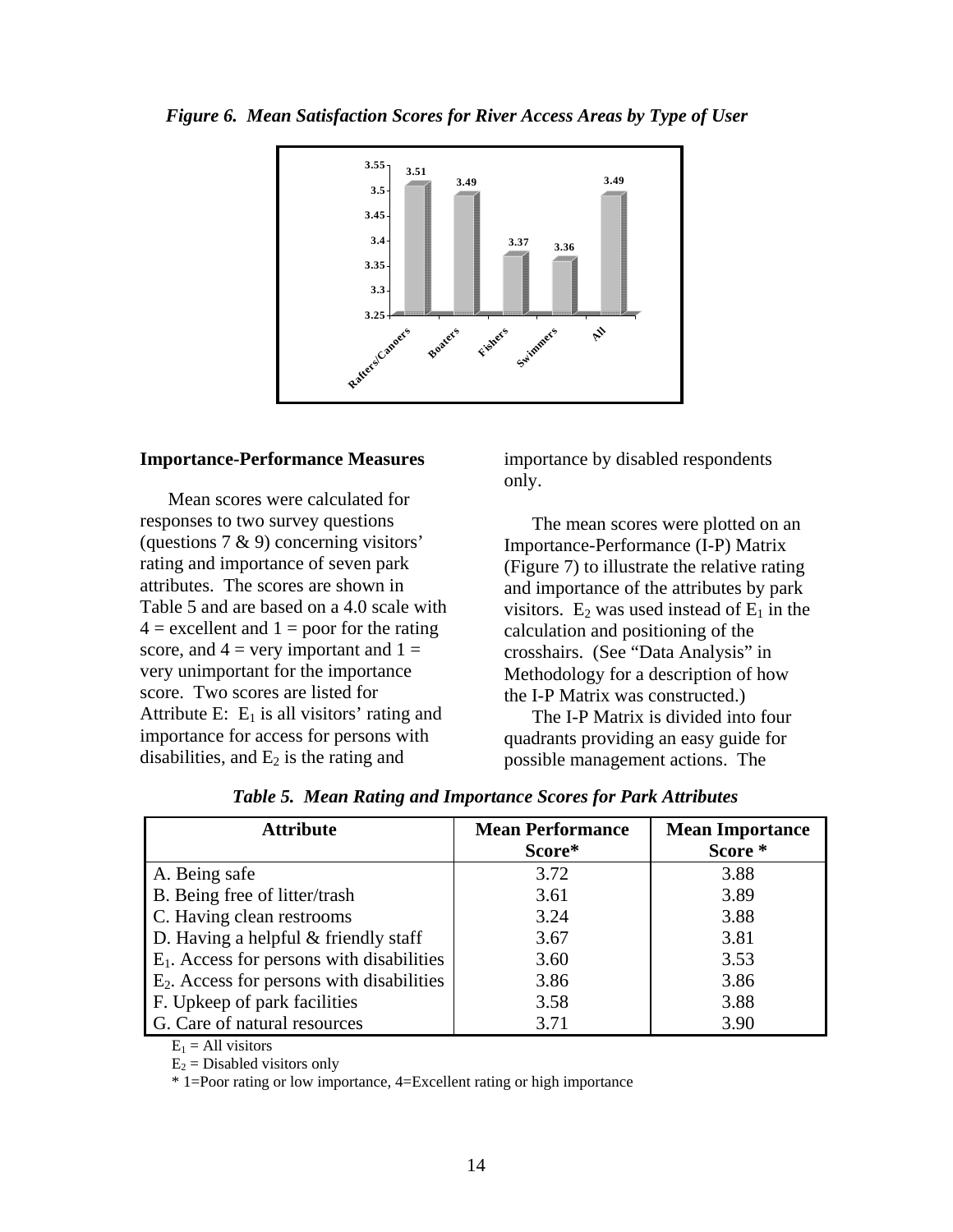

*Figure 7. Importance-Performance Matrix of Park Attributes* 

upper right quadrant indicates park attributes of higher importance and higher performance, suggesting that the park did a good job of managing these attributes. The attributes in the upper left section should receive priority attention, because these attributes are of high importance but were rated low in performance. Less management attention is needed for the lower two quadrants, because both are rated lower in importance.

Visitors rated the park lowest on having clean restrooms but felt this was important. To determine if visitors were rating specific areas of the park lower on having clean restrooms, the data was analyzed by campers and non-campers. Figure 8 shows the mean rating scores for the park having clean restrooms by all visitors, campers, and non-campers. Visitors camping in the MSP campground rated the park significantly lower (2.99) on having clean restrooms than the visitors who used other areas of the park  $(3.37)$  ( $p < .001$ ). A statistical significant difference  $(p = 0.003)$  was also found between weekday visitors' rating of clean restrooms (3.35) and weekend visitors' rating of clean restrooms (3.14).



*Figure 8. Mean Rating Scores for Having Clean Restrooms*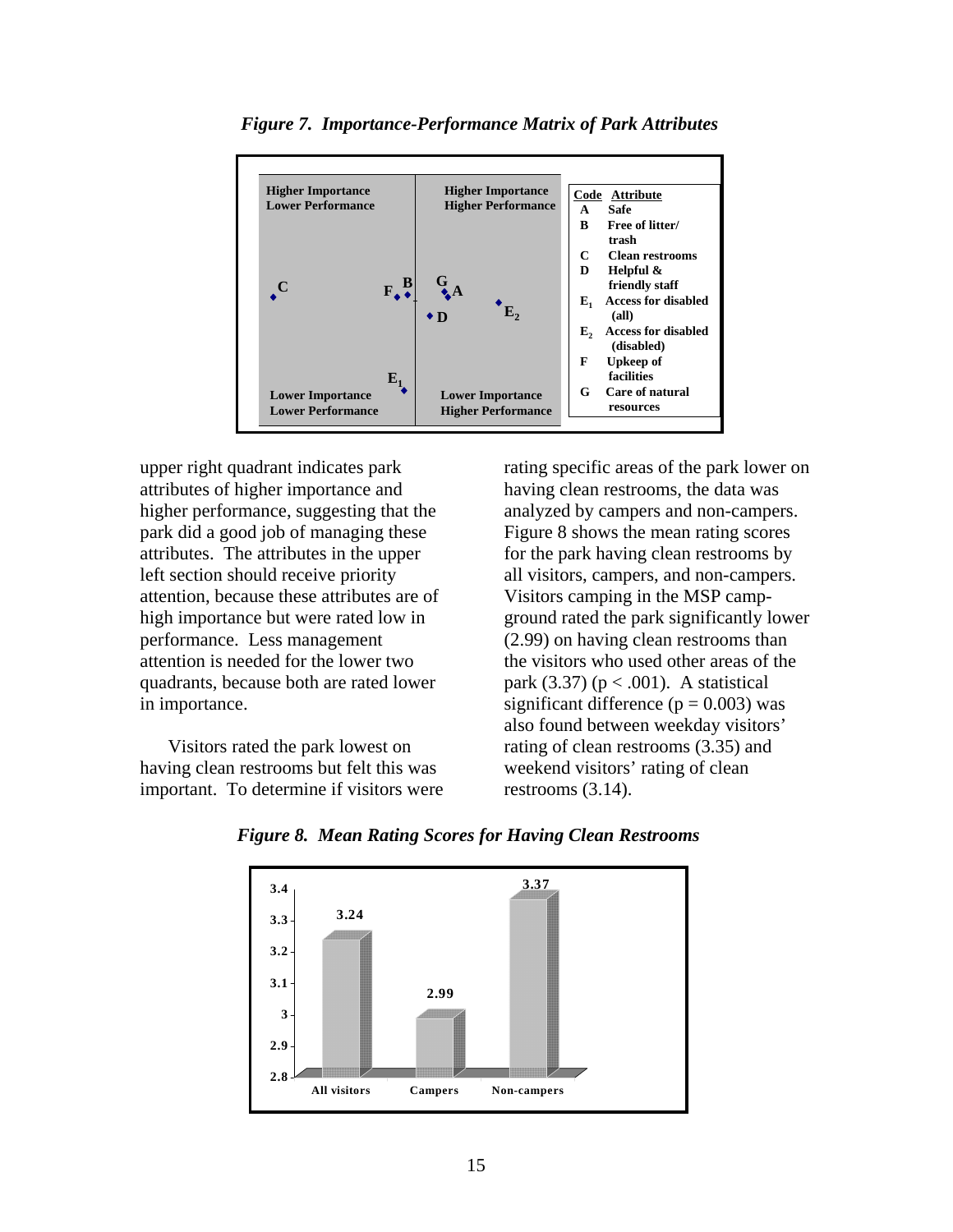## **Crowding**

 Visitors were asked how crowded they felt on their visits to MSP. The following nine-point scale was used to measure visitors' perception of crowding:

|            | $\overline{2}$ | $\mathcal{R}$ | $\Delta$ | -5. | 6 |         | - X | - 9                  |
|------------|----------------|---------------|----------|-----|---|---------|-----|----------------------|
| Not at all |                |               | Slightly |     |   |         |     | Moderately Extremely |
| Crowded    |                |               | Crowded  |     |   | Crowded |     | Crowded              |

 The overall mean response based on this scale was 2.81. About one-half of the respondents (46.1%) felt that they were not at all crowded (chose 1 on the scale), and 53.9% felt some degree of being crowded (chose 2-9 on the scale). Visitors who felt crowded on their visits were also asked where they felt crowded. About one-half of the visitors (46.3%), who felt some degree of being crowded, responded to this open-ended question. Table 6 lists locations where visitors felt crowded in MSP. The majority of visitors who felt crowded (52.3%), reported feeling crowded in the campground, followed by 15.9% who felt crowded on the river. The other 31.8% who felt crowded listed the restrooms, showerhouses, picnic area, dining lodge, park store, boat launch area, parking lots at cabins, cabins, and

the roads as places where they felt crowded.

A significant difference  $(p < .001)$ was found in weekend visitors' versus weekday visitors' perceptions of crowding and campers' versus noncampers' perceptions of crowding. The mean crowding score for weekend visitors was 3.31 and for weekday visitors was 2.26. The mean crowding score for campers was 3.92 and for noncampers was 2.32.

A significant difference  $(p < .05)$ was also found in visitors' mean overall satisfaction with their visits based on whether they felt some degree of crowding or were not at all crowded. Visitors who were not crowded had a mean overall satisfaction score of 3.84, while visitors who felt some degree of crowding had a mean score of 3.74.

## **Safety Concerns of Visitors**

 The park attribute of safety fell in the high importance/high performance quadrant on the I-P Matrix; however, 28.3% of the respondents did not rate the park excellent on safety. Visitors not rating the park excellent on safety were

| <b>Location</b>               | <b>Frequency</b> | <b>Percent</b> |
|-------------------------------|------------------|----------------|
| Campground                    | 89               | 52.3%          |
| River                         | 27               | 15.9%          |
| Restrooms or showerhouses     | 15               | 8.8%           |
| Picnic area                   | 13               | 7.6%           |
| Dining lodge                  | 9                | 5.3%           |
| Park store/boat launch area   |                  | 4.7%           |
| Parking lots at cabins/cabins |                  | 2.4%           |
| On roads                      | 3                | 1.8%           |
| Other                         | 2                | 1.2%           |
| Total                         |                  | 100%           |

*Table 6. Locations Where MSP Visitors Felt Crowded on Their Visits*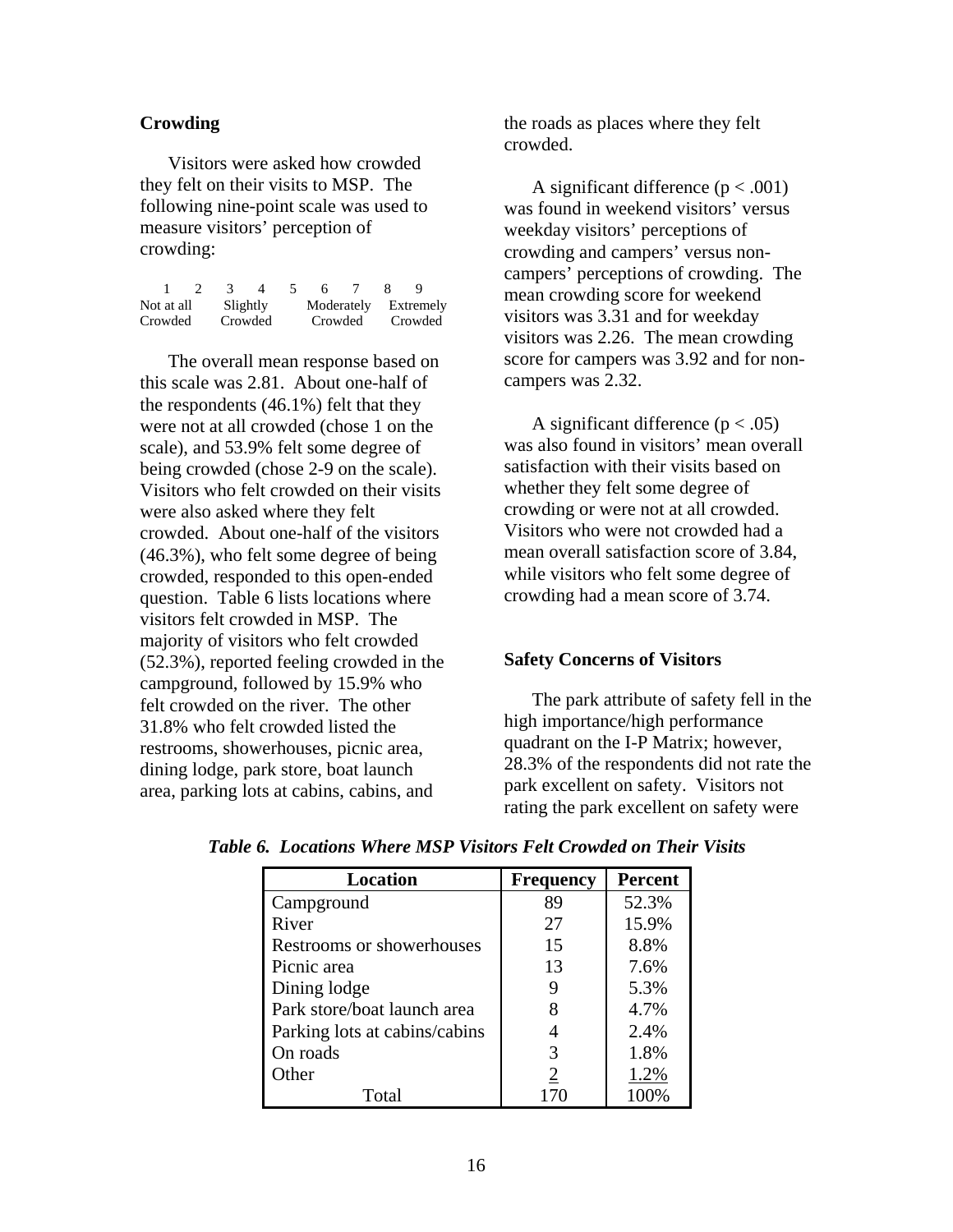| Category                                                      | <b>Campers</b> | <b>Non-campers</b> |
|---------------------------------------------------------------|----------------|--------------------|
| Lack of rangers patrolling, lack of enforcement, etc.         | 31.4%          | 22.0%              |
| Uncontrollable factors (e.g., river, don't trust others)      | 37.2%          | 54.2%              |
| Unsafe facilities $&$ trails, poor maintenance, lack of signs | 11.4%          | 15.3%              |
| Other                                                         | 20.0%          | 8.5%               |
| Total                                                         | 100%           | 100%               |

*Table 7. Percentage of Safety Comments by Campers and Non-Campers* 

asked what influenced their ratings in order to explore any safety concerns that they may have had. About one-half of these visitors (48.3%), provided comments and are listed and grouped into categories for frequency and percentage calculations (Appendix H, and Figure 9).

About one-half of the responses were factors over which management has no control (e.g., the river being unsafe; visitors not trusting other people; and comments such as "no reason," "not here long enough to know how safe," "no place is perfect," or "few places are excellent"). One-fourth of the responses (25%) were related to lack of park personnel being present, lack of rangers patrolling, lack of enforcement, and/or people breaking rules. Fourteen percent

of the visitors responding to this question reported facilities or trails being unsafe, poor maintenance, poor care of resources, or lack of signage as the reasons for not rating the park excellent on safety. The remaining 13% of comments did not fall into any specific category.

 No significant differences were found in the rating of safety by campers versus non-campers, weekend versus weekday visitors, or first-time versus repeat visitors. The comments made concerning why visitors did not rate the park excellent on safety were compared between campers and non-campers to determine if visitors using specific areas of the park had different safety concerns. Table 7 shows the percentage of comments given by campers versus non-



*Figure 9. Comments from Visitors Not Rating MSP Excellent on Safety (n=86)*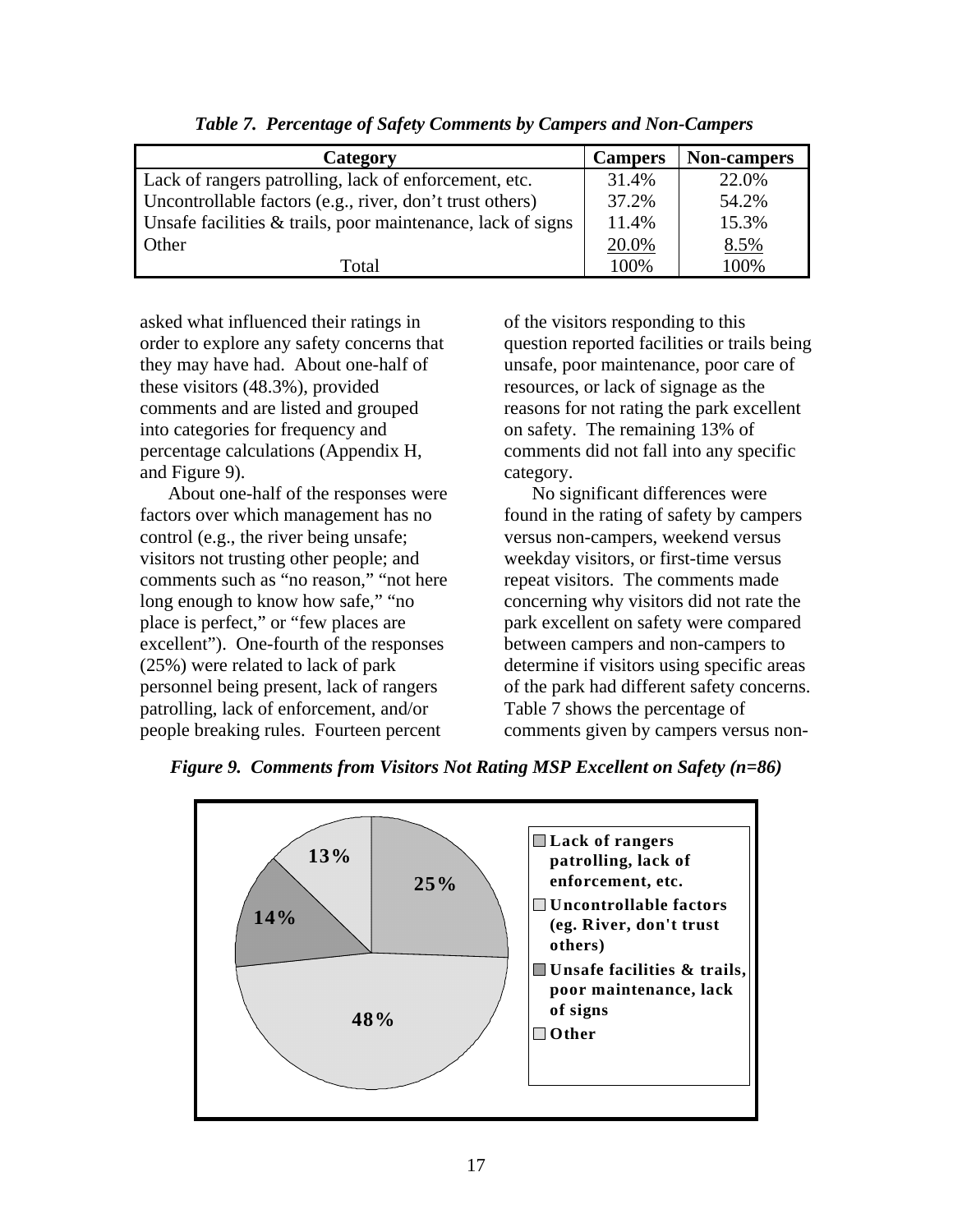campers based on the four categories in Figure 9. Campers made a higher percentage of comments in the first category (lack of rangers & enforcement) and the fourth category (other) than non-campers, while noncampers made more comments in the second category (uncontrollable factors) and the third category (unsafe facilities & trails).

In addition, visitors were divided into two groups based on how they rated the park on safety to determine any differences in their characteristics and how they rated other attributes of the park. Group 1 included those that rated the park excellent on safety, and Group 2 included those that rated the park good*,* fair, or poor on safety. No significant differences were found in any of the socio-demographic characteristics of the two groups; however there was a significant difference  $(p < .001)$  in how crowded the two groups felt on their visit. The mean crowding score was 2.59 for Group 1 and 3.41 for Group 2. Therefore, those that felt the park was safe also felt less crowded, and those that did not rate the park high on safety felt more crowded. Group 1 also significantly rated ( $p < .05$ ) the other six park attributes higher, were more satisfied overall, and were more satisfied with park features than Group 2. This

may be an indication that visitors who rated one attribute high tended to rate all others high.

## **Additional Comments & Suggestions From Visitors**

 Respondents were provided the option to write additional comments about their visits or suggestions on how DNR can make their experiences in MSP better. One-fourth (25.9%) of the total survey participants responded to this question. A total of 200 responses were given by 165 visitors. The comments and suggestions were listed and grouped into 11 categories for frequency and percentage calculations. The list of comments and suggestions is found in Appendix I. Table 8 shows the frequency and percentages of the comments by category.

 Over one-third of the comments given (35.5%) were positive comments. Examples include: "It's a great place," "Very nice park," and "Keep up the great job." About one-half of the comments (47.5%) included complaints and suggestions (categories 2-10 in Table 8), and 17.0% of the comments or suggestions were categorized as "other."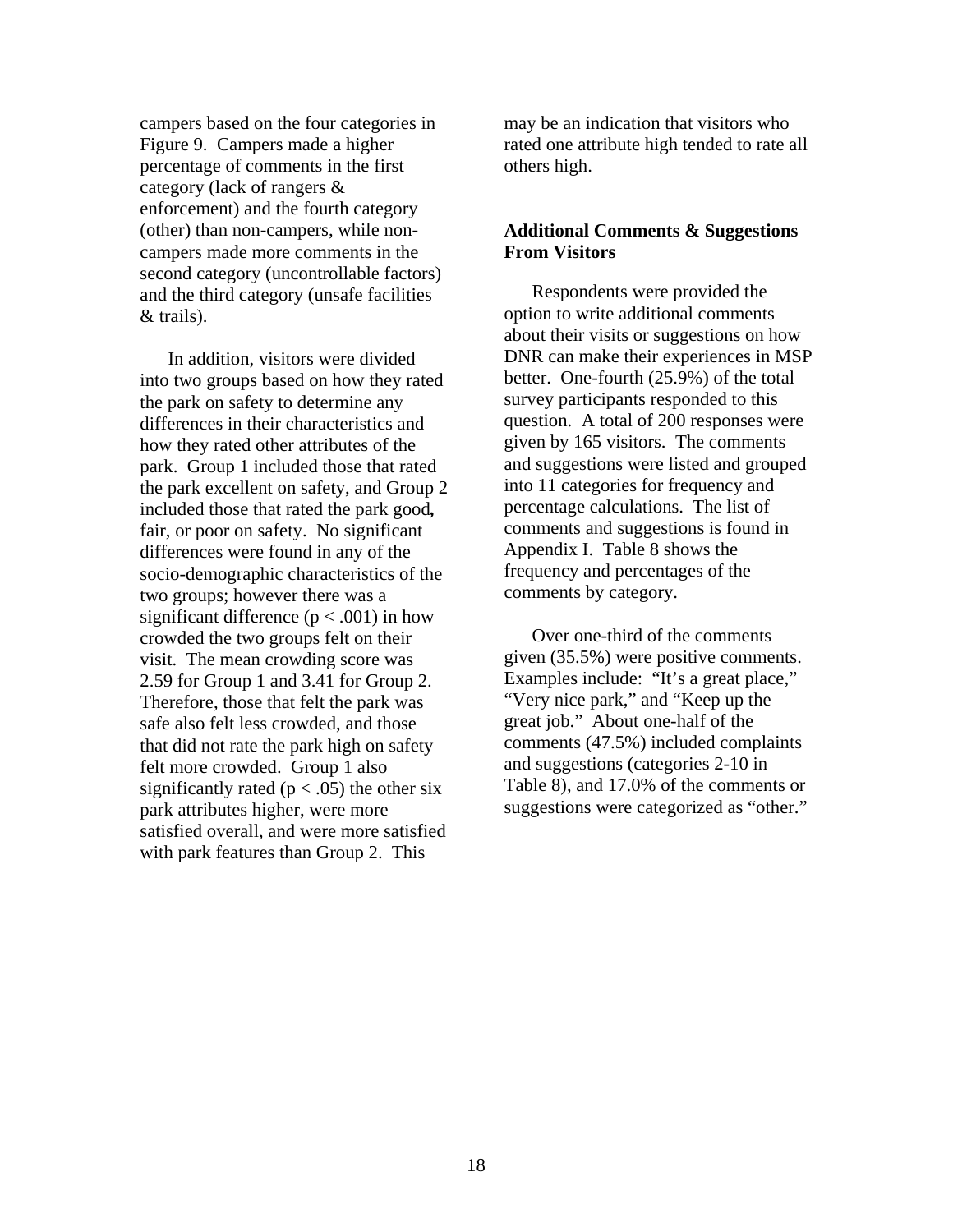Appendix J includes an additional list of comments from surveys collected in the pilot study and other surveys not included in data analysis (e.g., comments from respondents under 18 and from visitors who wanted to participate in the

survey, but were not in one of the every fifth vehicles selected). These comments include safety concerns (responses from question 8) and additional comments and suggestions (responses from question 19).

| Category                                                                              | <b>Frequency</b> | <b>Percent</b> |
|---------------------------------------------------------------------------------------|------------------|----------------|
| 1. General positive comments                                                          | 71               | 35.5%          |
| 2. Need more campsites, trails, facilities, picnic areas or activities                | 27               | 13.5%          |
| 3. Need better/more river access, fishing areas, or swimming areas                    | 13               | 6.5%           |
| 4. Need newer facilities or better maintenance/care of facilities and<br>park grounds | 13               | 6.5%           |
| 5. Problems with concessionaire services (cabins, dining lodge, canoe<br>trips)       | 13               | 6.5%           |
| 6. Restrooms not clean and other problems with restrooms                              | 9                | 4.5%           |
| 7. Better signage needed                                                              | 7                | 3.5%           |
| 8. Need better enforcement                                                            | 5                | 2.5%           |
| 9. Park personnel not helpful/friendly, or not providing safety                       | 5                | 2.5%           |
| 10. Problems with reservation system                                                  | 3                | 1.5%           |
| 11. Other                                                                             | 34               | 17.0%          |
| Total                                                                                 | 200              | 100%           |

*Table 8. Frequency and Percentage of Comments and Suggestions from MSP Visitors*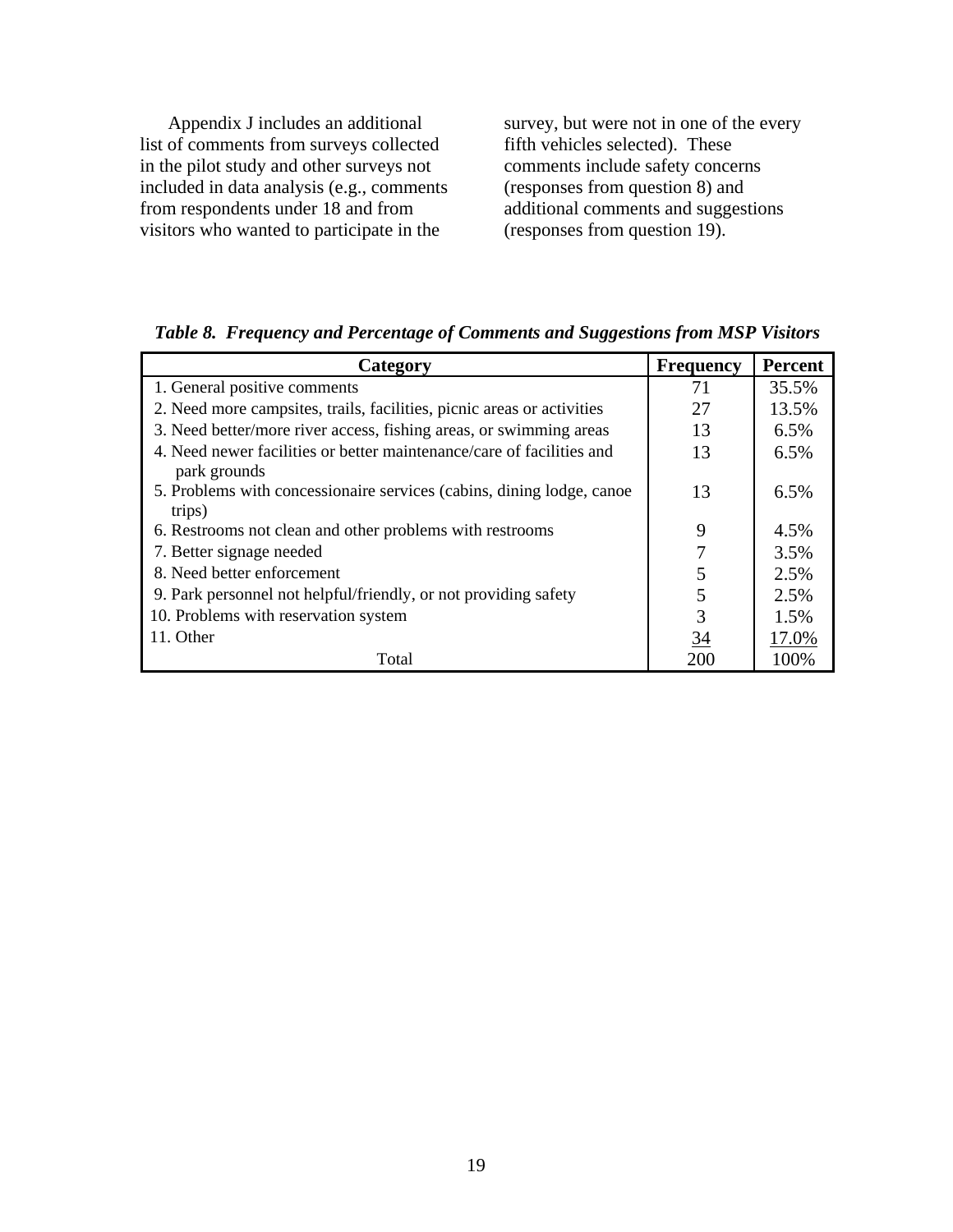# **Visitation Estimates**

 From the observation data, it was determined that the average number of visitors per vehicle was 2.67. Since the traffic counter counts by axle, the number of visitors per axle was calculated to take into account vehicles with trailers. In addition, not all vehicles crossing the traffic counter were visitors' vehicles. Therefore, the percentage of park related vehicle axles crossing the traffic counter was also calculated.Park related vehicles (PRV) included park vehicles, personal vehicles of park employees on duty, concessionaire vehicles including shuttle buses and trucks with canoe trailers, and delivery vehicles. PRV were not counted in the systematic sample of every fifth vehicle.

 The average number of axles per visitor vehicle (VV) was 2.09. The total number of VVs was then multiplied by 2.09 to determine the total number of VV axles. The average number of axles per park related vehicle (PRV) was 2.54. The total number of PRVs was multiplied by 2.54 to determine the total number of PRV axles.

 The percentage of PRV axles was 10.07% and was determined by the equation of PRV axles  $\div$  total axles (PRV axles  $+$  VV axles). The number of visitors per axle was 1.28 and was determined by the calculation of 2.67 visitors per vehicle  $\div$  2.09 axles per vehicle.

 The estimation number for the number of visitors per axle currently being used at Meramec State Park is 1.50 (3 visitors per 2 axles). An equation to estimate attendance with the observation results of this study is [total number of axles crossing traffic counter less 10% multiplied by 1.28].

The following is an example using this equation based on 1000 axles crossing the traffic counter.

> 1000 axles - 100  $(10\%) = 900$ 900 x  $1.28 = 1152$  visitors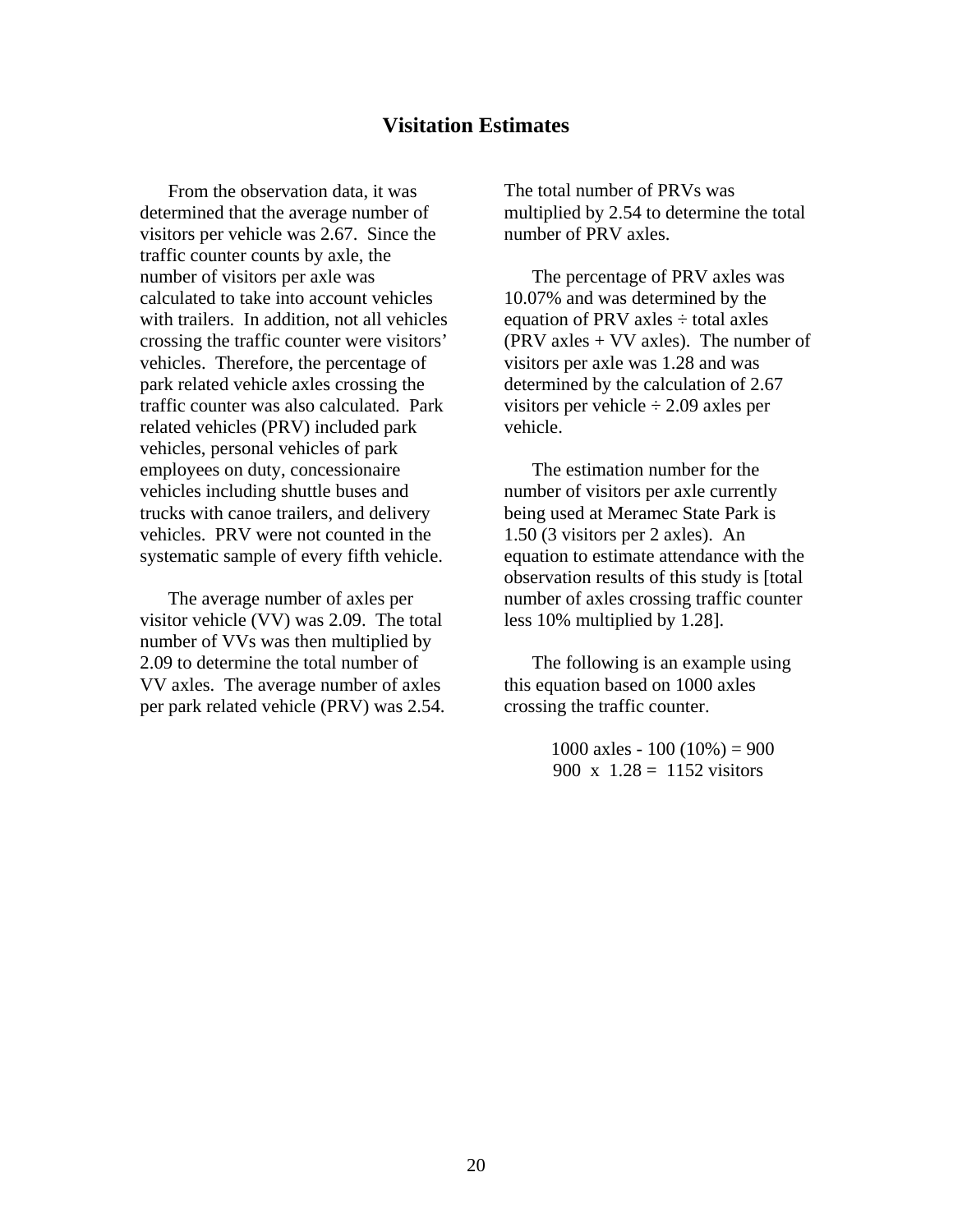# **Discussion**

The following discussion focuses on implications for management, visitation estimates, research and methodology recommendations, and considerations for other parks.

## **Management Implications**

The results of this study provide relevant information concerning MSP visitors. However, the results should be interpreted with caution. The surveys were collected only during the summer months of June, July, and August; therefore, visitors who visit during other seasons of the year are not represented in the study's sample. The results, however, are still very useful to park managers and planners, because nearly one-half of the annual visitation occurs during these three months. In addition, the MSP campground had no vacancies on the majority of the weekends during the survey period and research shows that management problems frequently occur during these peak use times (Manning, 1986).

Over 80% of Meramec State Park (MSP) visitors reported that they were very satisfied with their visit to the park. Williams (1989) states that visitor satisfaction with previous visits is a key component of repeat visitation. The high percentage of repeat visitation (73%) combined with their positive comments provide evidence that MSP visitors are indeed satisfied with their park experience. Over one-third of the visitors who gave comments or suggestions provided positive comments concerning MSP and its staff.

Interestingly, first-time visitors were significantly more satisfied with their visits than repeat visitors. First time visitors were also more likely to be day users and visit on weekdays.

 Even though visitors reported high levels of satisfaction for MSP and park facilities, some park features and attributes as indicated by survey respondents, were rated lower. Among five park features, visitors were least satisfied with river access areas. Visitors participating in swimming and fishing rated river access areas lower than did other river users. Visitors also noted a need for more or better river access, fishing, or swimming areas. This should be a concern to managers, since MSP's primary recreation resource is the Meramec River -- swimming and fishing were the primary recreation activities.

 Visitors felt that clean restrooms were very important but rated Meramec's as needing attention. Weekend visitors' rating of clean restrooms was significantly lower than that of weekday visitors. Also, campers rated the park lower on having clean restrooms than non-campers. Since noncampers typically do not use the restroom facilities in the campground, this finding suggests more time could be spent cleaning campground restrooms.

While many visitors commented on a need for more restroom cleaning or the odor, they also acknowledged that the restrooms are cleaned regularly, but are heavily used. This presents a dilemma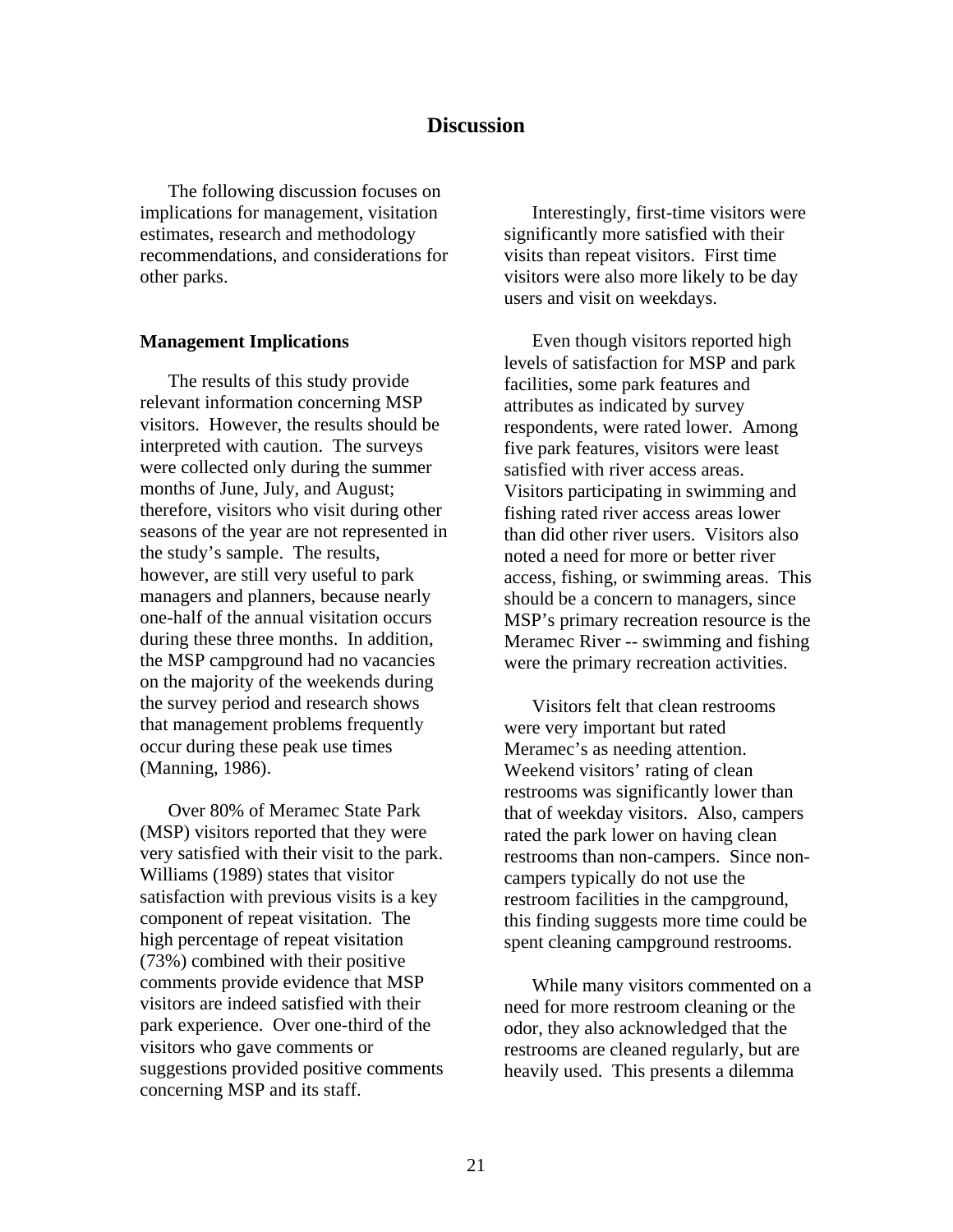to park managers as no matter how often restrooms are cleaned, visitors will still feel they are not clean enough. Meramec is not unique in this respect, as research shows that state park visitors elsewhere also tend to rate restrooms lower than other park facilities (Burns, Graefe, & Titre 1997; Moisey, McCool, & Schultz 1996).

 Safety perceptions of MSP visitors are also an important management concern as over 28% of visitors did not report an excellent rating of the park as being safe. While visitors have a variety of reasons for not rating the park as excellent, the majority of the comments given are beyond the control of management. However, a significant percentage of the visitors' responses (25%) were related to a lack of rangers patrolling or park personnel presence, a lack of enforcement, and/or people breaking rules. Campers reported an even higher percentage of responses (31%) in this category. To address the safety concerns of MSP visitors, one solution would be a greater park personnel presence which could be accomplished by increasing ranger patrols and more enforcement of park rules and regulations, especially in the campgrounds.

To put the issue of park safety into perspective, 72% rated the park excellent while less than 1% of visitors felt the park rated poor and only 2% gave the park a fair rating. Visitor comments indicate that safety is largely a perceptual issue. Those with safety concerns also felt more crowded and less satisfied than those that rated safety as excellent (Figure 10). Additional research could focus on the effectiveness of approaches that address visitor safety

## *Figure 10. Levels of Crowding and Satisfaction Ratings by Safety Concerns*



perceptions (e.g., personnel uniform policies, regularly scheduled patrols, increased signage, neighborhood watch program, or campground hosts)

Crowding is also an issue identified by many MSP visitors. Crowding is a perceptual construct not always explained by the number or density of other visitors. Expectations of visitor numbers and the behavior of other visitors also play a significant role in crowding perceptions.

MSP visitors who felt crowded had significantly lower satisfaction ratings than visitors who did not feel crowded (Figure 11). Weekend visitors also felt significantly more crowded than weekday visitors, and campers felt significantly more crowded than noncampers.

As perceptions of crowding are inversely correlated to overall satisfaction, park managers should address the issue of crowding. One option is to review comments relating to crowding and consider options that would reduce crowding perceptions. For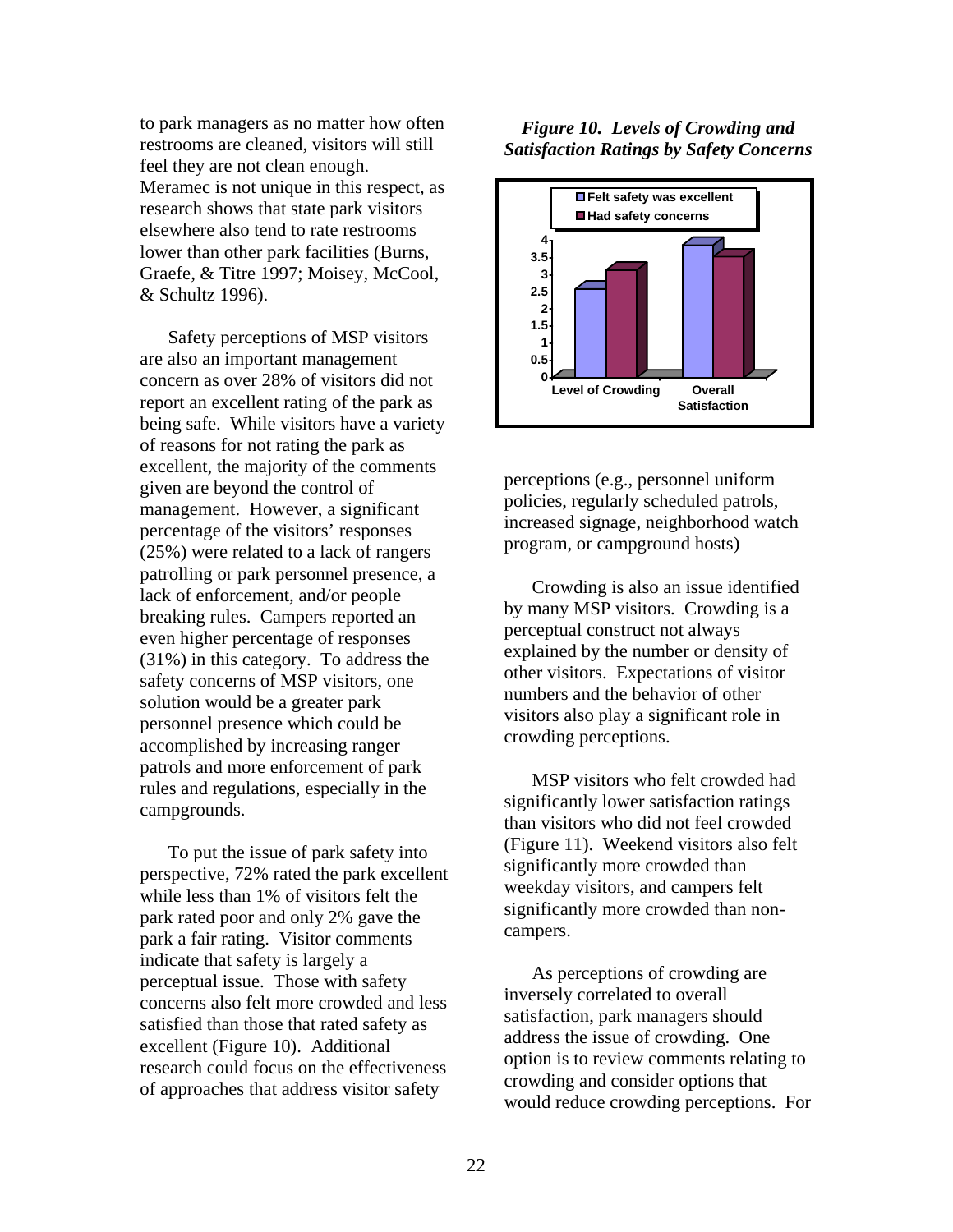*Figure 11. Overall Satisfaction is Lower For Those Who Felt More Crowded* 



example, visitors state that more campsites are needed, and, specifically, more secluded campsites are desired. Managers might consider adding more secluded campsites and/or reducing existing campsites in the MSP campground.

 One additional finding from the survey is the low rate of minority visitation to the park. Minority visitation is lower at Meramec than other parks within the Missouri State Park system. This could be a function of the location of the park, traditional visitation patterns, or minority activity participation.

## *A Final Note on Management Implications*

 Glen Alexander, Chief of the Division of State Parks in Ohio, (1993) stated "Customer surveys are a dime a dozen in the private sector and are beginning to get that way in the public sector" (p. 168). Alexander pointed out that having a customer survey system is not what counts--what is important is how the data is analyzed and used. Upon exploring previous surveys conducted, Alexander found many

instances in which surveys were filed and forgotten.

 The potential to increase visitors' satisfaction is existent, only if managers consider visitors' concerns and suggestions and respond to matters needing attention. In the Ohio State Park system, Alexander (1993) found that front line employees had a favorable response to survey feedback and customers' ideas. When a visitor survey was conducted in a park, the entire park staff sat down as a team and reviewed the survey results. Appropriate changes to improve visitor satisfaction were collectively made by the park staff team. Ensuring that front line managers play a role in reviewing and responding to MSP survey results would likely increase MSP visitor satisfaction.

 The results of the present study suggest some important management and planning considerations for MSP. Even though MSP visitors rated their visits and the park features relatively high, attention to crowding, safety, and facility maintenance can positively effect these ratings.

 Just as important, on-going monitoring of the effects of management changes will provide immediate feedback into the effectiveness of these changes. On-site surveys provide a cost effective and timely vehicle with which to measure management effectiveness and uncover potential problems.

#### **Visitation Estimates**

 To estimate visitation, MSP currently uses a traffic counter to estimate the number of vehicles entering the park. The number of vehicles is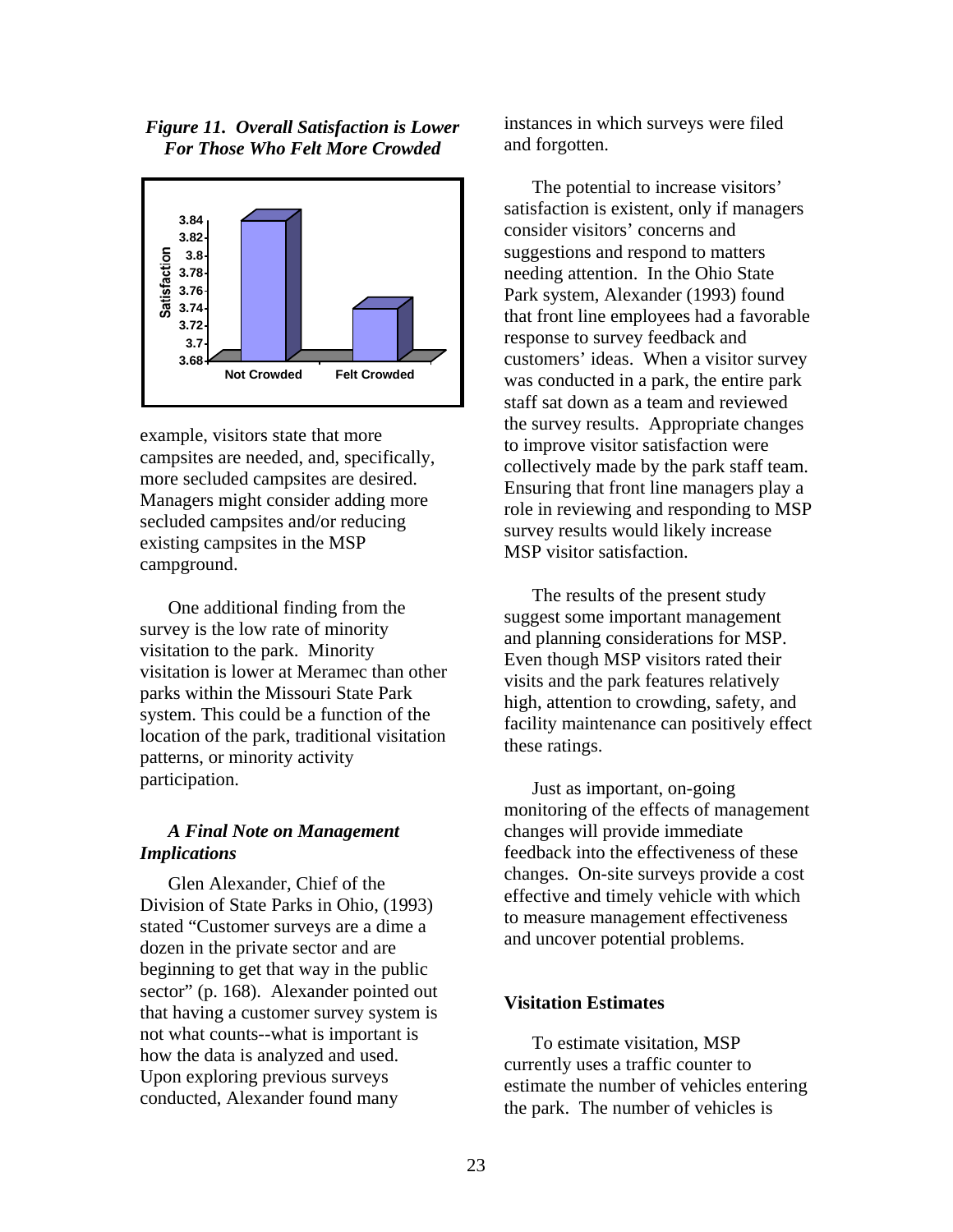multiplied by 3.0 people per vehicle (determined from a previous in-house study) to estimate visitation. The observation data from the present study provided a rate of 2.67 visitors per vehicle. Also, park estimates do not take into account vehicles pulling trailers and non-visitor vehicles entering and exiting the park. As part of the current study, this data was collected to determine a new equation for estimating visitation. The equation is "Total number of axles less 10% multiplied by 1.28." (The equation uses a rate of number of visitors per axle versus per vehicle- calculations are provided in the "Visitation Estimates" section of Results.)

 Visitation estimates using MSP's current equation (Total number of vehicles multiplied by 3) are 30% higher than estimates with the equation determined in the present study. This 30% difference may not be the same during other seasons of the year. Therefore, visitor per vehicle rates should be determined in other seasons of the year. The rates determined for each season could then be used to estimate visitation during that season, or a yearly average of the visitor per vehicle rate could be determined and used throughout the year. The data collected in the present study provide a reliable estimate of visitation during the summer; however, data collected in other seasons would provide a more accurate annual estimate of MSP's visitation.

 In addition, it is not unreasonable to expect the visitor per vehicle rates to vary with changes in fuel prices, vehicle sizes, recreation trends, and societal trends (Lord, Strauss, & Burns, 1993). Therefore, visitor per vehicle (axle) rates should not only be determined for other seasons of the year, but should be monitored on a regular basis (e.g., every three, four, or five years).

 Estimates of visitation are central to the management of parks (Lord et al. 1993). Since visitation estimates serve as one measure of park service, reliable estimates provide an accurate picture of a park's output. The accuracy of visitation estimates also may be crucial in contractual dealings involving subcontracting various park operations. Concessionaires might rely upon visitation estimates in developing profit and loss estimates when bidding for park contracts. Accurate visitation estimates are also necessary for the establishment of a fee system.

#### **Research Recommendations**

The results of the present study serve as baseline visitor information of MSP. The frequency and percentage calculations of survey responses provide useful information concerning sociodemographic characteristics, use patterns, and satisfaction of MSP visitors. In addition, the "sub-analysis" of data is important in identifying implications for management of MSP. (The sub-analysis in the present study included comparisons using Chi-square and ANOVA between selected groups and the Importance-Performance analysis.) Additional relevant information may be determined from further sub-analysis of existing data. Therefore, it is recommended additional sub-analysis be conducted to provide even greater insight to management of the park.

Additional visitor surveys at MSP should also be conducted on a regular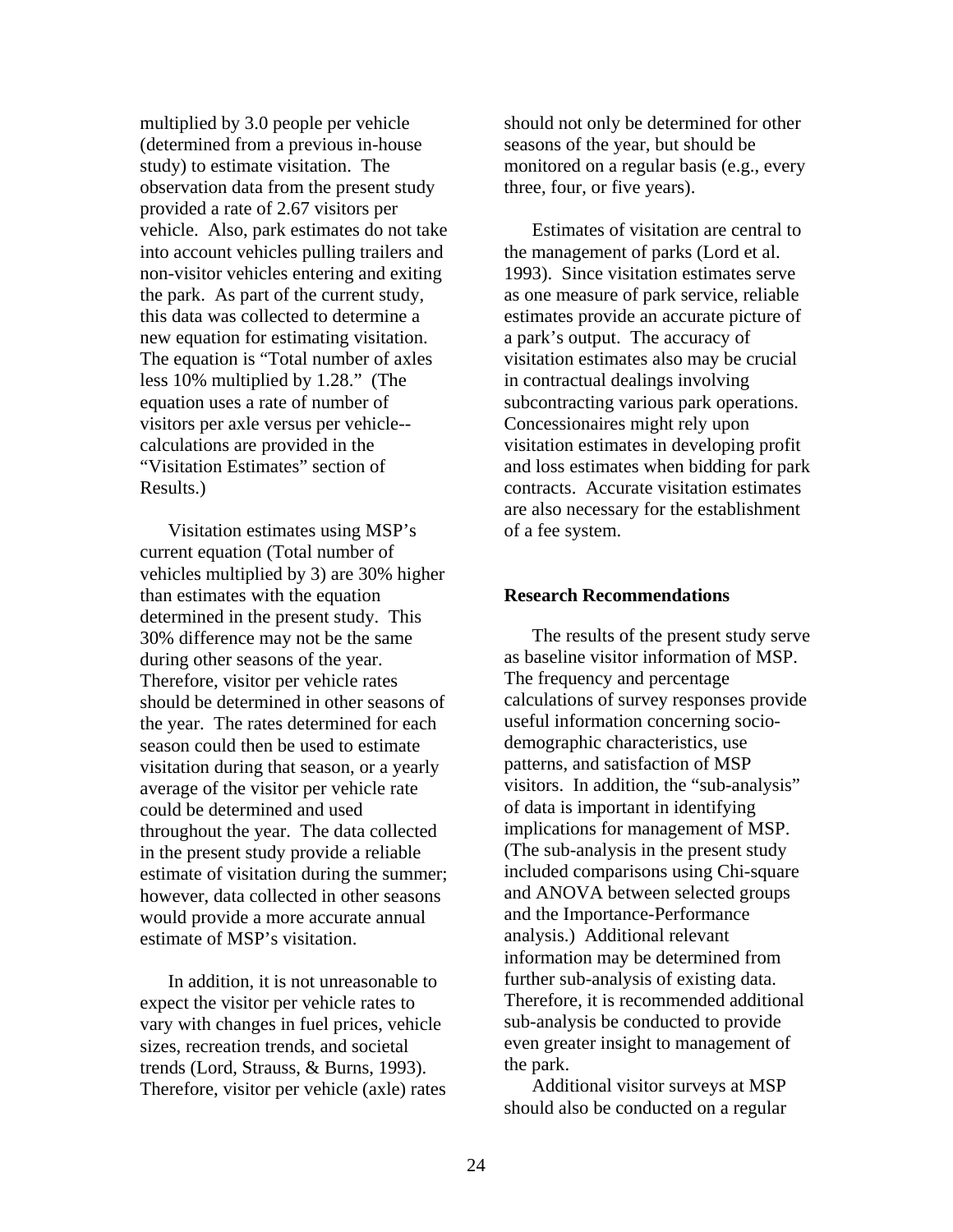basis (e.g., every three, four, or five years). Future MSP studies can identify changes and trends in sociodemographic characteristics, use patterns, and visitors' satisfaction at MSP.

 The methodology used in this study serves as a standard survey procedure that the DSP can use in the future. Other Missouri state parks should be surveyed similarly to provide valid results for comparisons of visitor information between parks, or to measure change over time in other parks.

 Visitor information pertaining to Missouri historic sites is also limited. The DSP operates 33 historic sites in addition to its 46 state parks. A standard survey procedure for historic sites should be developed to survey visitors at Missouri state historic sites. The procedure should be based on the methodology and questionnaire of the present study, and future historic site surveys should be conducted regularly. Therefore, comparisons could be made between sites, and trends could be identified at each site.

 The present study was conducted only during the summer season. Therefore, user studies in parks and historic sites might be conducted during other seasons for comparison between summer visitors and visitors during other seasons.

 Future research should also include collecting additional observation data on the number of visitors per vehicle. The visitor estimation equation developed in the present study is only representative of MSP in the summer season. Averages of the number of visitors per vehicle

from all seasons would provide more accurate visitor estimates. If it is not feasible to conduct a complete visitor survey more than once in a year because of costs, then at a minimum, observations on the number of visitors per vehicle should be recorded at least one additional time of the year. Data should also be collected concerning the number of times vehicles enter and exit a park on their visits. It was observed that visitors entered and exited the park more than once during their visits to MSP; however, no data concerning this observation was collected. This information could have a substantial effect on visitation estimates. Collecting this data can be accomplished as parks are surveyed or attendance studies are conducted. The additional data would provide even more accurate visitation estimates for each park.

## **Methodology Recommendations and Considerations for Other Parks**

The on-site questionnaire and the methodology of this study were designed to be applicable to other Missouri state parks. Therefore, the study serves as a prototype which the DSP can use to gather site-specific user information in other Missouri state parks. A few additions or changes, however, are recommended for future survey collections.

## *Survey Signage*

 It is recommended that adequate signage be utilized when collecting surveys on-site. A "Visitor Survey" sign was used in the present study to inform visitors exiting the park that the survey was being conducted. Having the sign for that purpose aided in the workability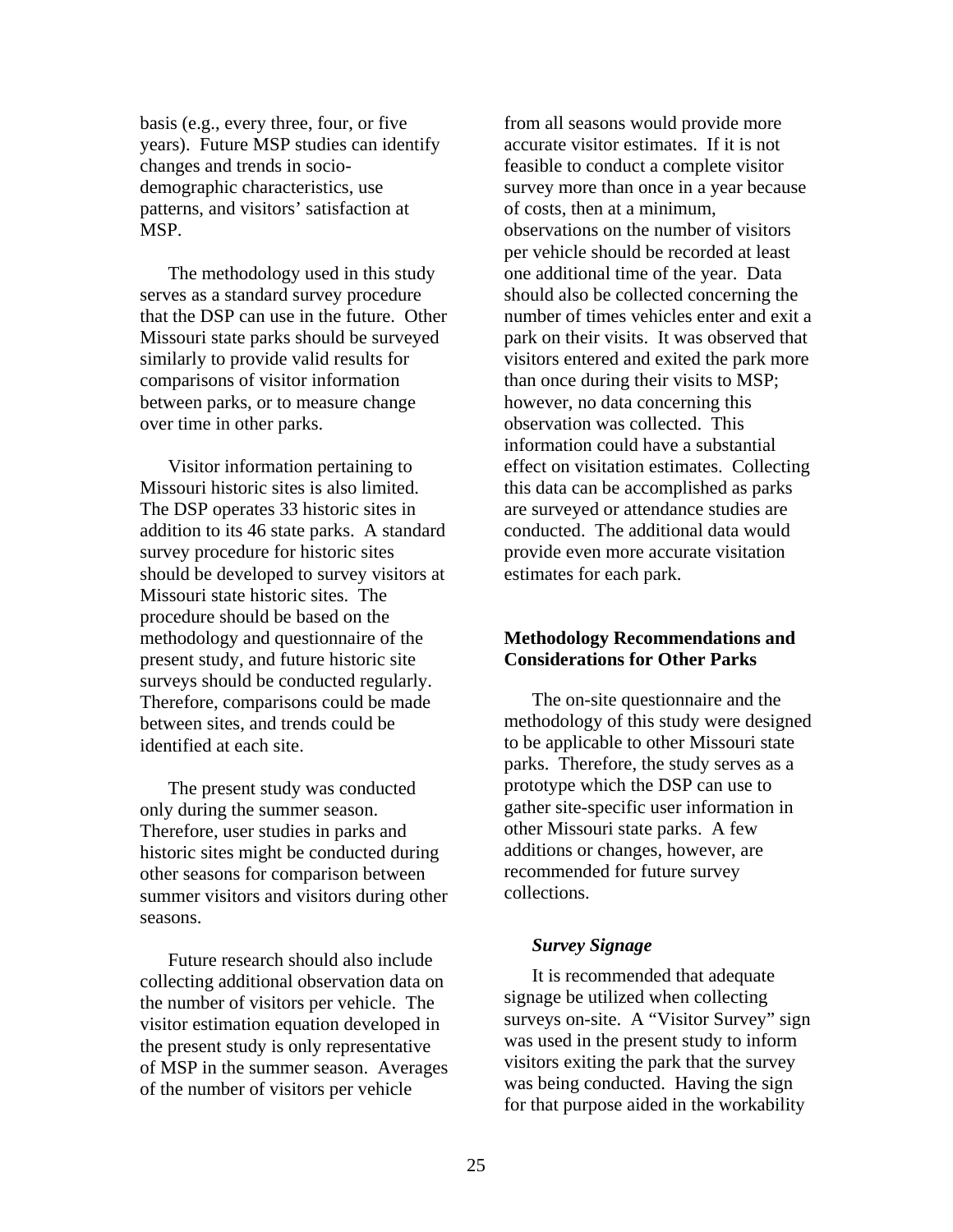of the methodology, as many visitors slowed down or came to a stop before being motioned to do so. However, the use of an additional sign to inform visitors entering the park of the exit survey in progress would have been helpful. The "survey station" became an "information station" when many visitors arriving in the park saw the surveyor and the table with clipboards and surveys. Having an assistant to help answer the entering visitors' questions was helpful; however, without an assistant or on the survey days with high visitation, it became difficult to count and stop exiting vehicles when entering visitors were stopping. If the entering visitors had been informed by a sign of the survey in progress, they may have been less likely to stop.

#### *Response Rates*

 Striving for the highest possible response rates in future surveys is recommended. Response rates can seriously affect both the validity and reliability of samples to represent the population under study. Dolsen and Machlis (1991) recommend rejecting study results with rates lower than 65%. Surveys that return a lower than 65% response rate can still used as long as non-response bias checking procedures are followed.

 Dalecki, Whitehead, and Blomquist (1993) report that survey procedures, which reduce the costs and increase the benefits of survey participation, increase the response rates. In the present study, the questionnaire was designed to take only three to five minutes of the visitors' time to complete, thereby reducing the respondents' "costs." The drawing for a prize package (provided by the DSP)

was used as the benefit for respondents' completion of the questionnaire.

 The prize package drawing and the one-page questionnaire undoubtedly helped attain the response rate in the present study. Achieving the highest possible response rate (within the financial restraints) should be a goal of any study. To achieve higher response rates, the following comments are provided.

 The two most frequent reasons that visitors declined to participate in the survey were because of the high temperature during some of the survey dates, and because they were in a hurry. The majority of non-respondents were very cooperative and many provided positive comments about the park. Some non-respondents even asked if they could take a survey and mail it back. One recommendation would be to have self-addressed stamped envelopes available in future surveys to offer to visitors only after they do not volunteer to fill out the survey on-site. This technique may provide higher response rates, with minimal additional expense.

One caution, however, is to always attempt to have visitors complete the survey on-site, and to only use the mailback approach when it is certain visitors would otherwise be a non-respondent.

## *Questionnaire Changes*

 The questionnaire used in the present study underwent numerous revisions during its development. However, a wording change is recommended for the question on ethnic origin to include the word "white" in parentheses following the choice "Caucasian" and adding the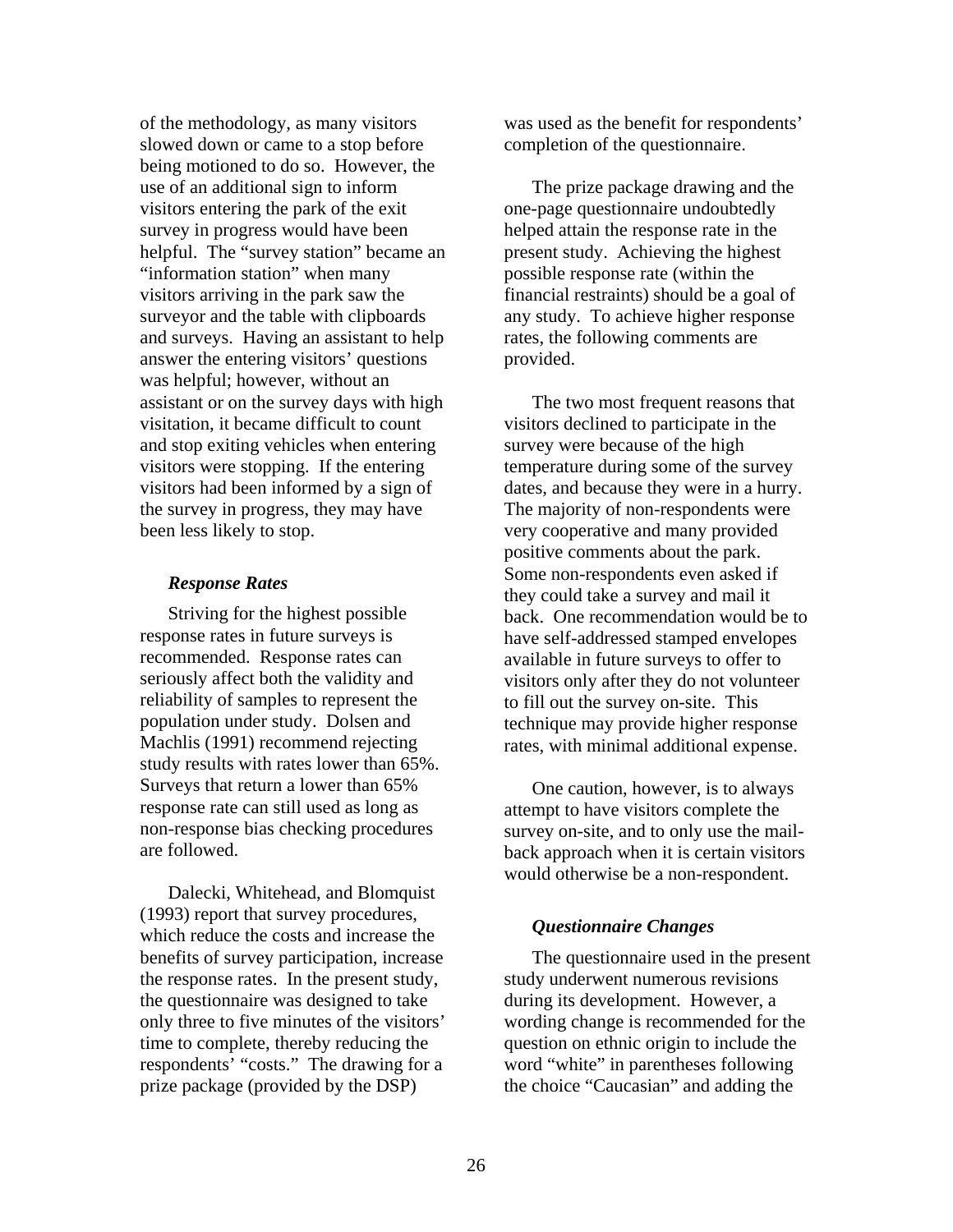words "/American Indian" following the choice "Native American."

 To use the questionnaire in other Missouri state parks, it is recommended questionnaire include changes which make the questionnaire site-specific. The majority of the questions are "general" park survey questions and need not be changed in order to compare data from site to site in the future. A few questions are site-specific to MSP and should be altered to become specific to the park being surveyed. A protocol for questionnaire changes for other Missouri state parks is found in Appendix K.

 Questions pertaining to specific issues or concerns in other parks being surveyed should be added. However, questionnaire length should be kept to a minimum whenever possible.

 An additional observation referring to the number of times visitors enter and exit the park during a visit is also recommended and discussed in "Research Recommendations."

## *Other Considerations*

 The exit survey worked well at MSP, because the park has a single entrance and a parking lot near the entrance in which visitors could park while completing the survey. Many Missouri state parks are not designed with a single entrance like MSP. In fact, many parks have two or more entrances and/or do not have a parking area near the park entrance. For parks that have more than one entrance, a survey location should be identified for each park entrance. An exit survey should then be conducted by alternating survey locations. For parks that do not have parking areas near the entrance and for parks without distinct entrances, a modification of the exit survey should be used. Survey locations should be identified at distinct activity areas of the park (e.g., campground, picnic area, river or lake access areas, etc.), and data should be collected as visitors exit activity areas by alternating locations.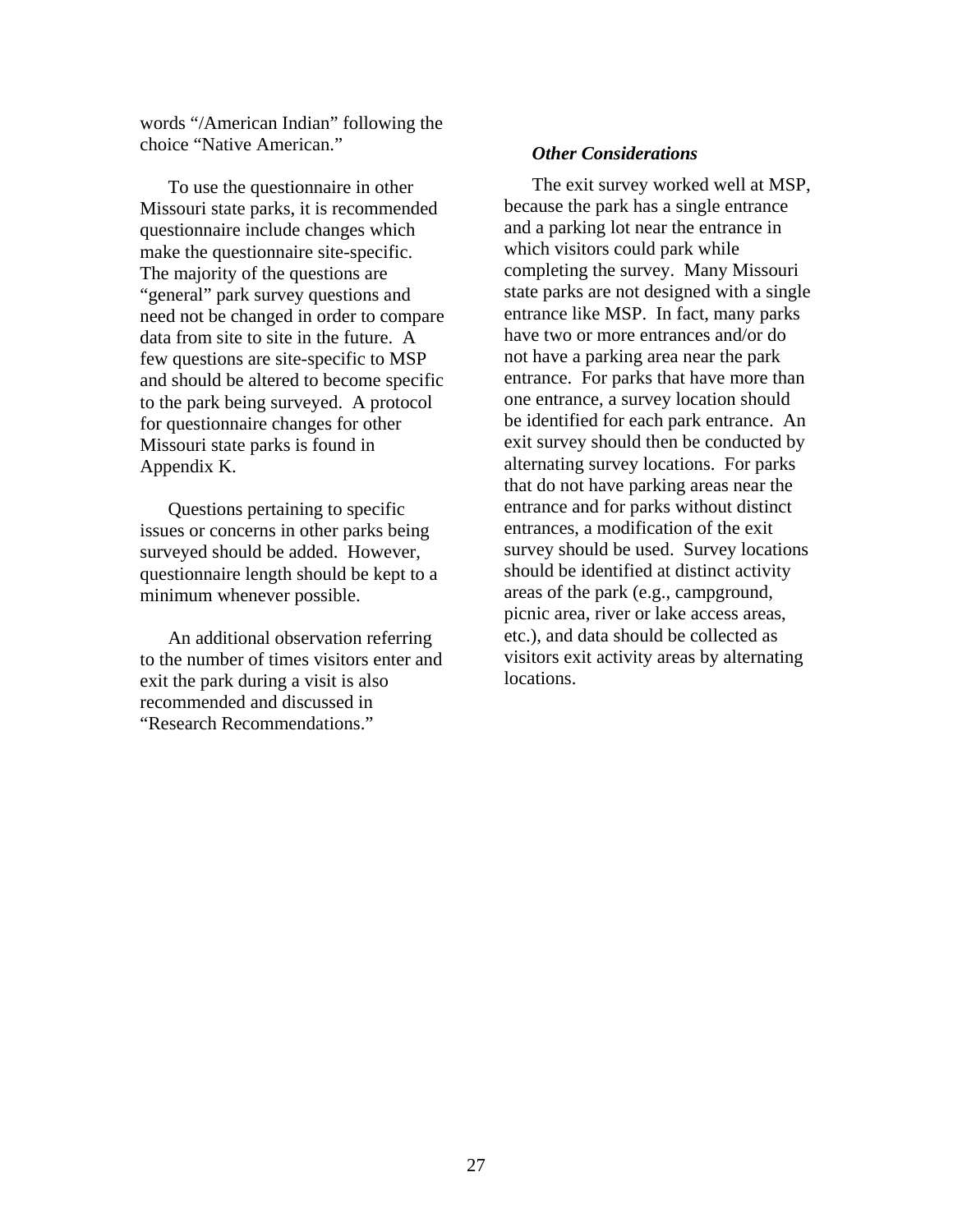## **References**

 Alexander, G. D. (1993). Increasing customer satisfaction while cutting budgets. In G. A. Vander Stoep (Ed.), Proceedings of the 1993 Northeastern Recreation Research Symposium (pp. 167-173). Radnor, PA: Northeastern Forest Experiment Station.

Burns, R., Graefe, A., & Titre, J. (1997). US Army Corps of Engineers National Customer Satisfaction Initiative: Results and processes of the first year of a three-year effort. In J. Hultsman & M. D. Bialeschki (Compilers), Abstracts of the paper and poster presentations at the 1997 NRPA Leisure Research Symposium, (p. 32). Salt Lake City, UT.

 Business Response, Inc. (1995a). State park and historic site user and nonuser telephone survey. Report submitted to the Missouri Department of Natural Resources.

.

 Business Response, Inc. (1995b). State park and historic site user kiosk study. Report submitted to the Missouri Department of Natural Resources.

 Cordell, H. K., Bergstrom, J. C., Hartmann, L. A., & English, D. B. K. (1990). An analysis of the outdoor recreation and wilderness situation in the United States: 1989-2040. Fort Collins, CO: Rocky Mountain Forest and Range Experiment Station.

 Dalecki, M. G., Whitehead, J. C., & Blomquist, G. C. (1993). Sample nonresponse bias and aggregate benefits in contingent valuation: An examination of early, late and non-respondents. Journal of Environmental Management, 38, 133- 143.

 Dolsen, D. E., & Machlis, G. E. (1991). Response rates and mail recreation survey results: How much is enough? Journal of Leisure Research, 23, 272-277.

 Donnelly, M. P., Vaske, J. J., DeRuiter, D. S., & King, T. B. (1996). Person-occasion segmentation of state park visitors. Journal of Park and Recreation Administration, 14, 95-106.

 Fink, D. A. (1997). Meramec State Park user survey. Unpublished master's research project, University of Missouri, Columbia.

 Folz, D. H. (1996). Survey research for public administration. Thousand Oaks, CA: Sage Publications.

 Hollenhorst, S., Olson, D., & Fortney, R. (1992). Use of Importance-Performance analysis to evaluate state park cabins: The case of the West Virginia state park system. Journal of Park and Recreation Administration, 10, 1-11.

 Holst, S. (1991). Parks in peril. Missouri Resource Review, 8 (3), 2-7.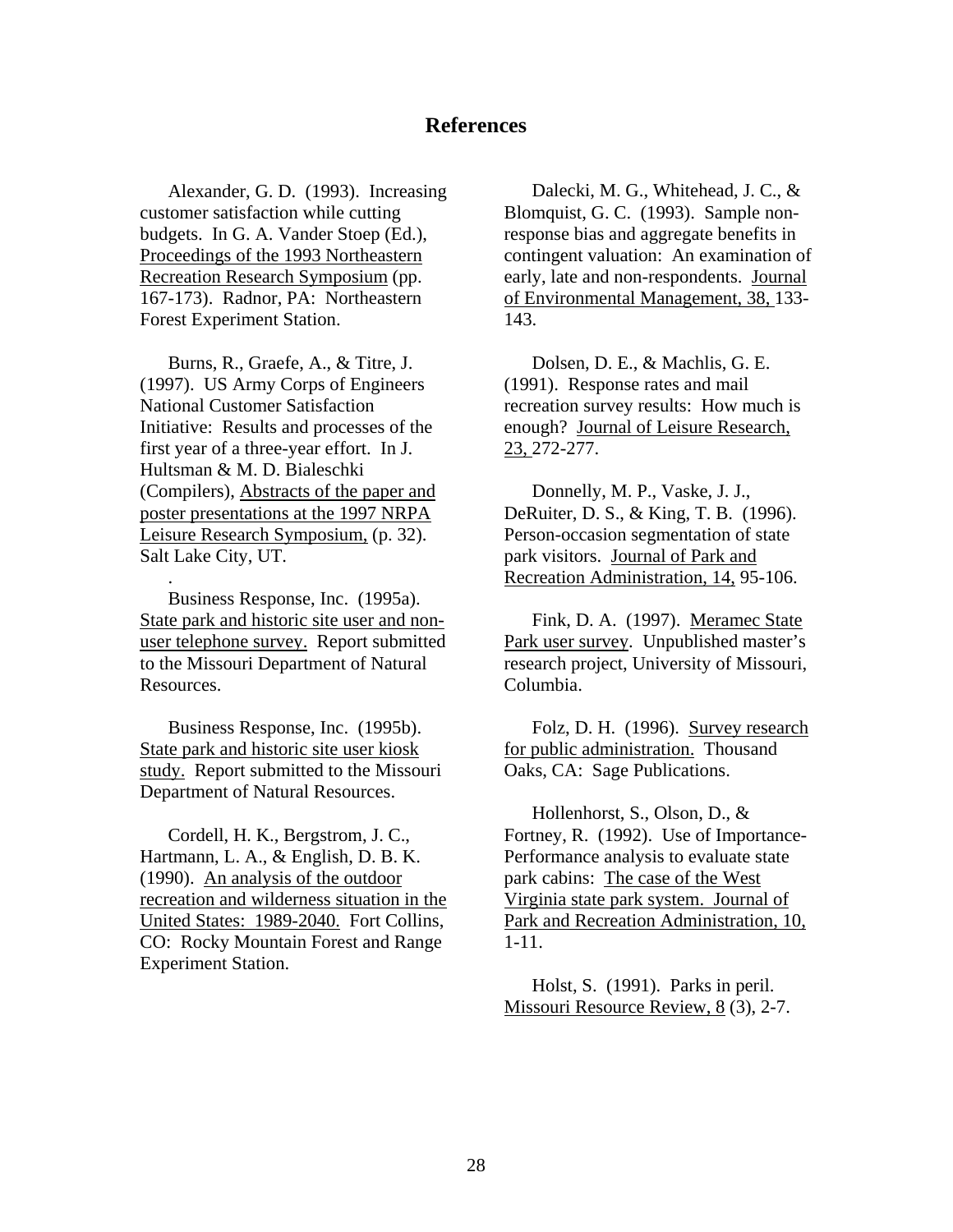Lord, B. E., Strauss, C. H., & Burns, G. D. (1993). An arrival rate dependent model for estimating park attendance. In G. A. Vander Stoep (Ed.), Proceedings of the 1992 Northeastern Recreation Research Symposium (pp. 111-114). Radnor, PA: Northeastern Forest Experiment Station.

 Lucas, R. C. (1985). Visitor characteristics, attitudes, and use patterns in the Bob Marshall Wilderness Complex, 1970-82 (Research Paper INT-345). Ogden, UT: U.S. Department of Agriculture, Forest Service, Intermountain Research Station.

 Manning, R. E. (1986). Studies in outdoor recreation. Corvallis, OR: Oregon State University Press.

 Missouri Department of Natural Resources. (1989). Missouri 1985-86 Public Area Recreation Visitor Survey. Jefferson City, MO: Author.

 Missouri Department of Natural Resources. (1991). Challenge of the '90s: Our threatened state parks. Jefferson City, MO: Author.

 Missouri Department of Natural Resources. (1994). The history of Missouri's state park system. [Brochure]. Jefferson City, MO: Author.

 Missouri Department of Natural Resources. (1997). [Missouri state park attendance]. Unpublished raw data.

Moisey, R. N., McCool, S. F., & Schultz, E. (1996). 1994-95 Missouri Madison recreation survey. University of Montana, Missoula, MT: Institute for Tourism and Recreation Research.

 Statistical Package for the Social Sciences (Version 6.1) [Computer software]. Chicago: SPSS.

 Williams, D. R. (1989). Great expectations and the limits to satisfactions: A review of recreation and consumer satisfaction research. In A. H. Watson (Compiler), Outdoor Recreation Benchmark 1988: Proceedings of the National Outdoor Recreational Forum (pp. 422-438). Asheville, NC: Southeastern Forest Experiment Station.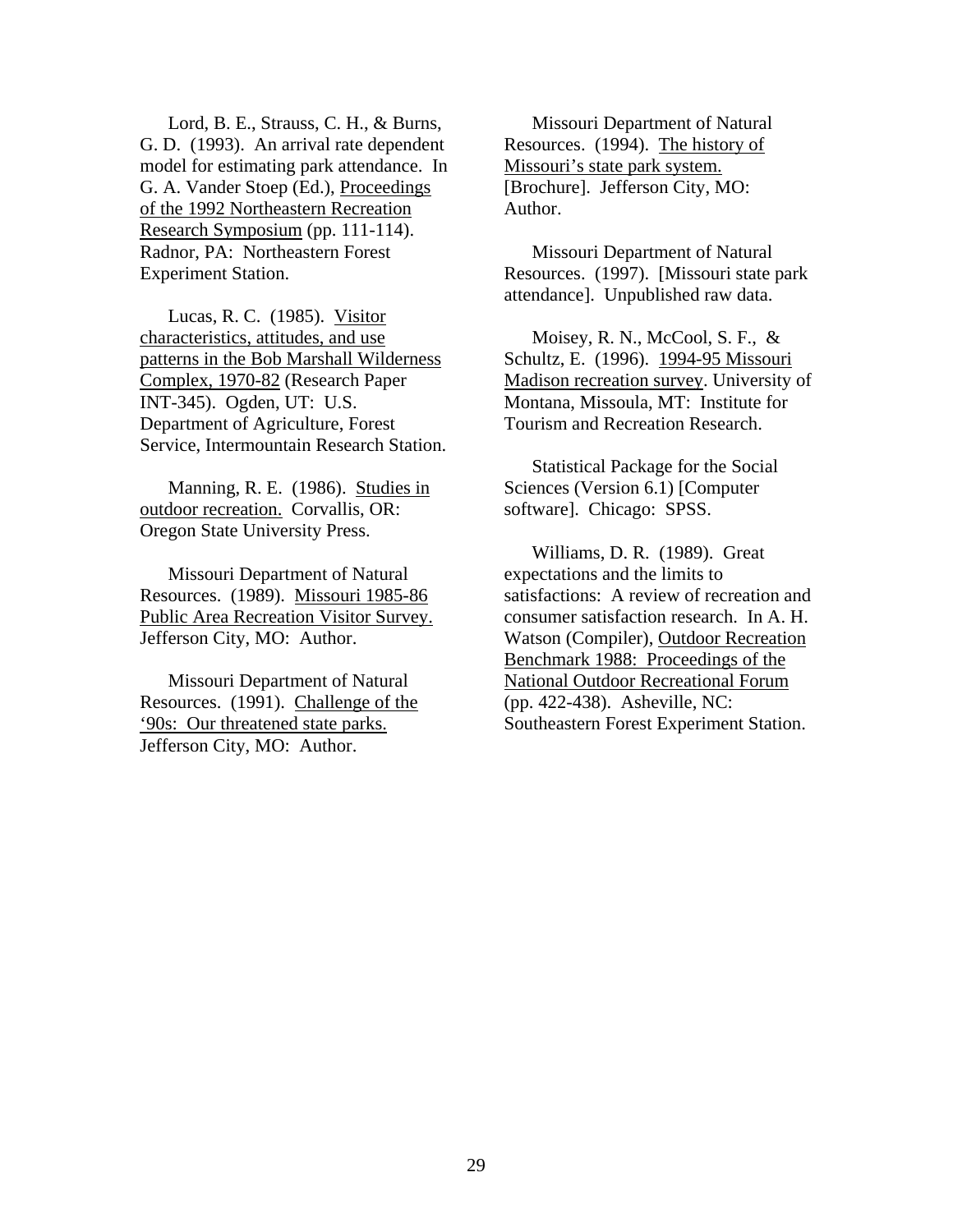**Appendix A. Map of Missouri State Park Locations**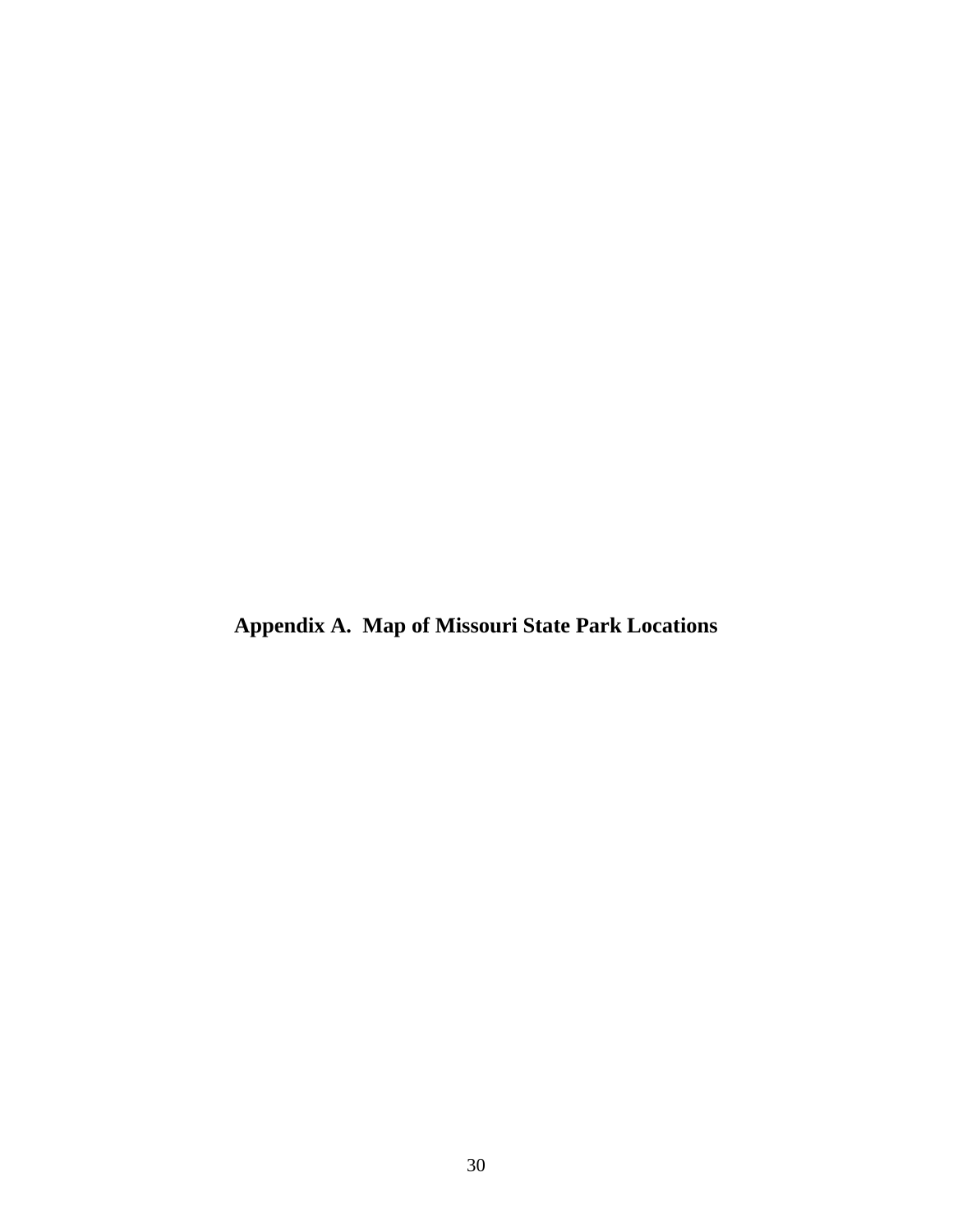#### MISSOURI RTE PARKS *&.* NRI ISTI r sı FS ш - 17 т

State Parks State Historic Sites

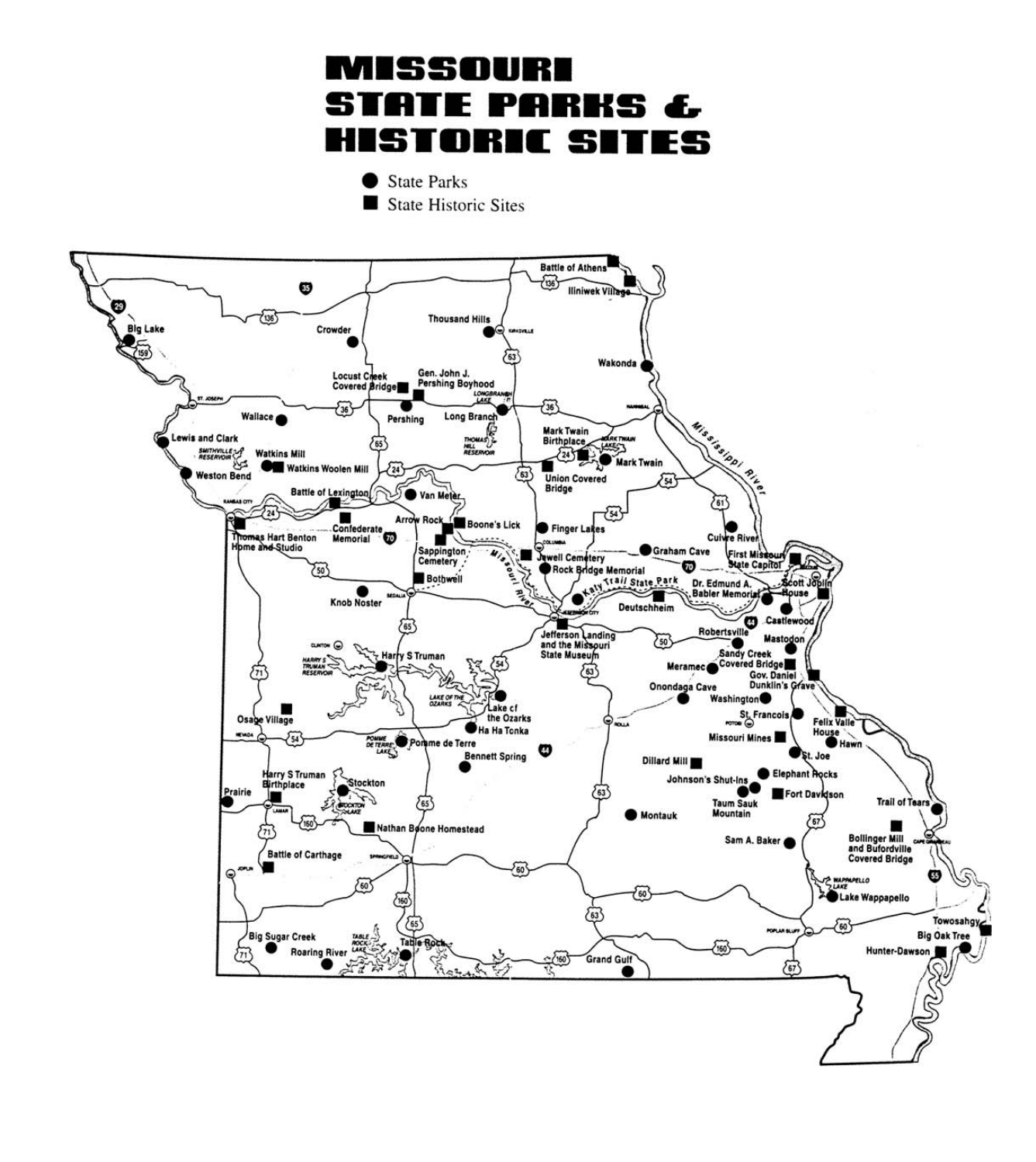**Appendix B. Meramec State Park User Survey**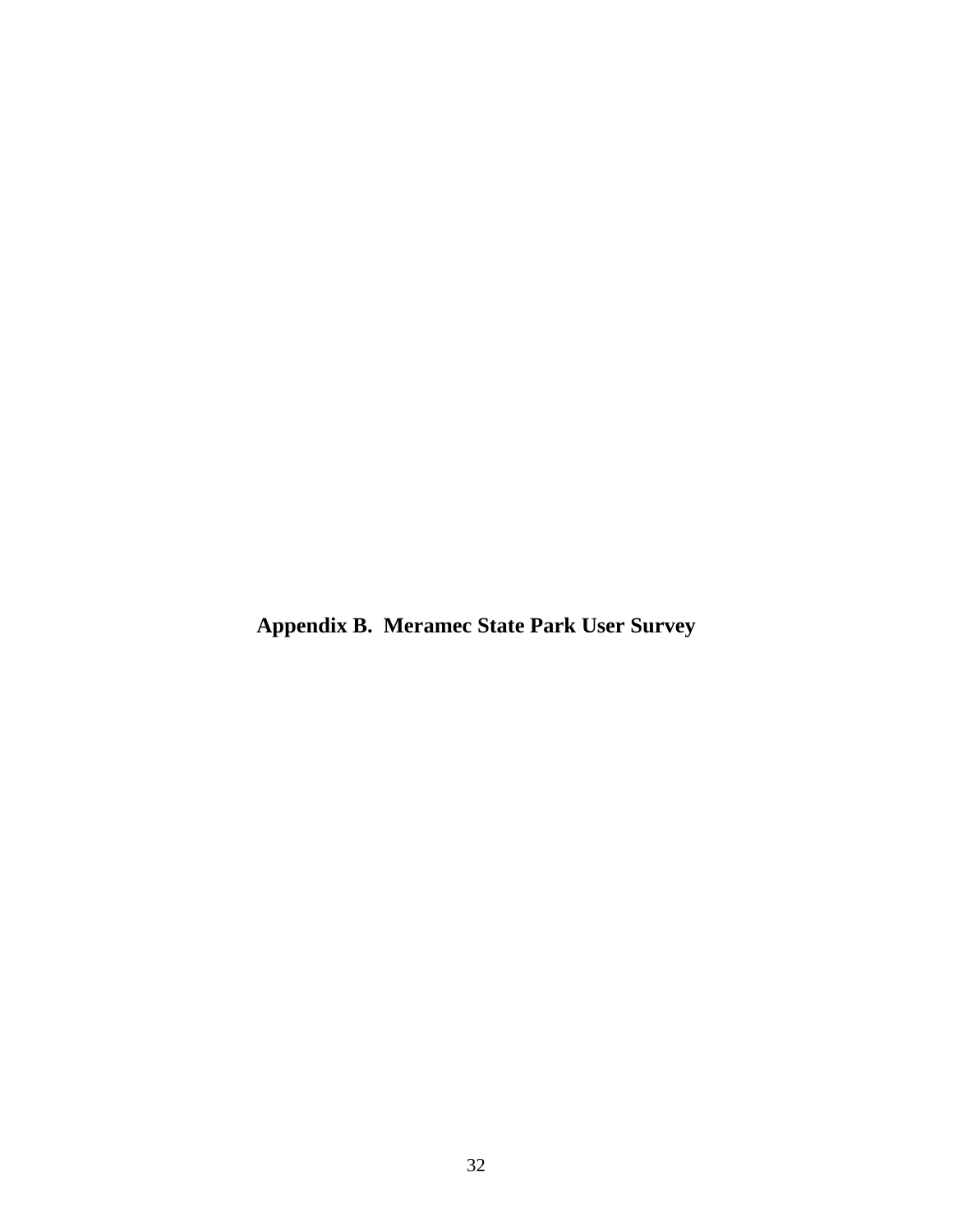# **MERAMEC STATE PARK USER SURVEY**

The Missouri Department of Natural Resources is seeking your evaluation of Meramec State Park. This survey is voluntary and completely anonymous. Your cooperation is important in helping us make decisions about managing this park. Thank you for your time.

# **1. Is this your first visit to Meramec State Park?**

- $\square$  yes  $\Box$  no If no, about how many times have you visited this  **park in the past year?\_\_\_\_\_\_\_**
- **2. Are you visiting the park for more than one day on this visit?**
	- $\Box$  yes If yes, how many nights are you staying at or near the
	- $\Box$  no park during this visit?
- **3. If staying overnight, where are you staying?** *(Check only one box.)*

\_\_\_\_\_\_\_\_\_\_\_\_\_\_\_\_\_\_

- □ campground in Meramec State Park □ cabin in Meramec State Park □ motel in Meramec State Park
- $\Box$  nearby campground  $\Box$  nearby lodging facilities other *(Please specify.)*
- **4. With whom are you visiting the park?** *(Check only one box*.*)* alone  $\Box$  family and friends  $\Box$  club or organized group  $\Box$  family  $\Box$  friends other *(Please specify.)*

# **5. Which recreational activities have you engaged in during this park visit?** *(Check all that apply*.*)*

\_\_\_\_\_\_\_\_\_\_\_\_\_\_\_\_\_\_\_

 biking  $\square$  swimming  $\square$  exploring wild caves  $\square$  boating  $\square$  backpacking  $\square$  guided nature hike  $\square$  camping  $\Box$  rafting/canoeing Fisher Cave tour  $\Box$  fishing  $\Box$  studying nature amphitheater program hiking  $\Box$  viewing wildlife  $\Box$  viewing visitor center exhibits  $\Box$  picnicking  $\square$  special event other (*Please specify*.)

\_\_\_\_\_\_\_\_\_\_\_\_\_\_\_\_\_\_\_\_\_\_

# **6. How satisfied are you with each of the following in Meramec**

# **State Park?** *(Check one box for each feature.)*

| Very |  | Very              | Don't<br>Know                                 |
|------|--|-------------------|-----------------------------------------------|
|      |  |                   |                                               |
|      |  |                   |                                               |
|      |  |                   |                                               |
|      |  |                   |                                               |
|      |  |                   |                                               |
|      |  | Somewhat Somewhat | Satisfied Satisfied Dissatisfied Dissatisfied |

# **7. How do you rate Meramec State Park on each of the following?**

| (Check one box for each feature.)       |           |      |      |      |      |  |
|-----------------------------------------|-----------|------|------|------|------|--|
|                                         | Excellent | Good | Fair | Poor | Know |  |
| a. being safe                           |           |      |      |      |      |  |
| b. being free of litter/trash           |           |      |      |      |      |  |
| c. having clean restrooms               |           |      |      |      |      |  |
| d. having a helpful $&$ friendly staff  |           |      |      |      |      |  |
| e. access for persons with disabilities |           |      |      |      |      |  |
| f. upkeep of park facilities            |           |      |      |      |      |  |
| g. care of natural resources            |           |      |      |      |      |  |
|                                         |           |      |      |      |      |  |

**8. If you did not rate this park as excellent on being safe** *(Question 7, letter a.)*, **what influenced your rating?**

 $\mathcal{L}_\text{max}$  , and the contribution of the contribution of the contribution of the contribution of the contribution of the contribution of the contribution of the contribution of the contribution of the contribution of t

**9. When visiting any park, how important are each of these items to you?** *(Check one box for each feature.)*

|                                         | Very | Somewhat Somewhat<br>Important Important Unimportant Unimportant Know | Very | Don't |
|-----------------------------------------|------|-----------------------------------------------------------------------|------|-------|
| a. being safe                           |      |                                                                       |      |       |
| b. being free of litter/trash           |      |                                                                       |      |       |
| c. having clean restrooms               |      |                                                                       |      |       |
| d. having a helpful $&$ friendly staff  |      |                                                                       |      |       |
| e. access for persons with disabilities |      |                                                                       |      |       |
| f. upkeep of park facilities            |      |                                                                       |      |       |
| g. care of natural resources            |      |                                                                       |      |       |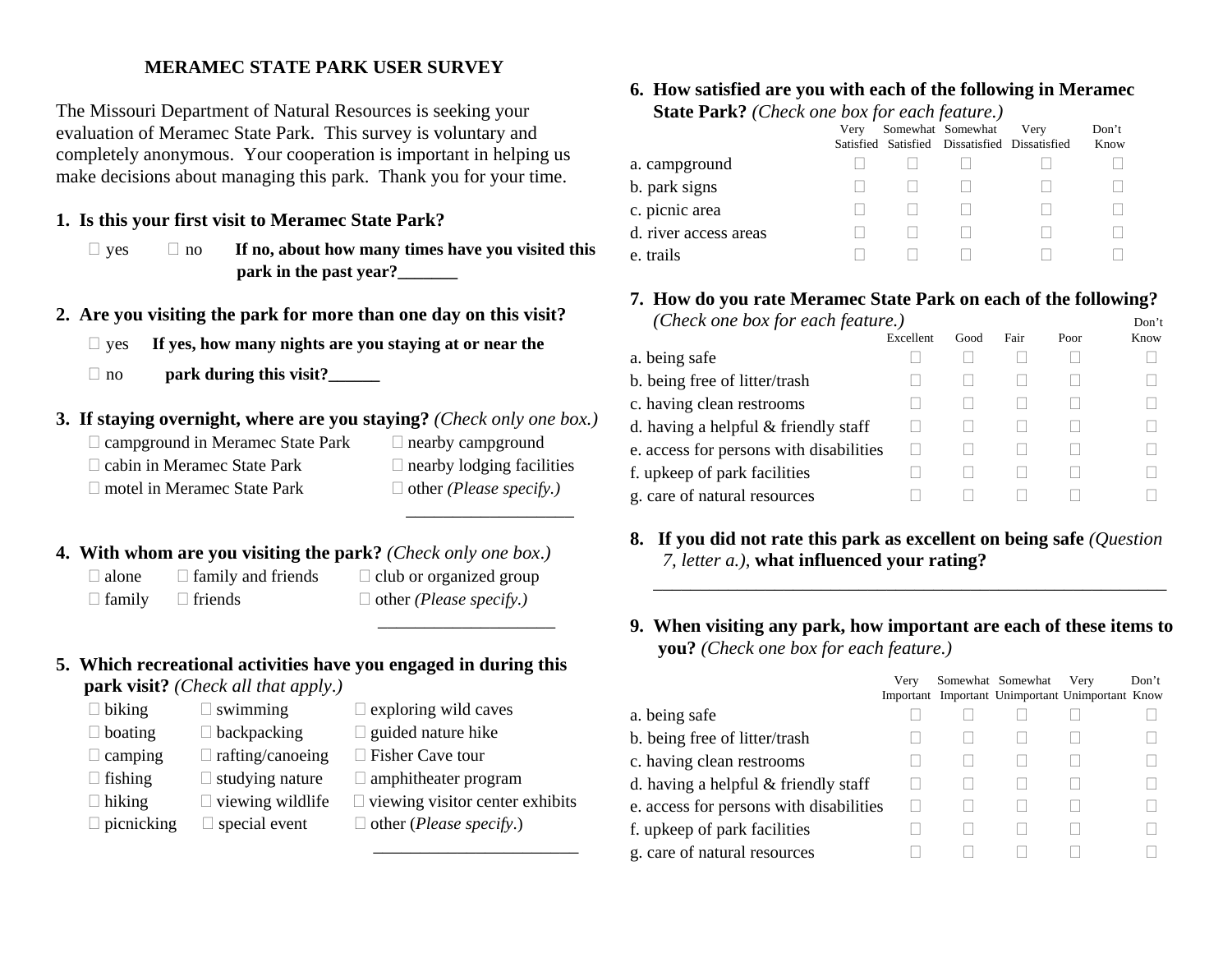#### **MERAMEC STATE PARK USER SURVEY**

#### **10. During this visit, how crowded did you feel?** *(Circle one number.)*

| Not at all | Slightly |  | Moderately | Extremely |
|------------|----------|--|------------|-----------|
| Crowded    | Crowded  |  | Crowded    | Crowded   |

- **11. If you felt crowded on this visit, where did you feel crowded?**  \_\_\_\_\_\_\_\_\_\_\_\_\_\_\_\_\_\_\_\_\_\_\_\_\_\_\_\_\_\_\_\_\_\_\_\_\_\_\_\_\_\_\_\_\_\_\_\_\_\_\_\_
- **12. Overall, how satisfied are you with this visit to Meramec State Park?** *(Check only one box.)*

|  | Very Somewhat Somewhat Very<br>Satisfied Satisfied Dissatisfied Dissatisfied |  |
|--|------------------------------------------------------------------------------|--|
|  | $\Box$ . $\Box$ . $\Box$ . $\Box$ . $\Box$                                   |  |

- **13. What is your age? Gender?**  $\Box$  female  $\Box$  male
- **14. What is the highest level of education you have completed?**  *(Check only one box*.*)*

| $\Box$ grade school | $\Box$ vocational school | $\Box$ graduate of 4-year college |
|---------------------|--------------------------|-----------------------------------|
| $\Box$ high school  | $\Box$ some college      | $\Box$ post-graduate education    |

**15. What is your ethnic origin?** *(Check only one box*.*)*

| $\Box$ Asian    | $\Box$ African American | $\Box$ Native American                  |
|-----------------|-------------------------|-----------------------------------------|
| $\Box$ Hispanic | $\Box$ Caucasian        | $\Box$ other ( <i>Please specify.</i> ) |

**16. Do you have a disability that substantially limits one or more life activities or might require special accommodations?** 

 $\sim$  . The contract of the contract of the contract of the contract of the contract of the contract of the contract of the contract of the contract of the contract of the contract of the contract of the contract of the co

 $\Box$  yes If yes, what disability or disabilities do you have?  $\Box$  no  $\overline{\phantom{a}}$  , and the contract of the contract of the contract of  $\overline{\phantom{a}}$  ,  $\overline{\phantom{a}}$ 

**17. What is your 5-digit zip code** *(or country of residence, if you live outside the U.S.*)?

#### **18. What is your annual household income?**

| $\Box$ less than \$25,000  | $\Box$ \$50,001 - \$75,000 |
|----------------------------|----------------------------|
| $\Box$ \$25,000 - \$50,000 | $\Box$ Over \$75,000       |

**19. Please feel free to write any additional comments about your park visit or suggestions on how the Missouri Department of Natural Resources can make your experience in Meramec State Park a better one.** 

**THANK YOU FOR YOUR HELP. YOU ARE ALWAYS WELCOME IN MISSOURI STATE PARKS.**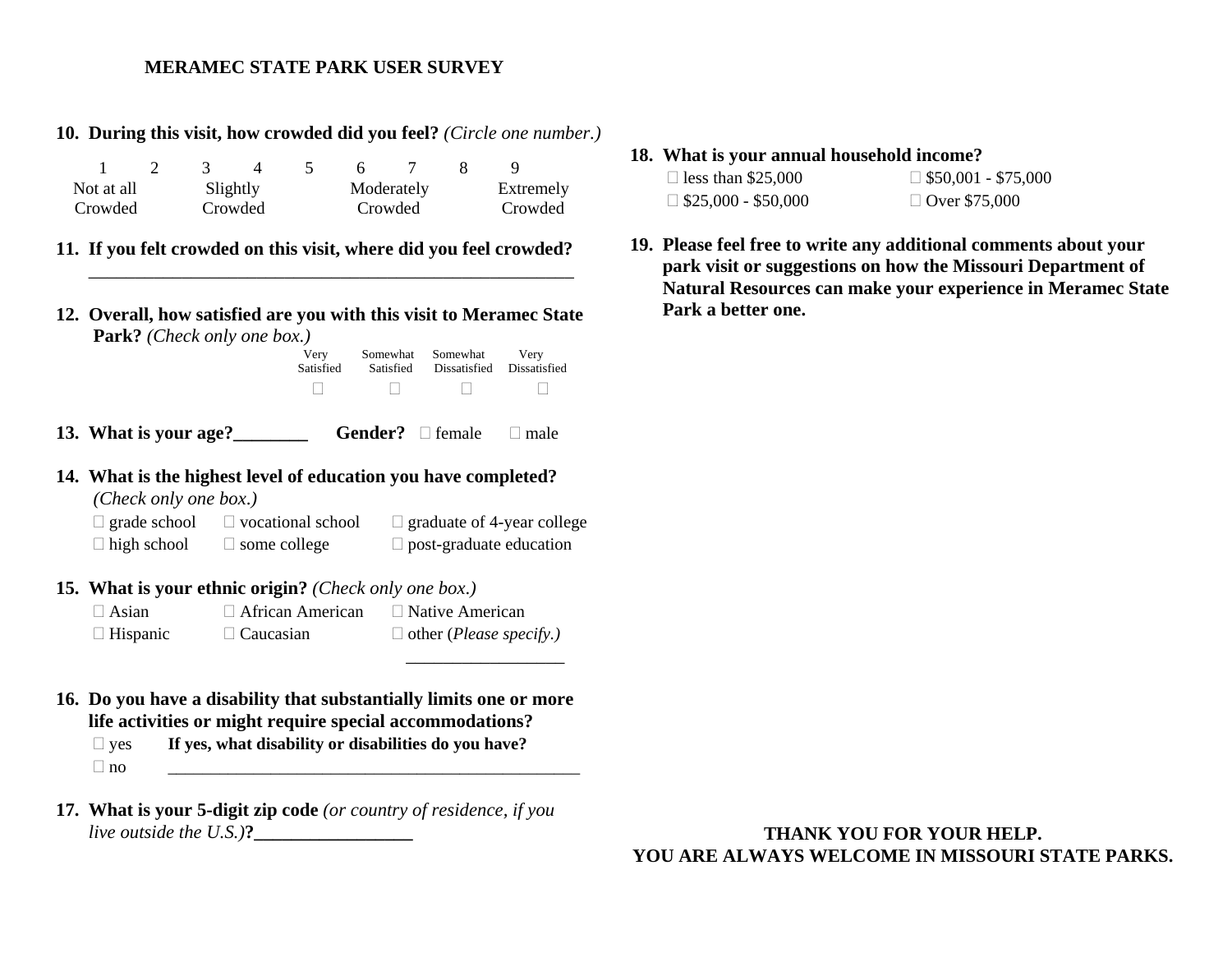**Appendix C. Survey Location**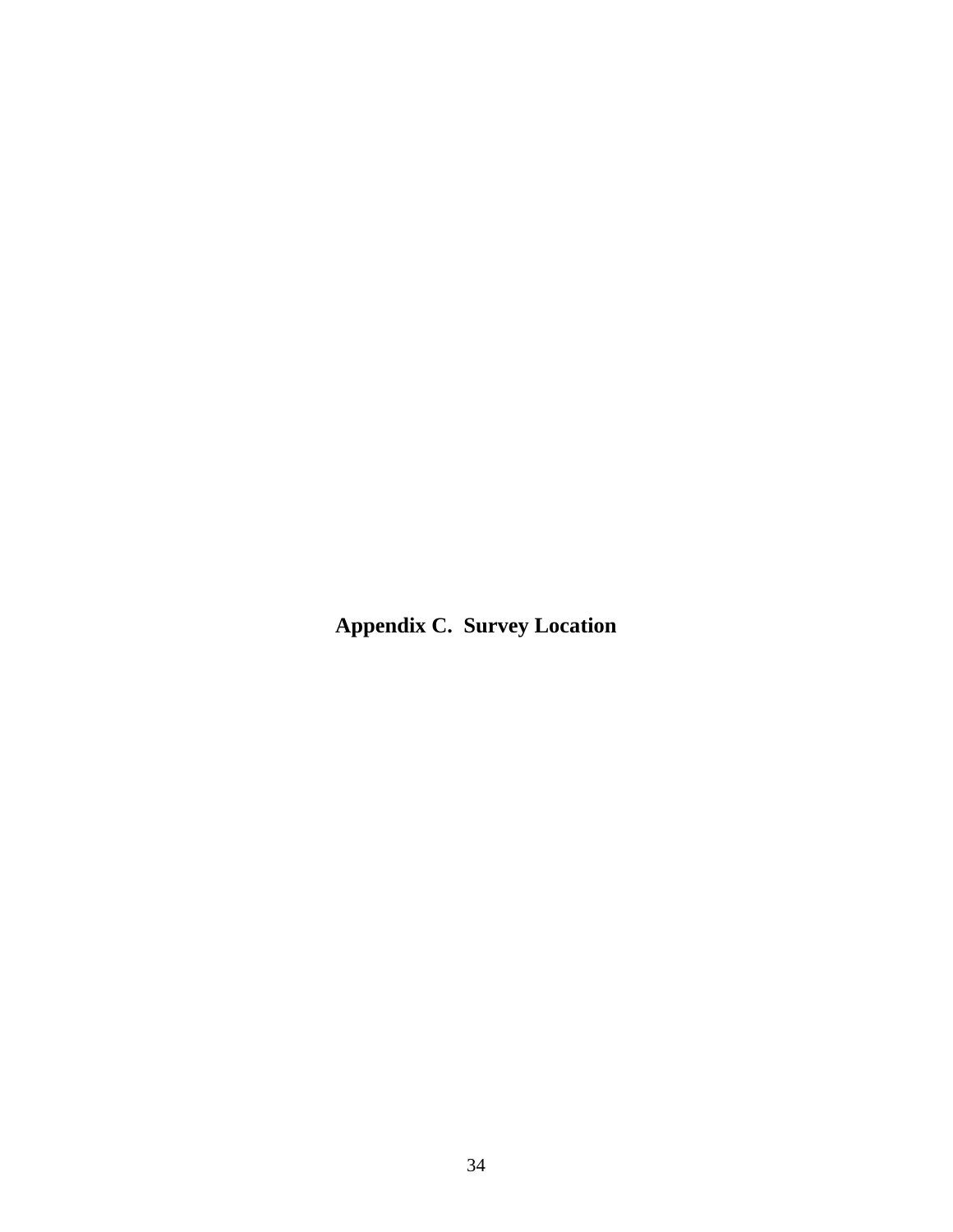

 $\tilde{\omega}$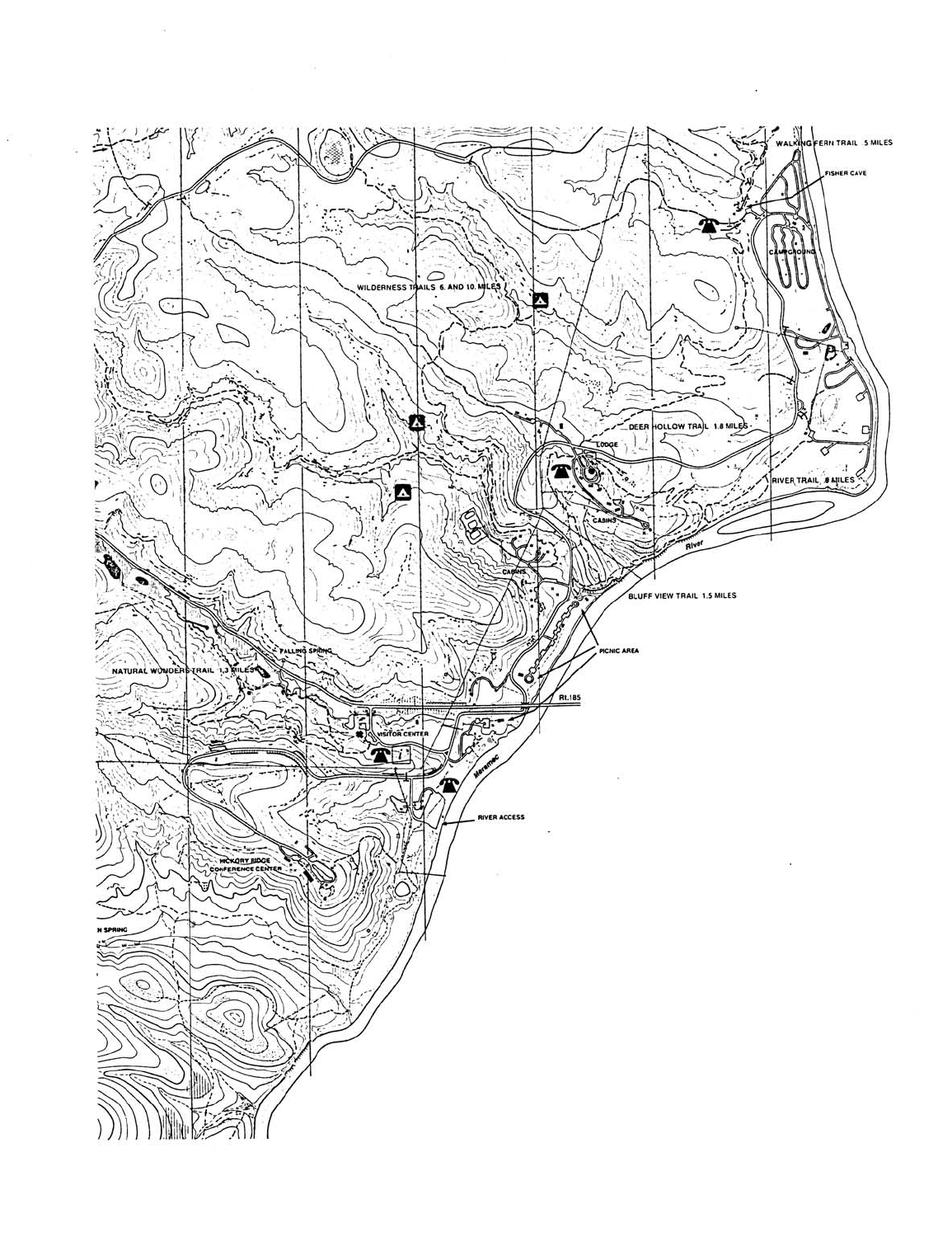**Appendix D. Survey Protocol**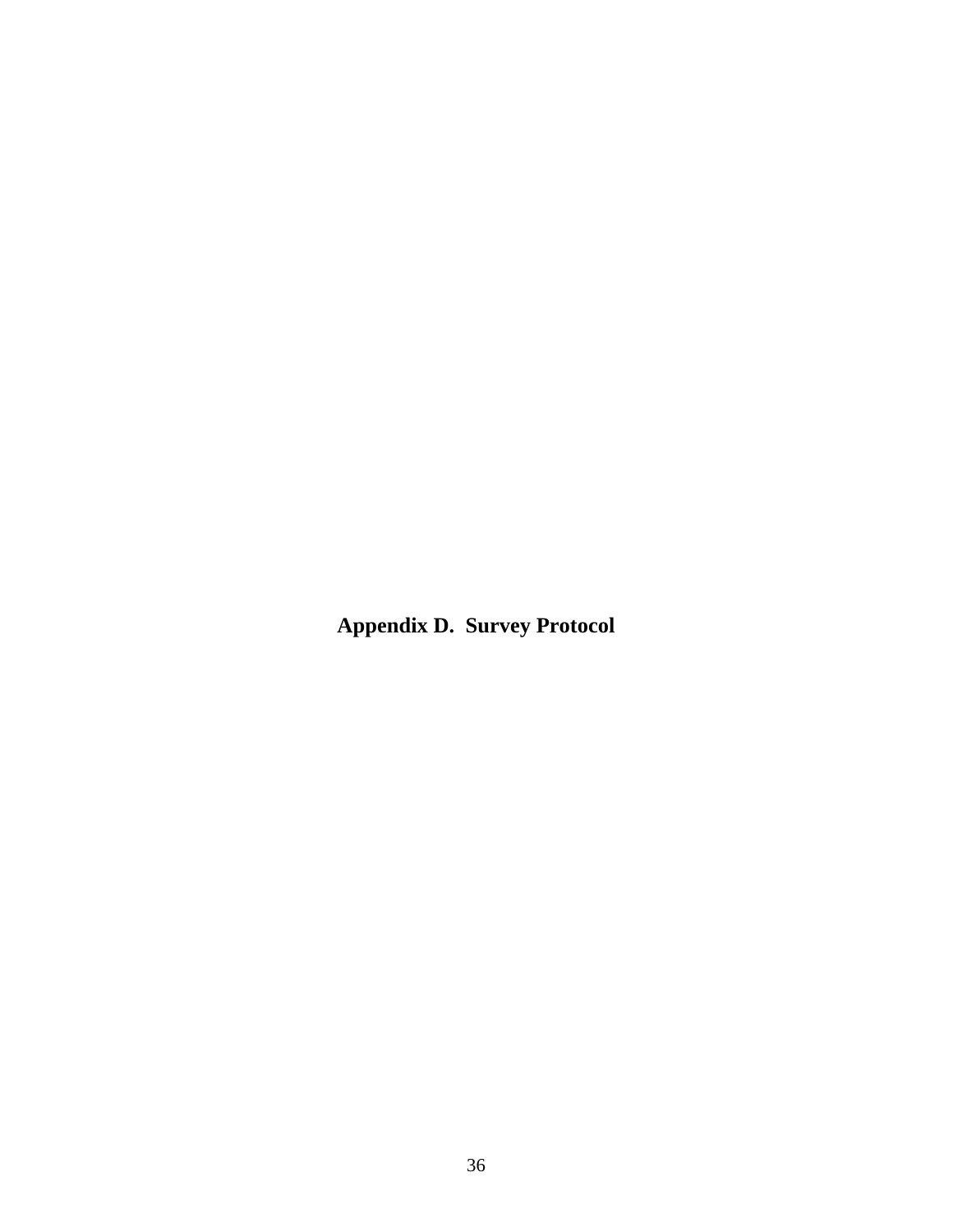# **Protocol for Meramec State Park User Survey**

 The driver of every fifth vehicle was stopped as he or she exited the park and the researcher said:

 Hi, my name is Don Fink, and I am conducting a survey of park visitors for Missouri state parks. The information that I am collecting will be useful for future management of Meramec State Park.

 The survey is one page, front and back side, and only takes about 3-5 minutes to complete. Anyone who is 18 or older may complete the survey, and by completing the survey, you have the opportunity to enter your name in a drawing for a prize package for two at Meramec State Park. Your participation is voluntary, and your responses will be completely anonymous.

 Your input is very important to the management of Meramec State Park. Would you be willing to help by participating in the survey?

[If no,] Thank you for your time. Have a nice day.

[If yes,]

 Here is a pencil and clipboard with the survey attached (for each respondent). If you would, please drive your vehicle into the visitor center parking lot to complete the survey(s). When finished, you may keep the pencil and return the survey(s), clipboard(s), and prize entry form(s) to myself or the survey assistant in the parking lot.

 Thank you for taking time to complete the survey. Your help is greatly appreciated. Have a nice day.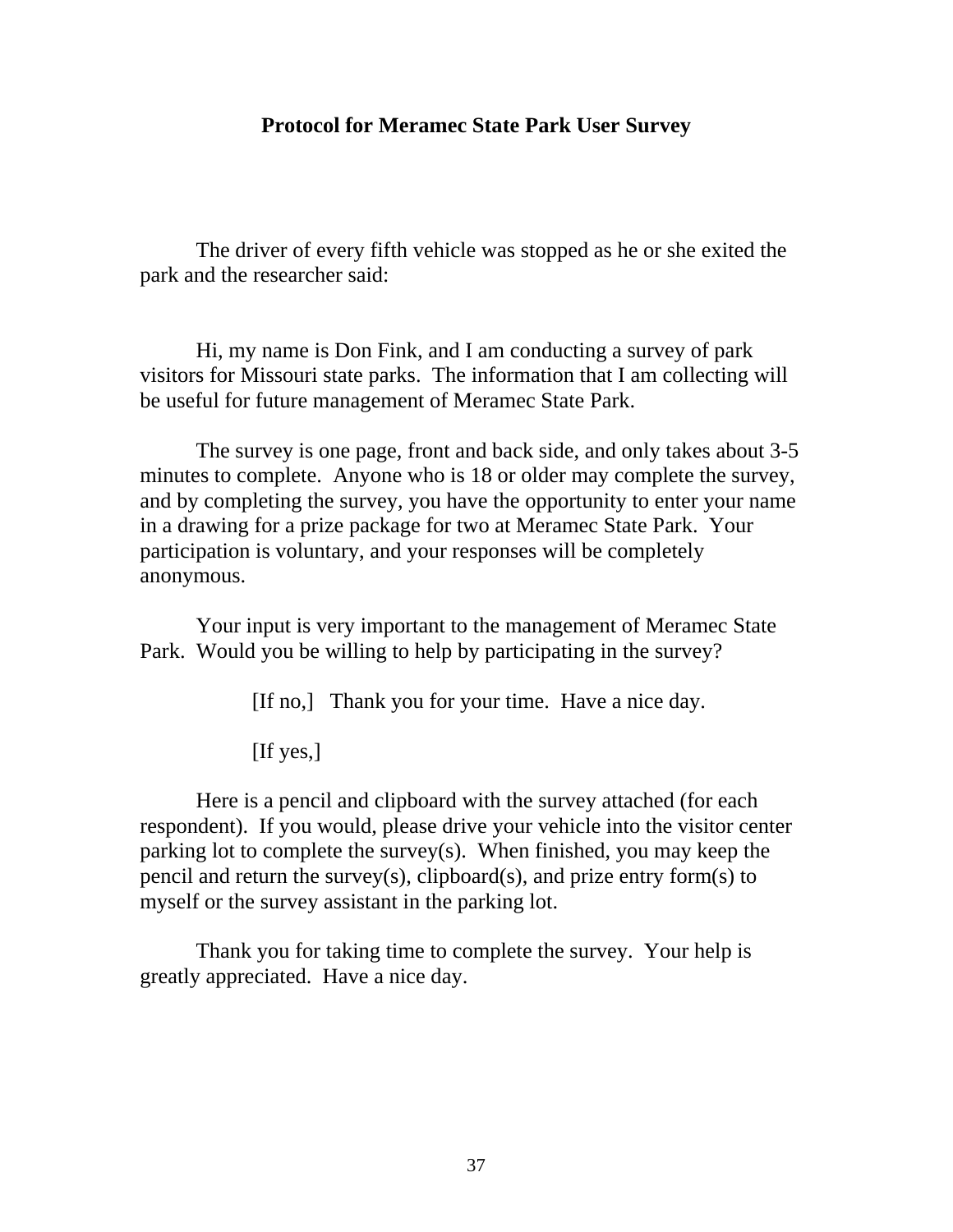**Appendix E. Prize Entry Form**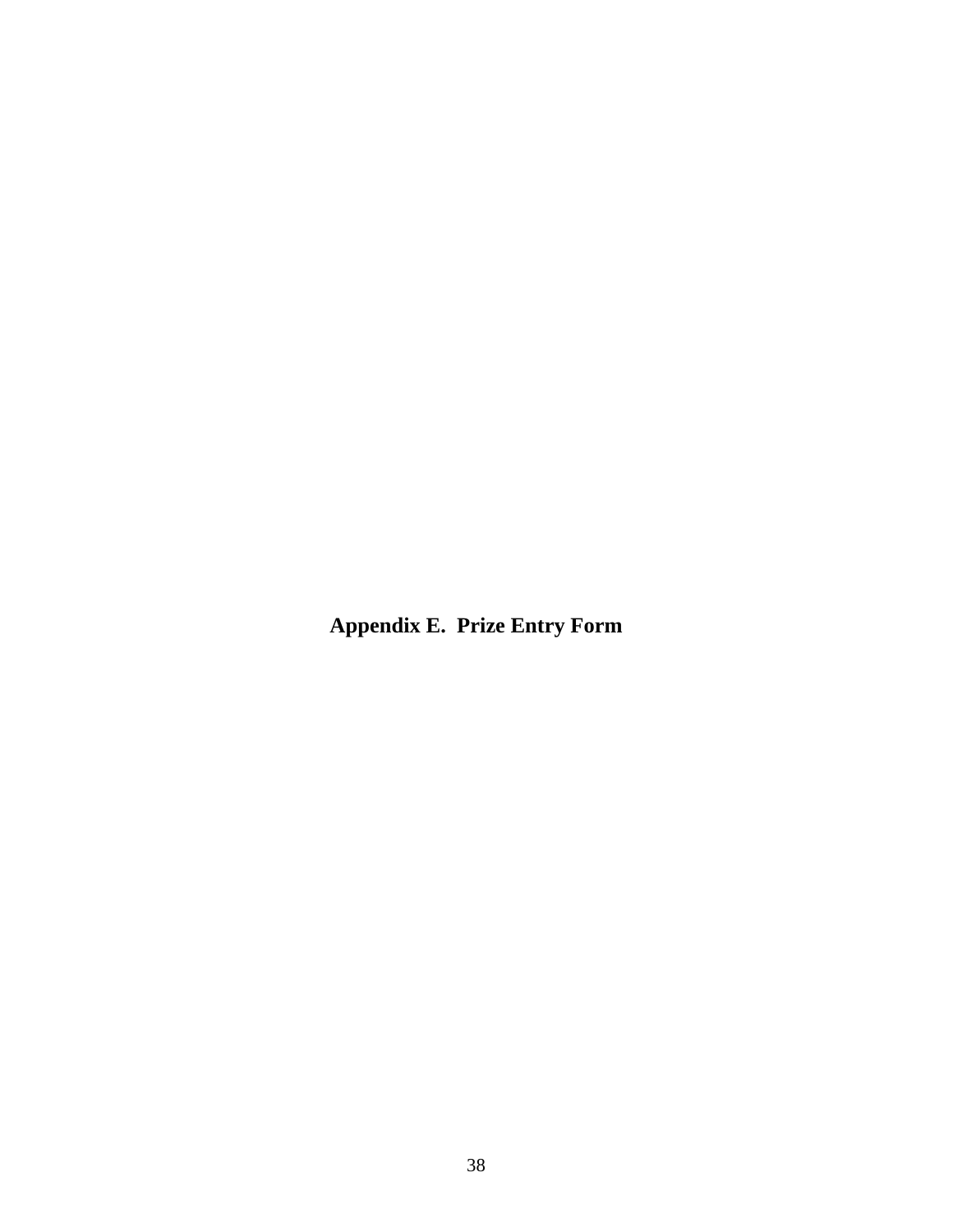### **WIN A PRIZE PACKAGE FOR TWO AT MERAMEC STATE PARK**

 **The package includes two nights lodging at Meramec State Park, a meal at the Meramec State Park Dining Lodge, and a float trip on the Meramec River.** 

 **Simply fill out the back of this entry form and return it to the survey assistant. Your name, address, and telephone number will be used only for the drawing; thus, your survey responses will be anonymous. The drawing will be held on September 1, 1997. Redemption of prize certificate is based on dates of availability through August 31, 1998.** 

| Name:           |  |
|-----------------|--|
| <b>Address:</b> |  |
|                 |  |

 **Phone #: ( ) \_\_\_\_\_\_\_\_\_\_\_\_\_\_\_\_\_\_\_\_\_\_\_\_\_**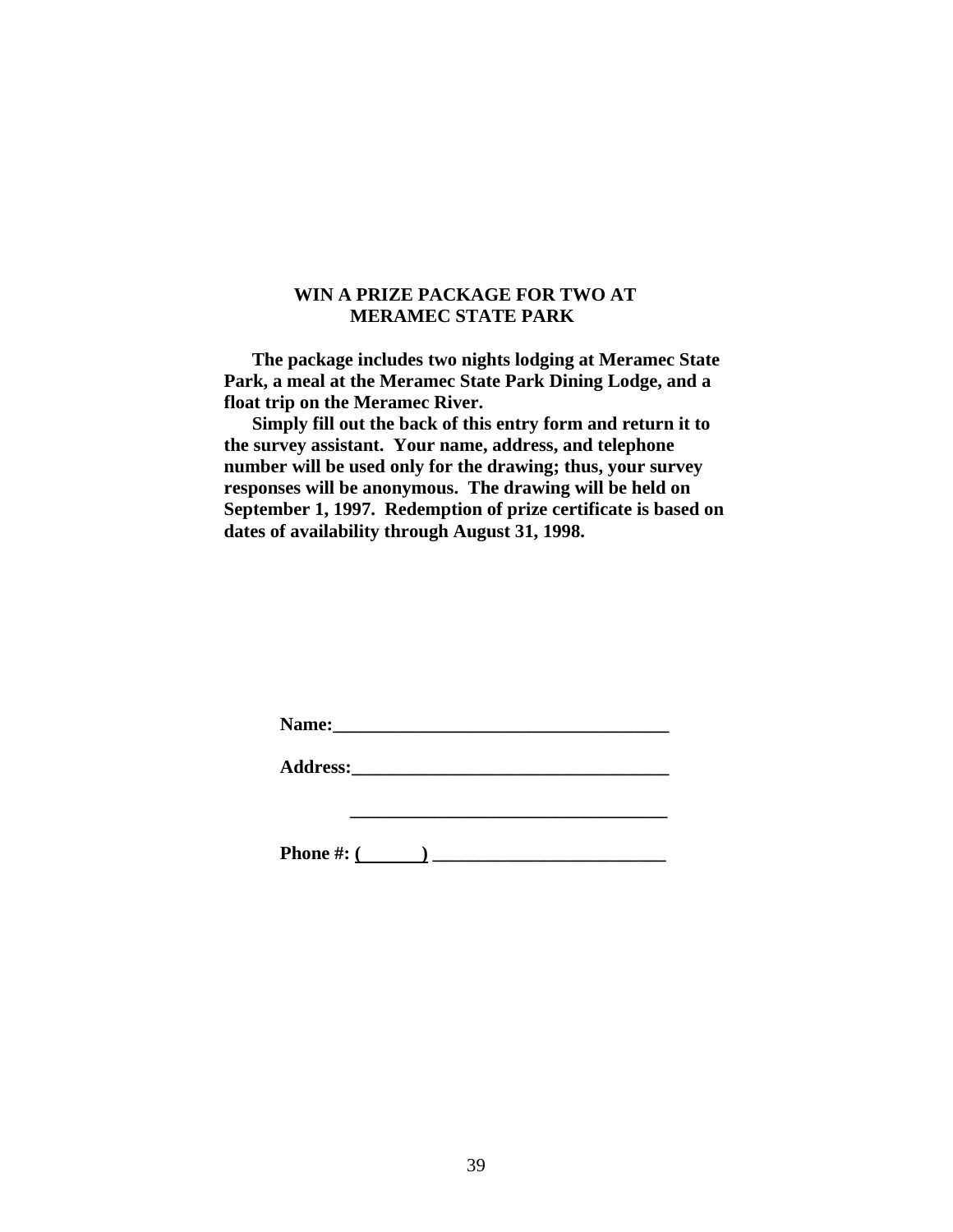**Appendix F. Observation Survey**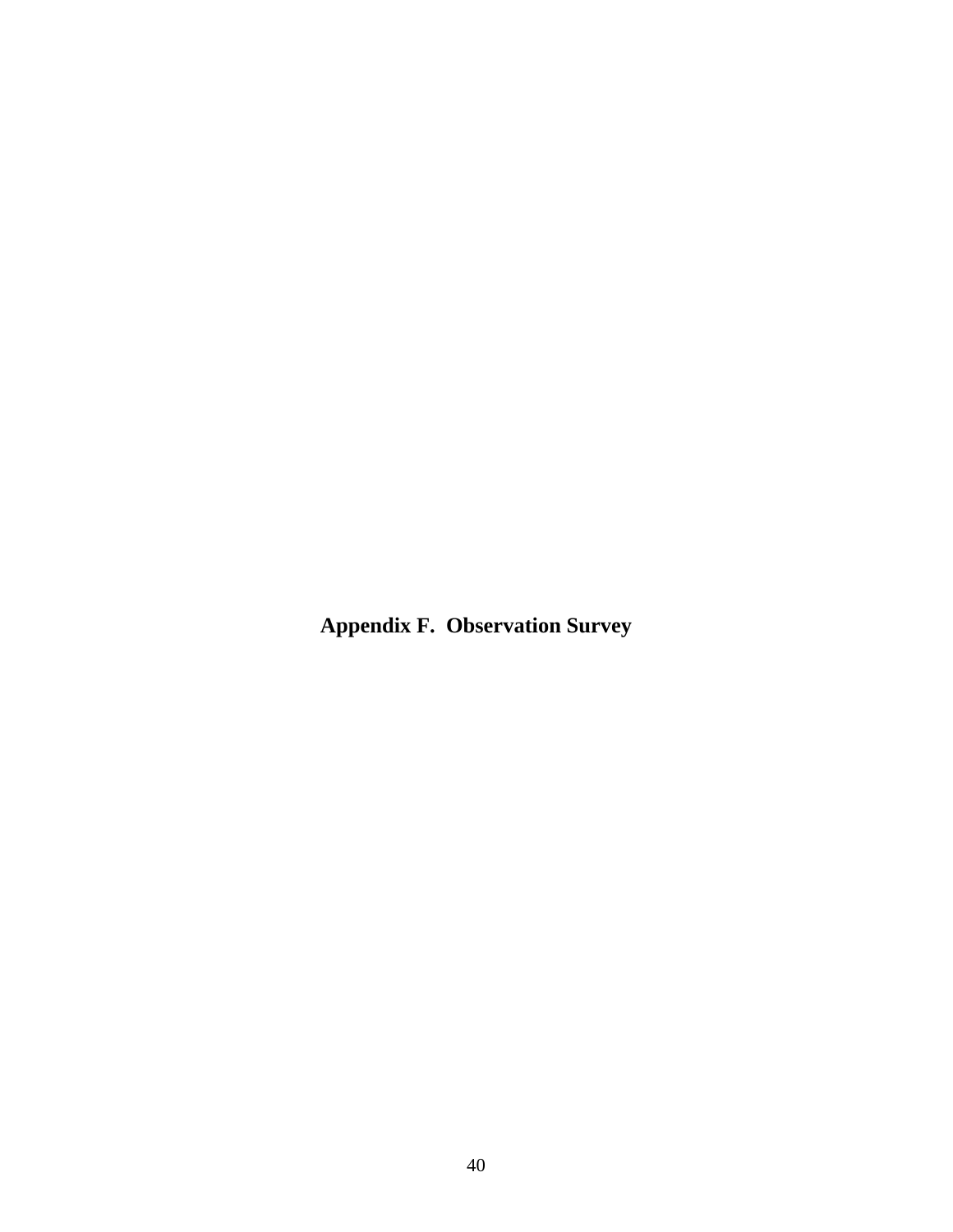|                         |            | Temperature_____________ |                     |                               |                                   |
|-------------------------|------------|--------------------------|---------------------|-------------------------------|-----------------------------------|
| Veh.<br>$\#$            | Survey #'s |                          | # Adults # Children | <b>Vehicle</b><br><b>Type</b> | <b>Additional</b><br><b>Axles</b> |
| $\mathbf{1}$            |            |                          |                     |                               |                                   |
| $\overline{2}$          |            |                          |                     |                               |                                   |
| $\overline{\mathbf{3}}$ |            |                          |                     |                               |                                   |
| $\overline{\mathbf{4}}$ |            |                          |                     |                               |                                   |
| $\overline{\mathbf{5}}$ |            |                          |                     |                               |                                   |
| $\boldsymbol{6}$        |            |                          |                     |                               |                                   |
| $\overline{7}$          |            |                          |                     |                               |                                   |
| $\bf 8$                 |            |                          |                     |                               |                                   |
| $\boldsymbol{9}$        |            |                          |                     |                               |                                   |
| 10                      |            |                          |                     |                               |                                   |
| 11                      |            |                          |                     |                               |                                   |
| 12                      |            |                          |                     |                               |                                   |
| 13                      |            |                          |                     |                               |                                   |
| 14                      |            |                          |                     |                               |                                   |
| 15                      |            |                          |                     |                               |                                   |
| 16                      |            |                          |                     |                               |                                   |
| 17                      |            |                          |                     |                               |                                   |
| 18                      |            |                          |                     |                               |                                   |
| 19                      |            |                          |                     |                               |                                   |
| 20                      |            |                          |                     |                               |                                   |
| 21                      |            |                          |                     |                               |                                   |
| $\overline{22}$         |            |                          |                     |                               |                                   |
| 23                      |            |                          |                     |                               |                                   |
| 24                      |            |                          |                     |                               |                                   |
| 25                      |            |                          |                     |                               |                                   |
| 26                      |            |                          |                     |                               |                                   |
| $27\,$                  |            |                          |                     |                               |                                   |
| 28                      |            |                          |                     |                               |                                   |
| 29                      |            |                          |                     |                               |                                   |
| 30                      |            |                          |                     |                               |                                   |

**Visitor Vehicles Visitor Vehicles Park Related Vehicles**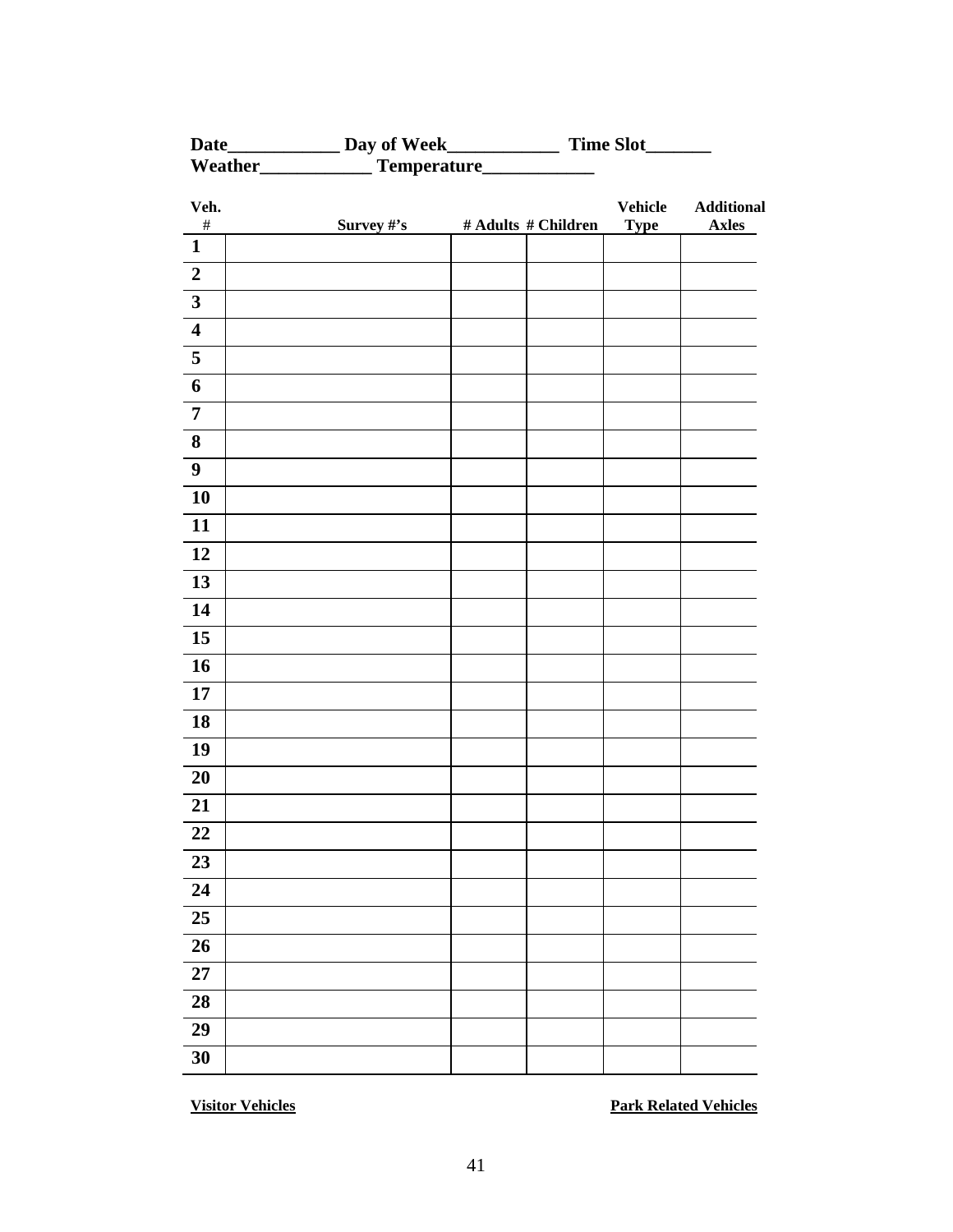**Appendix G. Responses to Survey Questions**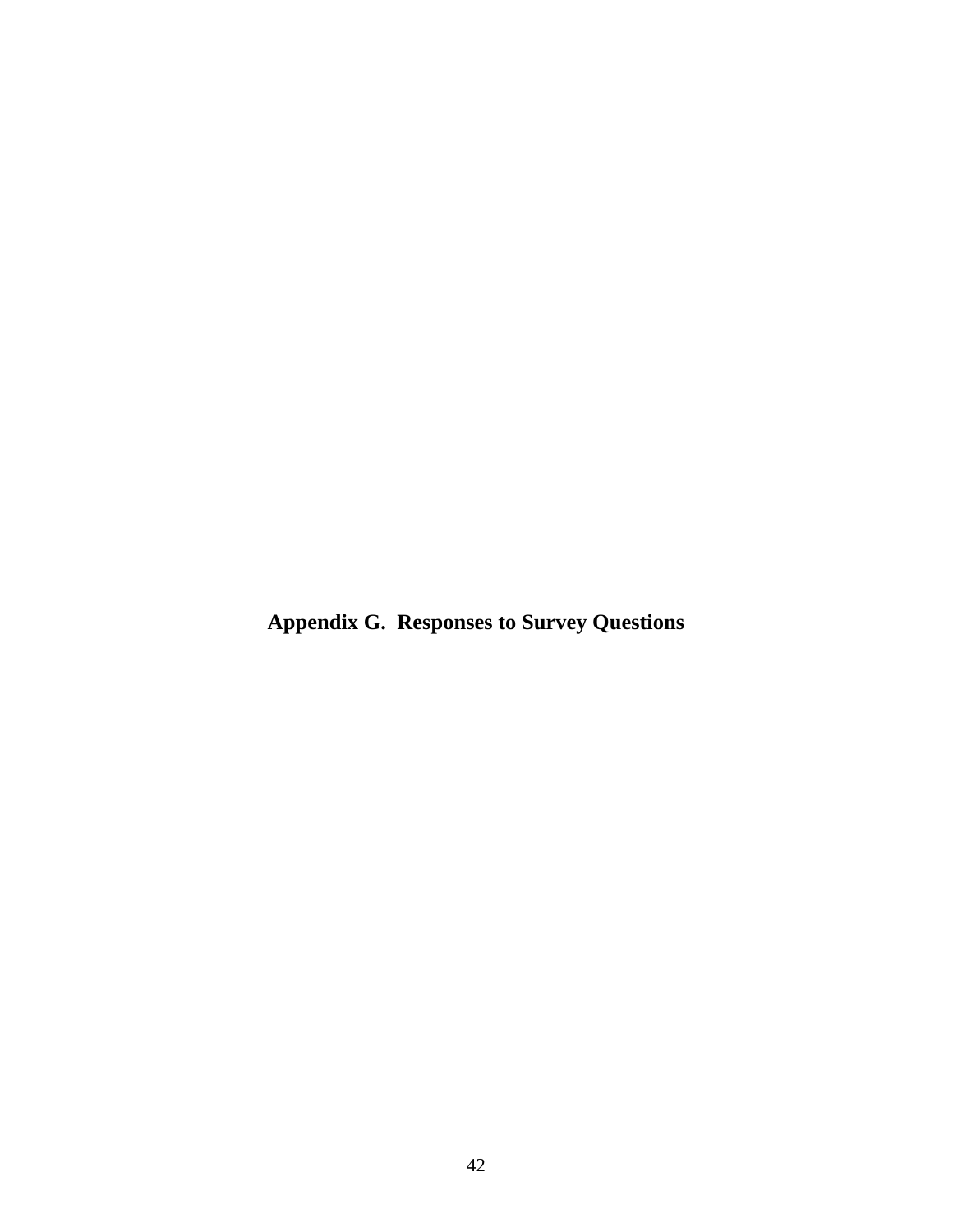#### **MERAMEC STATE PARK USER SURVEY**

#### **1. Is this your first visit to Meramec State Park?** (n=638)

yes 27.4%

no 72.6%

#### **If no, about how many times have you visited this park in the past year?** (n=384)

*The responses from this open-ended question were grouped into the following 5 categories:*

- 0 17.2%
- 1-2 32.0%
- 3-10 29.7%
- 11-50 16.2%
- 50+ 4.9%

 The average # of times repeat visitors visited the park in the past year was 10.2. The average # of times all respondents visited the park in the past year was 7.0.

#### **2. Are you visiting the park for more than one day on this visit?** (n=635)

- yes 37.8%
- no 62.2%

#### **If yes, how many nights are you staying at or near the park during this visit?** (n=201)

*The responses from this open-ended question were grouped into the following 4 categories:*

- 1 9.5%
- 2 60.7%
- 3-5 24.9%
- 6+ 5.0%

The average # of nights respondents visiting the park for more than one day stayed was 2.6.

#### **3. If staying overnight, where are you staying?** (n=303)

| campground in Meramec State Park 63.7% |       | nearby campground              | 7.3% |
|----------------------------------------|-------|--------------------------------|------|
| cabin in Meramec State Park            | 16.2% | nearby lodging facilities 4.6% |      |
| motel in Meramec State Park            | 3.0%  | other                          | 5.3% |

#### **4. With whom are you visiting the park?** (n=611)

| alone $9.8\%$        |  |                | family and friends 22.4% club or organized group 1.0% |      |
|----------------------|--|----------------|-------------------------------------------------------|------|
| family 45.8% friends |  | $20.1\%$ other |                                                       | 0.8% |

#### **5. Which recreational activities have you engaged in during this park visit?** (n=638)

| biking           | 9.7%  | swimming         | 37.0% | exploring wild caves            | 19.1%   |
|------------------|-------|------------------|-------|---------------------------------|---------|
| boating          | 9.2%  | backpacking      | 0.8%  | guided nature hike              | 1.7%    |
| camping          | 31.3% | rafting/canoeing | 28.4% | Fisher Cave tour                | 14.9%   |
| fishing          | 19.0% | studying nature  | 14.9% | amphitheater program            | $6.1\%$ |
| hiking           | 29.0% | viewing wildlife | 34.3% | viewing visitor center exhibits | 16.8%   |
| picnicking 32.8% |       | special event    | 5.6%  | other                           | 18.2%*  |

\* over one-half of the "other" responses were dining at the dining lodge (9.87% of visitors)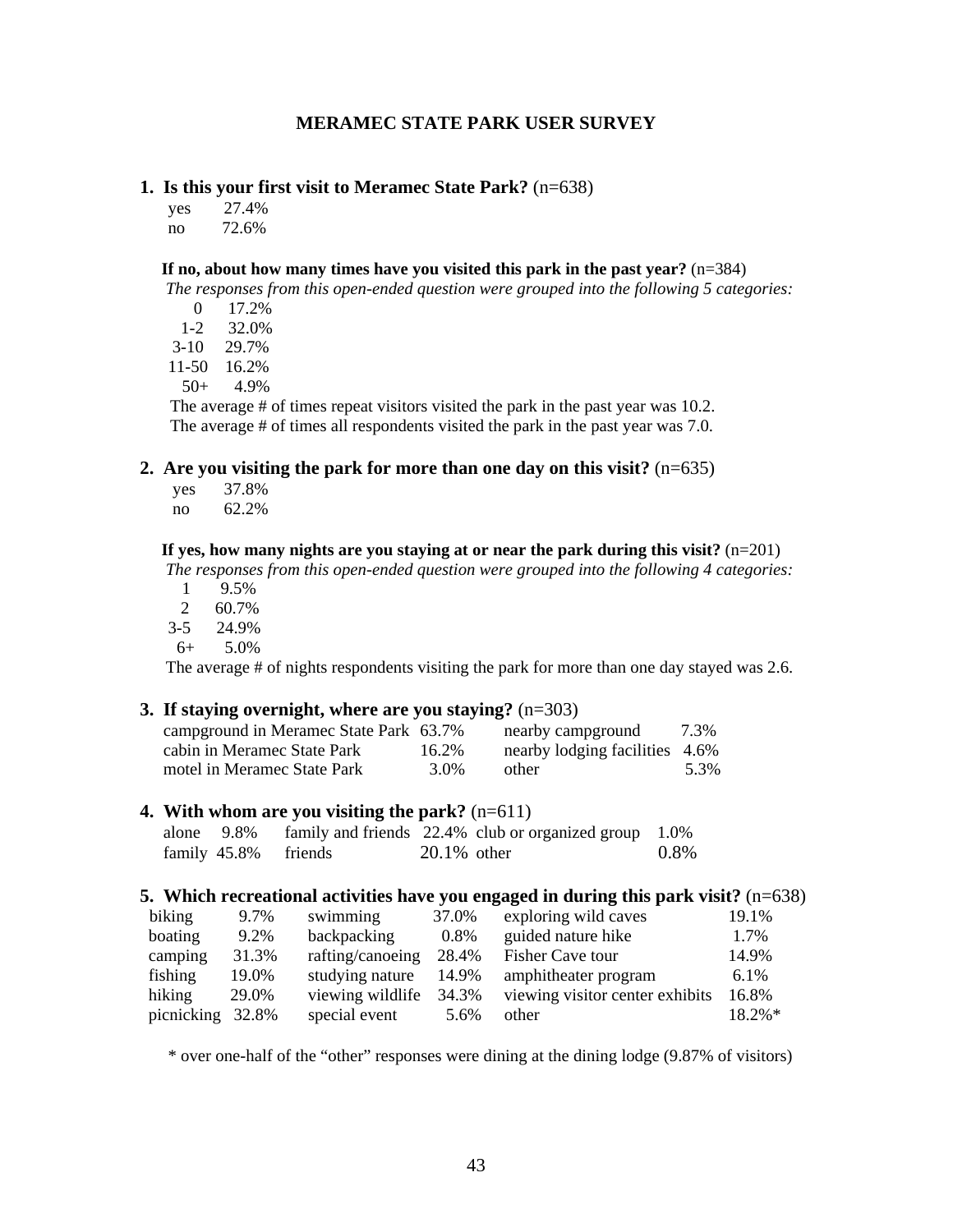**\*\*** *In addition to percentages of responses, a mean score was calculated for each feature in questions 6, 7, 9, and 12. The score is based on a 4.0 scale with 4 = very satisfied and 1* = very dissatisfied (Q, 6 & 12);  $4 =$  excellent and  $1 =$  poor (Q, 7); and  $4 =$  very *important and*  $1 = \text{very unimportant} (Q. 9)$ *. The mean score is listed in parentheses following each feature.*

#### **6.** How satisfied are you with each of the following in Meramec State Park?

|                                | Very      | Somewhat  | Somewhat     | Very         | Don't          |
|--------------------------------|-----------|-----------|--------------|--------------|----------------|
|                                | Satisfied | Satisfied | Dissatisfied | Dissatisfied | Know           |
| a. campground $(3.72)$         | 61.3%     | 16.4%     | 1.5%         | $0.9\%$      | 19.9% $n=584$  |
| b. park signs $(3.76)$         | 75.9%     | 18.5%     | $1.5\%$      | $0.7\%$      | 3.4% $n=589$   |
| c. picnic area $(3.79)$        | 70.4%     | 15.3%     | 1.2%         | $0.3\%$      | $12.8\%$ n=587 |
| d. river access areas $(3.49)$ | 54.3%     | 22.6%     | 8.0%         | 2.0%         | 13.1% n=588    |
| e. trails (3.72)               | 54.4%     | 16.6%     | 1.7%         | $0.2\%$      | $27.1\%$ n=572 |

# **7. How do you rate Meramec State Park on each of the following?**

|                                                        | Excellent | Good  | Fair  | Poor    | Don't Know |         |
|--------------------------------------------------------|-----------|-------|-------|---------|------------|---------|
| a. being safe $(3.72)$                                 | 71.7%     | 22.1% | 2.1%  | $0.2\%$ | 4.0%       | $n=630$ |
| b. being free of litter/trash $(3.61)$                 | 68.1%     | 25.2% | 5.7%  | $0.6\%$ | $0.3\%$    | $n=627$ |
| c. having clean restrooms (3.24)                       | 39.9%     | 30.6% | 14.7% | 2.1%    | 12.7%      | $n=614$ |
| d. having a helpful $\&$ friendly staff $(3.67)$       | 68.9%     | 23.7% | 2.7%  | $0.8\%$ | 3.8%       | $n=624$ |
| e. access for persons with disabilities $(3.60)$ 43.2% |           | 22.1% | 2.3%  | $0.2\%$ | 32.2%      | $n=597$ |
| f. upkeep of park facilities $(3.58)$                  | 61.1%     | 32.8% | 4.2%  | $0\%$   | 1.9%       | $n=625$ |
| g. care of natural resources (3.71)                    | 70.3%     | 24.5% | 1.8%  | $0.2\%$ | 3.2%       | $n=620$ |

### **8. If you did not rate this park as excellent on being safe, what influenced your rating?**

 *86 visitors (48.3% of those who did not rate the park as excellent on being safe) responded to this question. The 86 responses were divided into 10 categories with 8 responses falling into more than one category. Frequencies and percentages of responses in each category are listed.* 

|                                                                                  | Frequency      | $\frac{0}{0}$ |
|----------------------------------------------------------------------------------|----------------|---------------|
| 1. Lack of park personnel/rangers patrolling, lack of enforcement,               |                |               |
| and/or people breaking rules                                                     | 24             | 25.5%         |
| 2. River unsafe                                                                  | -18            | 19.1%         |
| 3. No reason/not here long enough to know how safe_                              | -15            | 16.0%         |
| 4. Few places are perfect or excellent                                           |                | 8.5%          |
| 5. Do not trust others (nothing that park personnel can improve)________________ | $\overline{4}$ | 4.3%          |
| 6. Facilities unsafe                                                             |                | 4.3%          |
| 7. Trails unsafe                                                                 |                | 3.2%          |
| 8. Poor maintenance/care of resources                                            |                | 3.2%          |
| 9. Lack of signage                                                               |                | 3.2%          |
| 10. Other                                                                        | 12             | 12.8%         |
|                                                                                  | Total          | 100%          |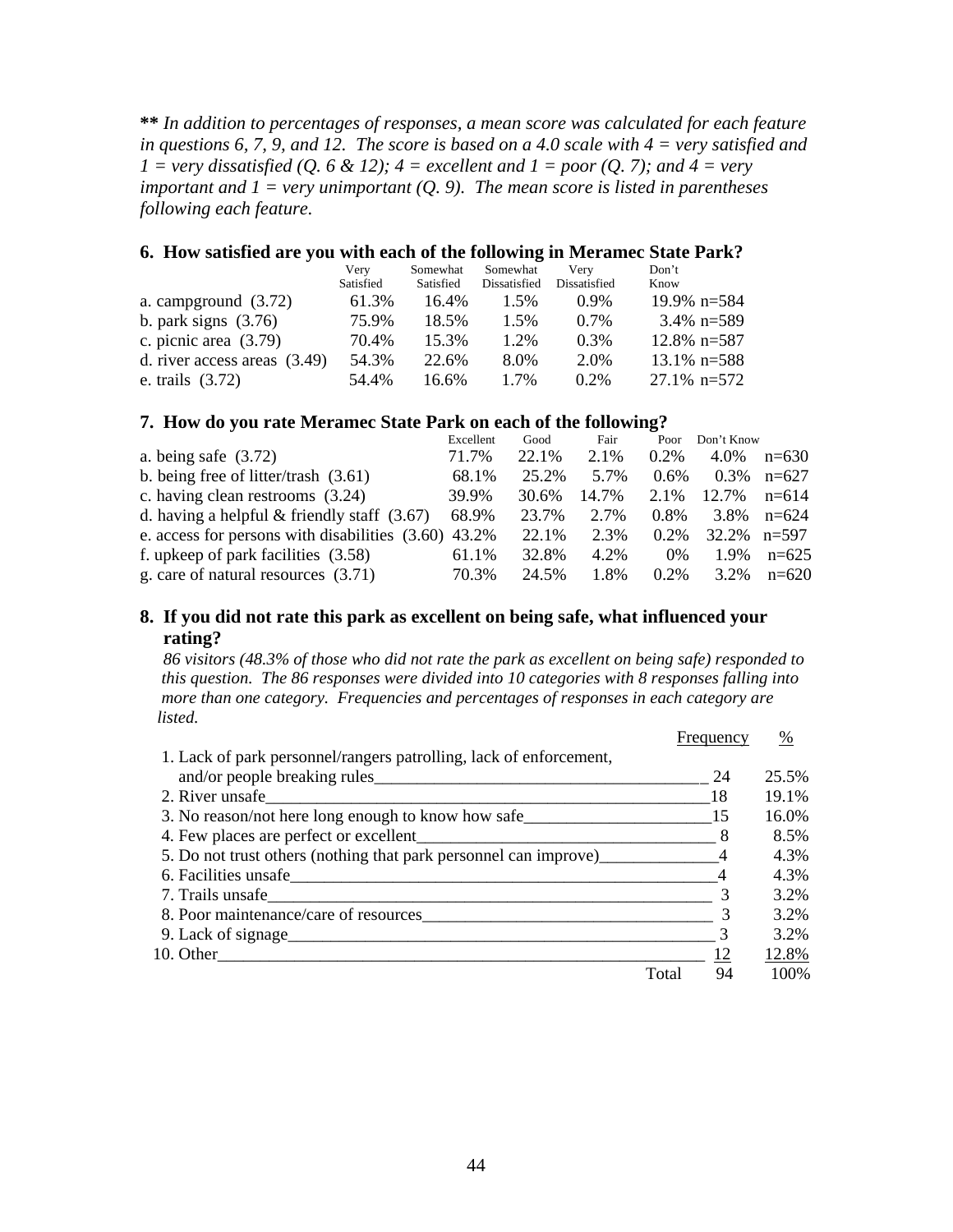|  |  | 9. When visiting any park, how important are each of these items to you? |
|--|--|--------------------------------------------------------------------------|
|  |  |                                                                          |

|                                                  | Very      |       | Somewhat Somewhat | Very                              | Don't   |                |
|--------------------------------------------------|-----------|-------|-------------------|-----------------------------------|---------|----------------|
|                                                  | Important |       |                   | Important Unimportant Unimportant | Know    |                |
| a. being safe $(3.88)$                           | 89.7%     | 8.7%  | 1.3%              | $0.3\%$                           | $0\%$   | $n=632$        |
| b. being free of litter/trash $(3.89)$           | 89.6%     | 9.7%  | $0.3\%$           | 0.3%                              | $0\%$   | $n=626$        |
| c. having clean restrooms (3.88)                 | 89.0%     | 9.7%  | 0.8%              | 0.3%                              | $0.2\%$ | $n=626$        |
| d. having a helpful $\&$ friendly staff $(3.81)$ | 82.4%     | 16.2% | 0.8%              | 0.5%                              | $0.2\%$ | $n=625$        |
| e. access for persons with disabilities $(3.53)$ | 58.4%     | 19.3% | 6.8%              | 2.6%                              |         | $12.8\%$ n=616 |
| f. upkeep of park facilities (3.88)              | 88.5%     | 10.7% | 0.3%              | $0.3\%$                           |         | $0.2\%$ n=626  |
| g. care of natural resources (3.90)              | 91.4%     | 8.0%  | 0.3%              | $0.3\%$                           | $0\%$   | $n=625$        |

#### **10. During this visit, how crowded did you feel?** (n=622)

 On the scale of 1-9 , with 1=Not at all crowded and 9=Extremely crowded, the mean response was 2.81.

#### **11. If you felt crowded on this visit, where did you feel crowded?**

*A total of 170 open-ended responses were given by 155 visitors. The 170 responses were divided into 9 categories. Frequencies and percentages of responses in each category are listed.* 

|                           | Frequency | $\%$     |                                     | Frequency | $\frac{0}{0}$ |
|---------------------------|-----------|----------|-------------------------------------|-----------|---------------|
| campground                | 89        | 52.3%    | park store/boat launch area         |           | 4.7%          |
| river                     |           | 27 15.9% | parking lots at cabins/cabin area 4 |           | 2.4%          |
| restrooms or showerhouses |           | 8.8%     | on roads                            |           | 1.8%          |
| picnic area               |           | 7.6%     | other                               |           | 1.2%          |
| dining lodge              |           | 5 3%     | Total                               | 170       | 100\%         |

#### **12. Overall, how satisfied are you with this visit to Meramec State Park?** (n=623)

|                                                 | Verv | Somewhat Somewhat Verv                        |  |
|-------------------------------------------------|------|-----------------------------------------------|--|
|                                                 |      | Satisfied Satisfied Dissatisfied Dissatisfied |  |
| (Mean score = 3.78) $81.5\%$ 15.6% $2.2\%$ 0.6% |      |                                               |  |

#### **13. What is your age?** (n=616)

 *Responses were divided into the following four categories:*  18-34 39.3% 35-54 45.8% 55-64 8.1% 65+ 6.8% (Average age  $= 39.5$ )

#### **Gender?** (n=616)

 female 47.7% male 52.3%

#### **14. What is the highest level of education you have completed?** (n=622)

| grade school 2.7%    | vocational school 5.9% |       | graduate of 4-year college 15.1% |       |
|----------------------|------------------------|-------|----------------------------------|-------|
| high school $33.9\%$ | some college           | 32.3% | post-graduate education          | 10.0% |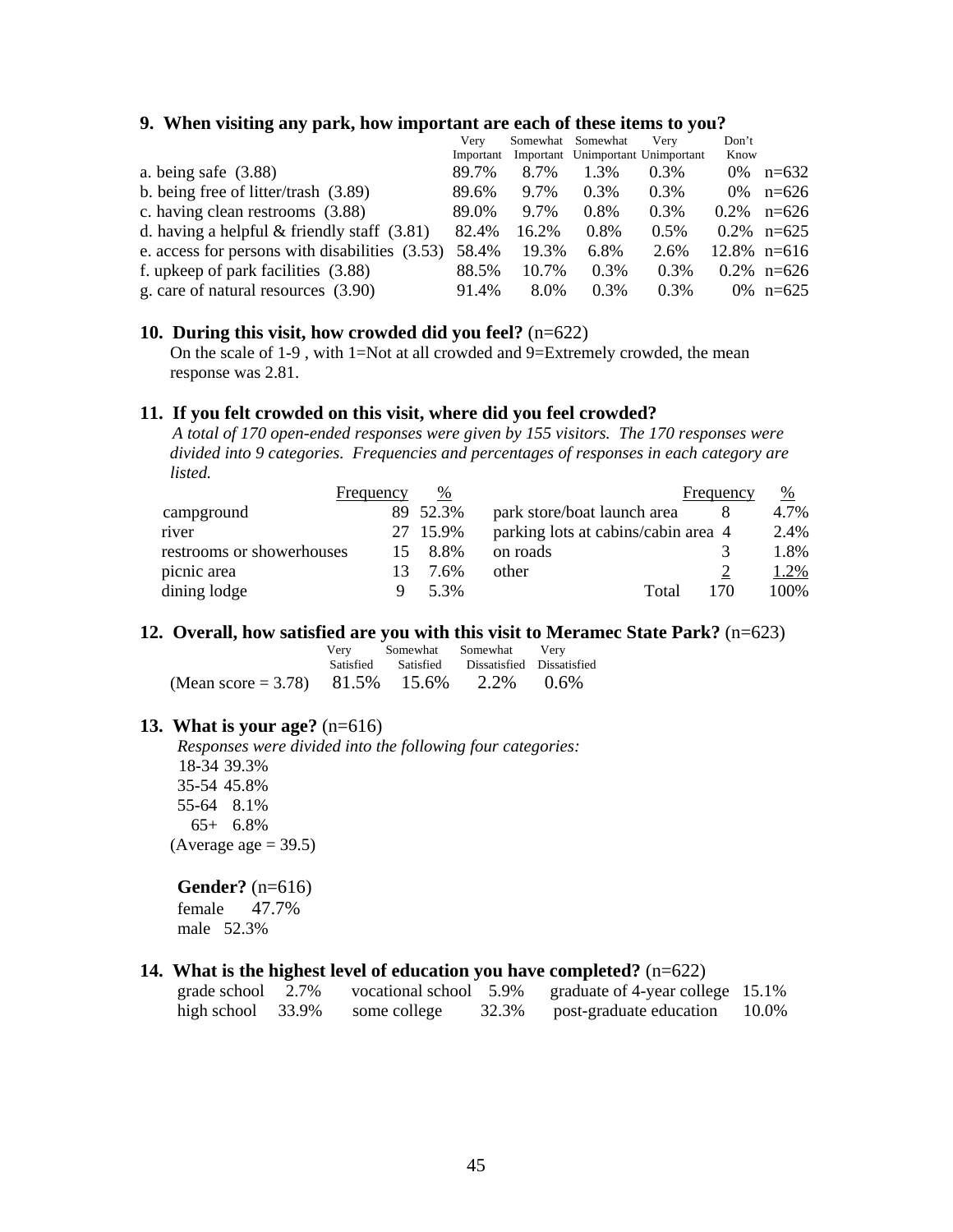#### **15. What is your ethnic origin?** (n=611)

| Asian            | 0.8% | African American | 0\% Native American 10.8\% |         |
|------------------|------|------------------|----------------------------|---------|
| Hispanic $1.0\%$ |      | Caucasian        | $87.1\%$ other             | $0.3\%$ |

#### **16. Do you have a disability that substantially limits one or more life activities or might require special accommodations?** (n=610)

 yes 4.8% no 95.2%

#### **If yes, what disability or disabilities do you have?** (n=25)

*Frequencies and percentages of the 25 open-ended responses are:* 

|                             | Frequency | %     |                    | Frequency | %    |
|-----------------------------|-----------|-------|--------------------|-----------|------|
| bad legs/trouble walking    | 12        | 48.0% | pregnant           |           | 4.0% |
| bad back and/or hip         |           | 20.0% | heart trouble      |           | 4.0% |
| seizures, partial paralysis |           | 4.0%  | multiple sclerosis |           | 4.0% |
| peripheral neuropathy       |           | 4.0%  | old age            |           | 4.0% |
| leukemia                    |           | 4.0%  | arthritis          |           | 4.0% |
|                             |           |       | Total              | 25        | 100% |
|                             |           |       |                    |           |      |

**17. What is your 5-digit zip code** *(or country of residence, if you live outside the U.S.)***?**  *Only one respondent was from a country other than the U.S. (France), and the remaining(n=590) were from 22 states. The states with the highest percentages of* 

 *respondents were:* Missouri 80.0%

| Illinois | 10.8% |
|----------|-------|
| Indiana  | 1.2%  |
| Texas    | 1.0%  |
| Other    | 7.0%  |
| Total    | 100%  |

Of the total respondents:

- 37.1% reside within a 30 mile radius of the park [20.8% had the 63080 zip code (Sullivan), and 16.3% were from other surrounding communities]
- 28.5% were from the St. Louis area (St. Charles, St. Louis, and Jefferson Counties)
- 34.4% were from other areas

100%

#### **18. What is your annual household income?** (n=581)

| less than $$25,000$ | 18.4% | \$50,001 - \$75,000 | 21.3% |
|---------------------|-------|---------------------|-------|
| $$25,000 - $50,000$ |       | 46.8% Over \$75,000 | 13.4% |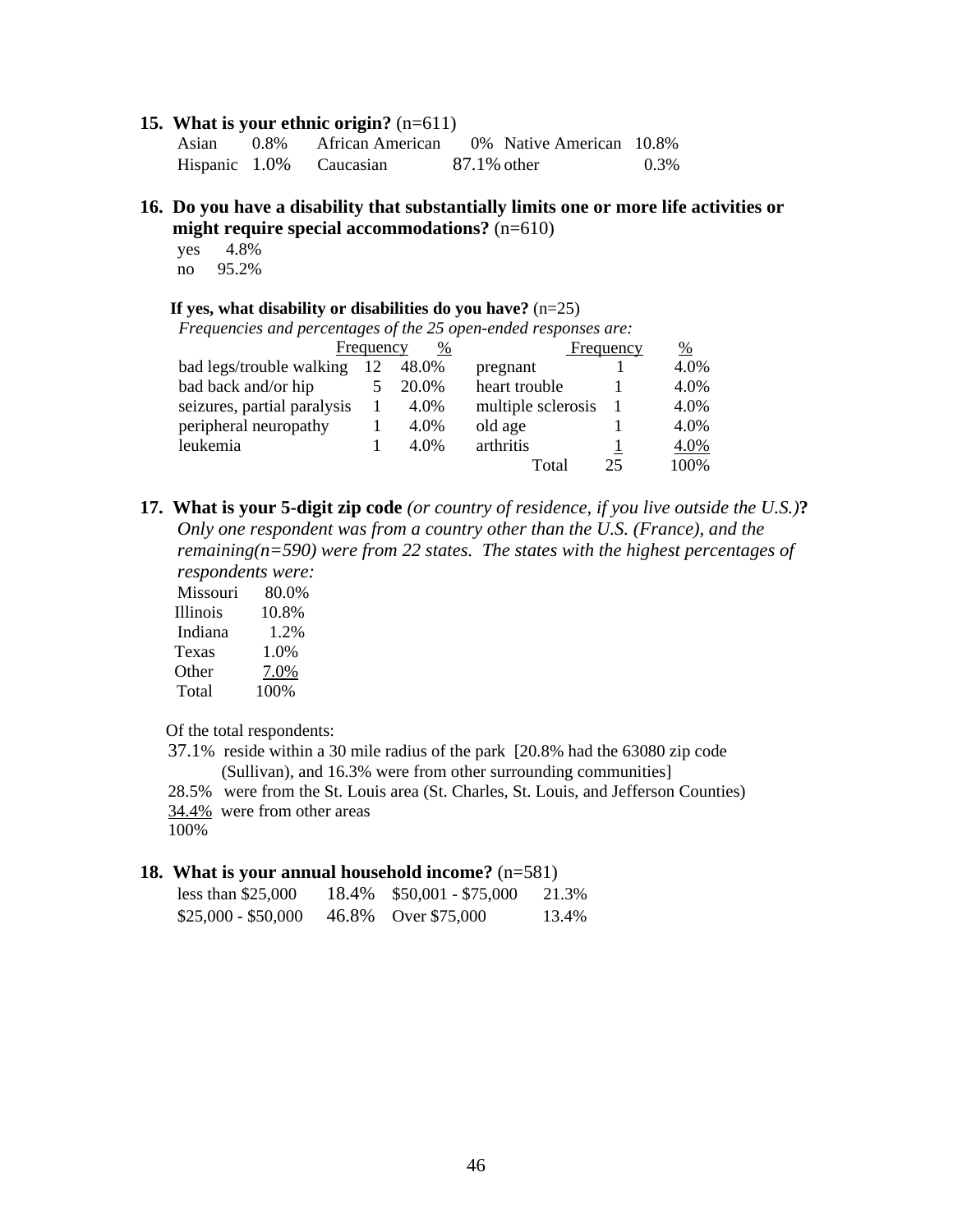**19. Please feel free to write any additional comments about your park visit or suggestions on how the Missouri Department of Natural Resources can make your experience in Meramec State Park a better one.** 

 *165 of the 638 visitors (25.86%) responded to this question. A total of 200 responses were given by the 165 visitors. The 200 responses were divided into 11 categories. Frequencies and percentages of responses in each category are listed.* 

|                                                                                       | Frequency | %     |
|---------------------------------------------------------------------------------------|-----------|-------|
| 1. General positive comment                                                           |           | 35.5% |
| 2. Need more campsites, trails, facilities, picnic areas or activities                | 27        | 13.5% |
| 3. Need better/more river access, fishing areas, or swimming areas                    | - 13      | 6.5%  |
| 4. Need newer facilities or better maintenance/care of facilities and park grounds_13 |           | 6.5%  |
| 5. Problems with concessionaire services (cabins, dining lodge, canoe trips) 13       |           | 6.5%  |
| 6. Restrooms not clean and other problems with restrooms                              | 9         | 4.5%  |
| 7. Better signage needed                                                              |           | 3.5%  |
| 8. Need better enforcement                                                            |           | 2.5%  |
| 9. Park personnel not helpful/friendly, or not providing safety_                      |           | 2.5%  |
| 10. Problems with reservation system_                                                 |           | 1.5%  |
| 11. Other                                                                             | 34        | 17.0% |
|                                                                                       |           | 100%  |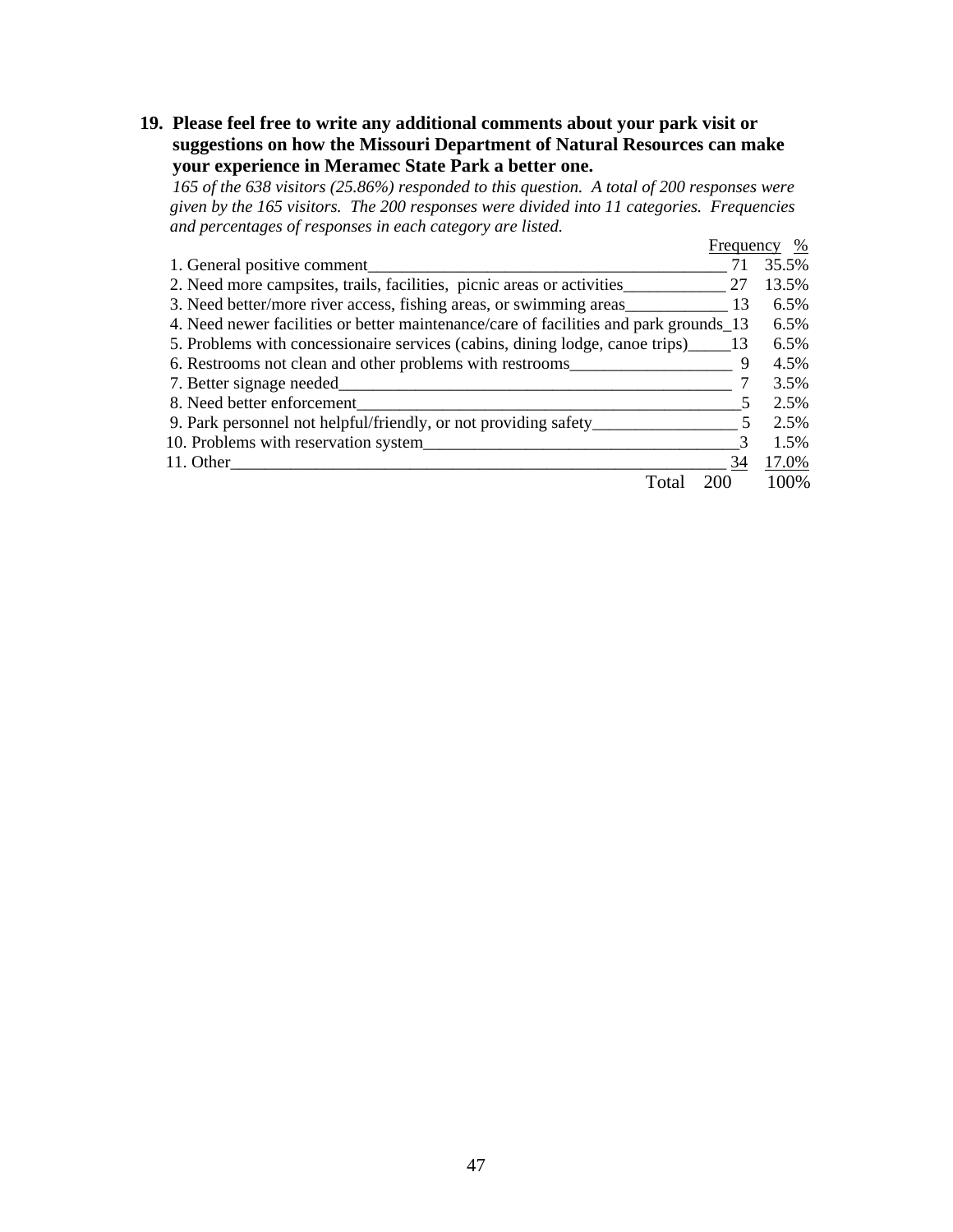**Appendix H. List of Responses for Question 8**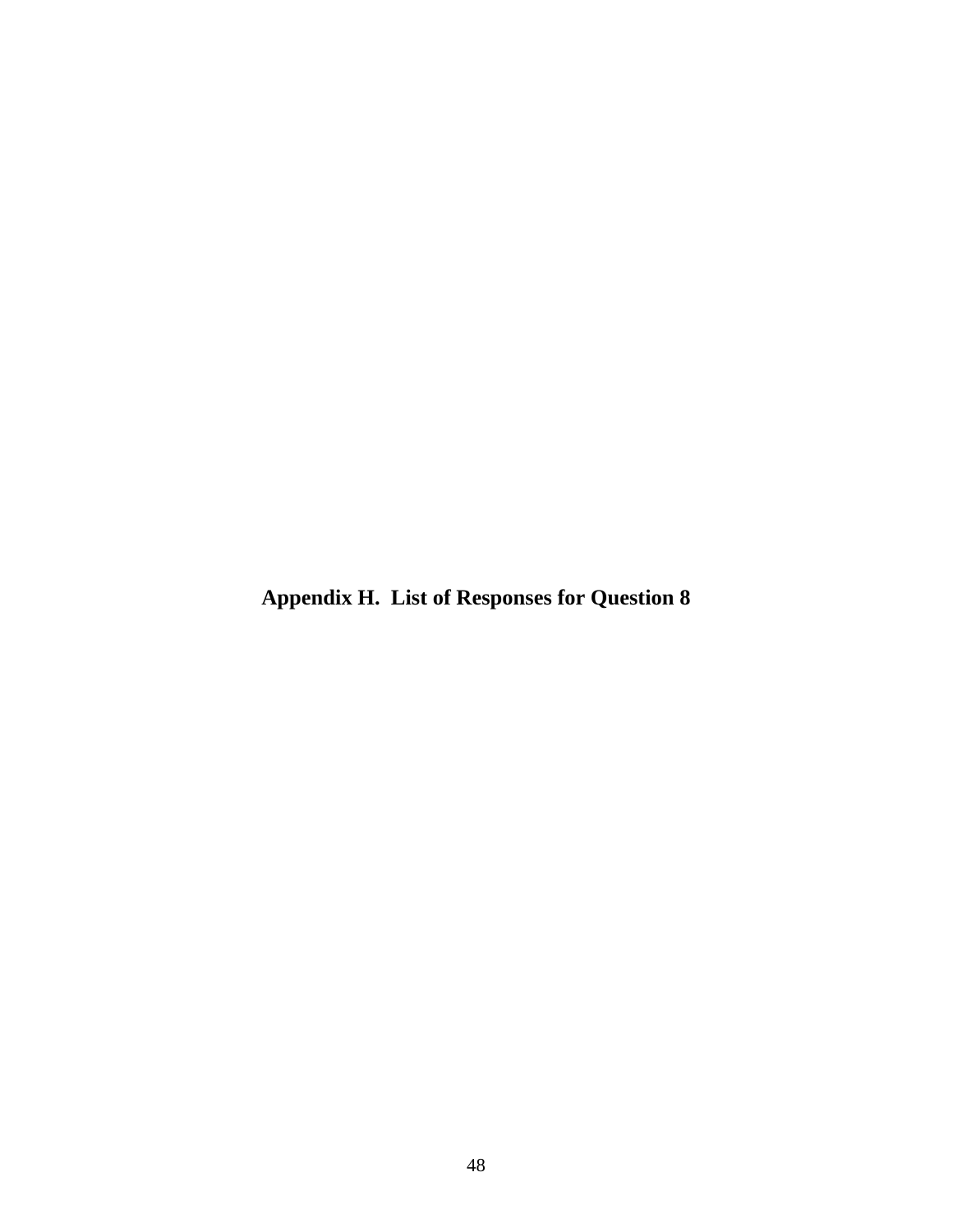# **Responses to Question # 8**

**If you did not rate this park as excellent on being safe** *(Question 7, letter a.),* **what influenced your rating?** 

### **Lack of park personnel/rangers patrolling, lack of enforcement, and/or people breaking rules**

-I didn't see the Rangers around

-Lack of a visible security presence

-Recent flooding with late evacuation notice (6/22)

-Recent flooding with late evacuation on 6/22

-No lifeguards

-No lifeguards

-No security/police officers evident. No emergency phones/lights

-I didn't see any park personnel while swimming under the bridge for 3 hours.

-Never see a Ranger when I visit or anyone of any authority

-Traffic - driving too fast, need bicycle trails, walking trails along side of main road.

-Didn't see many patrols

-People speeding on the road

-River and the cars of drunks and drugged people

-Canoe renters being drunk

-Inconsiderate canoe people on river way

-The speed of vehicles

-Too much noise at night

-I camped here one night, and a wild bunch of drunks played music until 2 am

-Can't be totally safe with Meramec River and alcohol

-Not enough being done to enforce speed limit and obeying one way signs which both could cause serious accidents.

-Drunk boaters

-Never seen anything done about peoples driving

-Too much late crowd noise

-Lack of supervision with lifejackets for children. The bus driver from canoe pickup - no muffler, balled tires, too fast.

### **River unsafe**

-The river was high and fast

-River when up

-No signs warning out of town visitors of undercurrents, etc.

-River safety

-Recent flooding with late evacuation notice (6/22)

-Recent flooding with late evacuation on 6/22

-High banks on the river

-River and the cars of drunks and drugged people

-Trash on rivers edge

-I have small children and the river is a big attraction for them - wish there was an area along the riverside out of main water current.

-Can't be totally safe with Meramec River and alcohol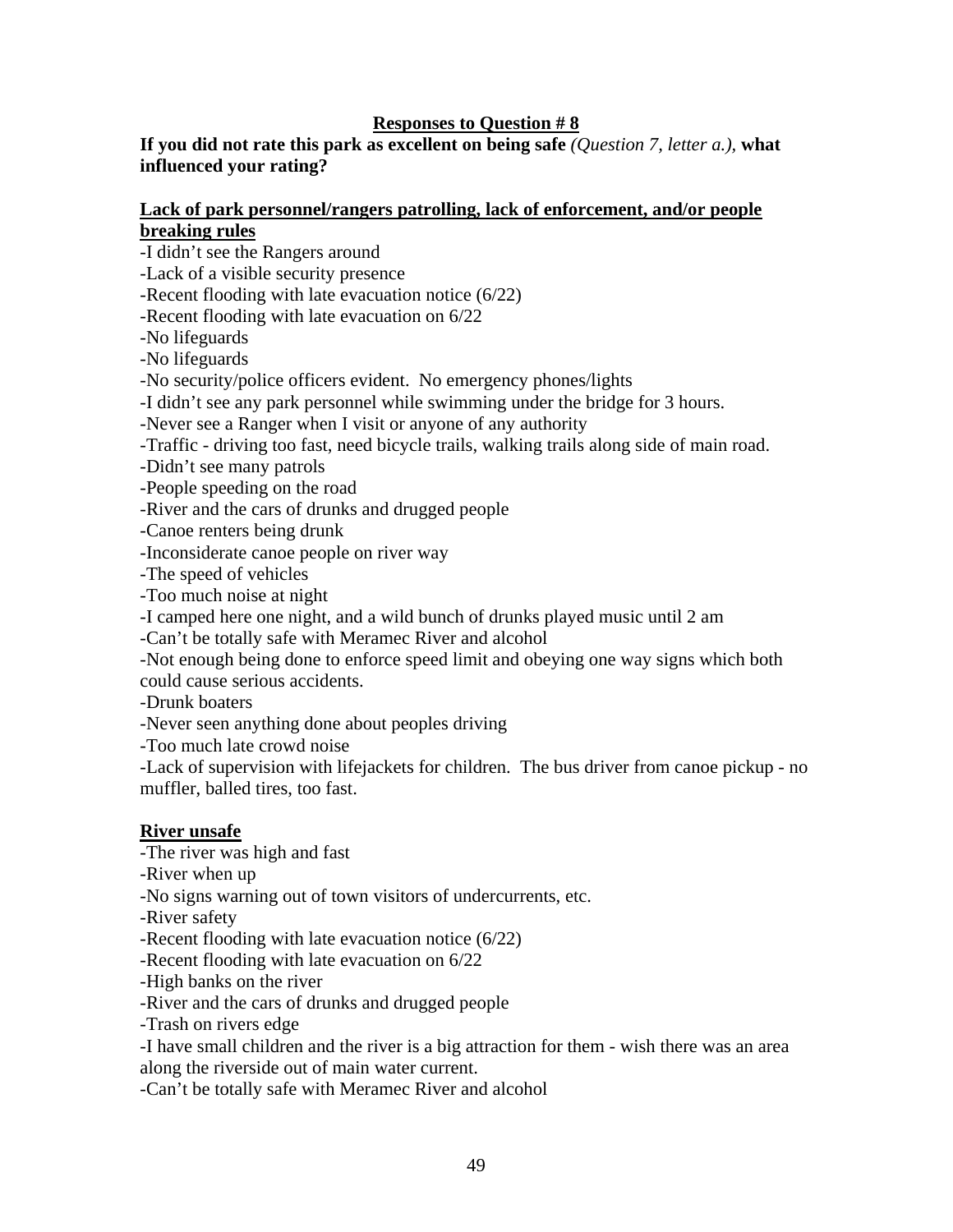-Someone can cut themselves on rocks in the river

-We weren't sure how deep the water was and if it would drop off fast.

-Boats (power) in canoe paths

-Too many motor boats

-The river

-The number of drownings each year but that is not the fault of park staff -Swimmers need more info about how the river affects them.

#### **No reason/not here long enough to know how safe**

-Was here very short time -Don't know how safe -With a short visit, I really couldn't be that observant -I'm not to familiar with this park -Nothing in particular -Nothing really, we were only here for a little while. I can't really say -Not here long enough -Only came to make reservations and see what is here -First visit- limited park exposure -Not here long enough to evaluate -It appears safe but I haven't been here long -Was not here long enough to make judgement -Not here long enough -No reason -We haven't been here long enough to know, but there didn't seem to be any unsafe things.

#### **Few places are perfect or excellent**

-No place is perfect -Very few places are excellent -Nothing is excellent -Hard to be perfect -I rated nothing as excellent -There is always room for improvement

-Nothing is excellent

-Hard grader

#### **Do not trust others (Nothing that park personnel can improve)**

-The way individuals are in today's world

-The park can only take safety so far. The remaining responsibility rests on the visitor's shoulders.

-You can't be everywhere at once!

-There is no way of knowing what strangers will do - we all have to use common sense safety measures - lock cars, etc.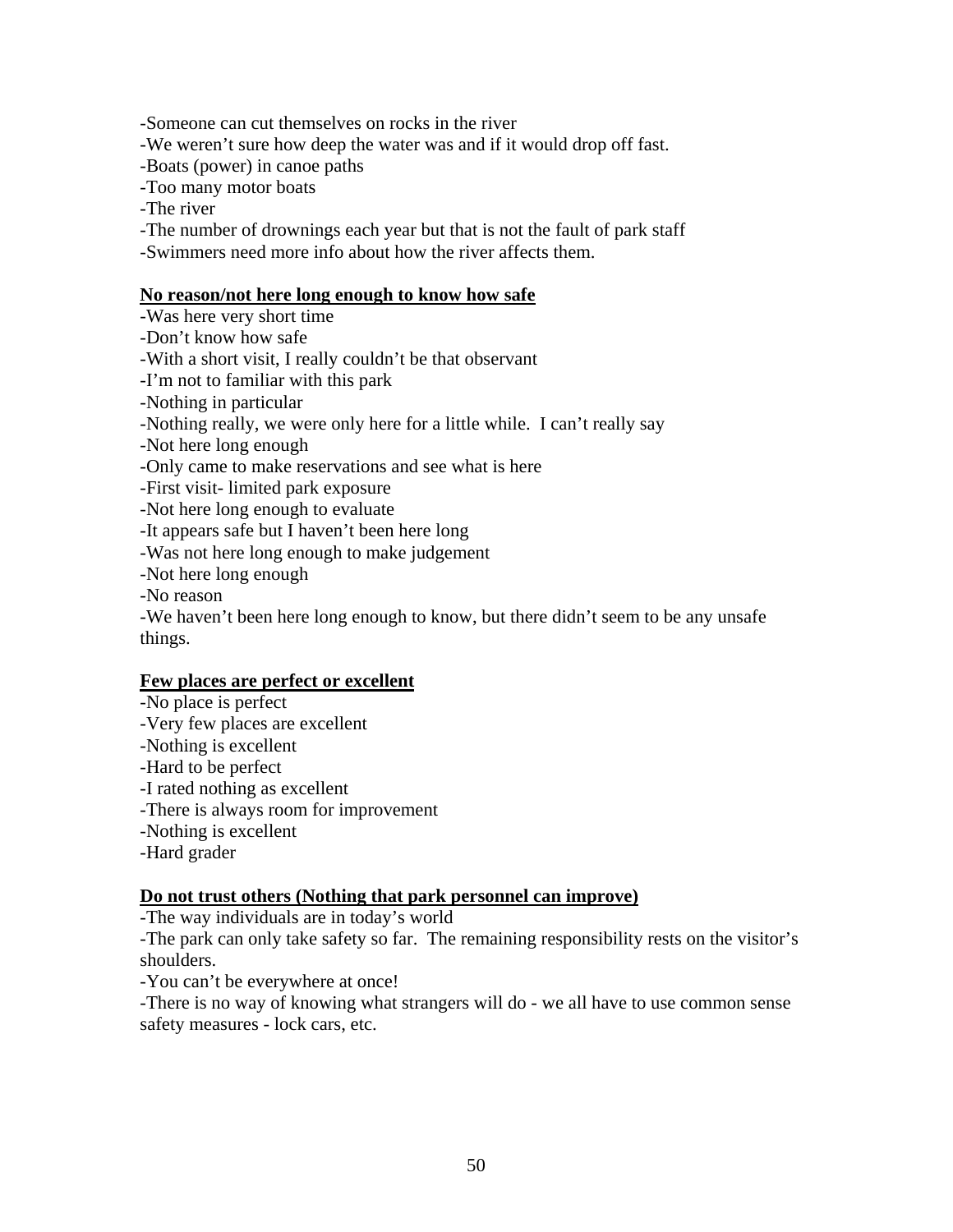# **Facilities unsafe**

-Slippery shower floors -No security/police officers evident. No emergency phones/lights -Fire extinguishers in cabins -More lighting near cabin and in parking lot

# **Trails unsafe**

-Bluff view trail needed word of caution for young as one area of trail right next to drop off

-Bluffs should have some kind of rails for safety for small children

-Trails are thin and somewhat eroded at parts

# **Poor maintenance/care of resources**

-The upkeep is very poor around the cabins -It seems grown up -Weeds near river

# **Lack of signage**

-Signs in swimming areas warning of flood conditions

-Bluff view trail needed word of caution for young as one area of trail right next to drop off

-No signs warning out of town visitors of undercurrents, etc.

# **Other**

-Boating

-Lots of "little ones" walking/riding bikes on driving path at campground

-Width of road for bicycles/cars

-Not enough camping spots

-Too crowded

-Broken glass all over!

-Anyone could hide in park so they were there later

-Speed limits, no bicycling at night, playgrounds close at dark

-Confusion at gate with vehicles due to permit filling out.

-Traffic - driving too fast, need bicycle trails, walking trails along side of main road.

-Securing possessions was not a problem

-Lot of people in parking lot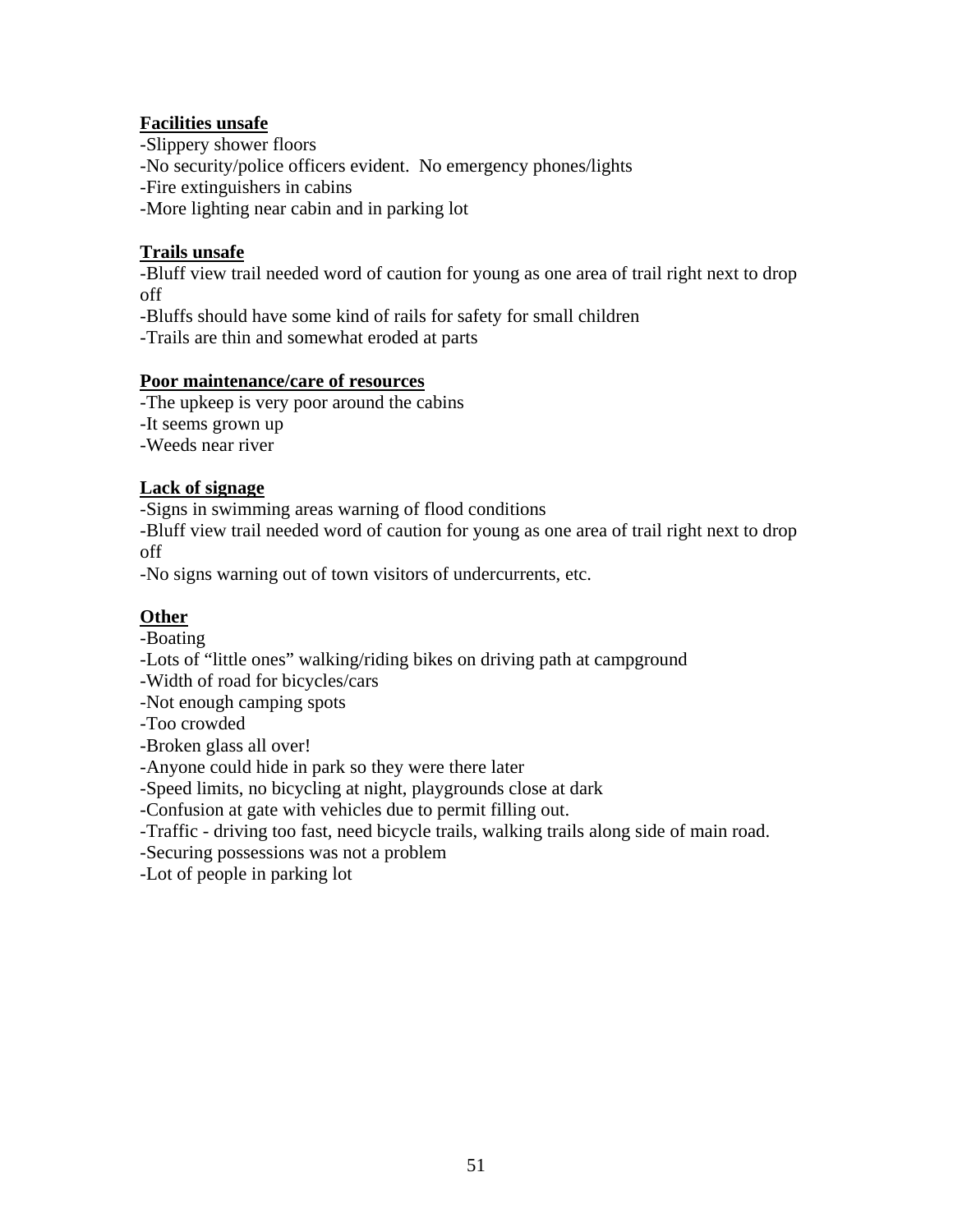**Appendix I. List of Responses for Question 19**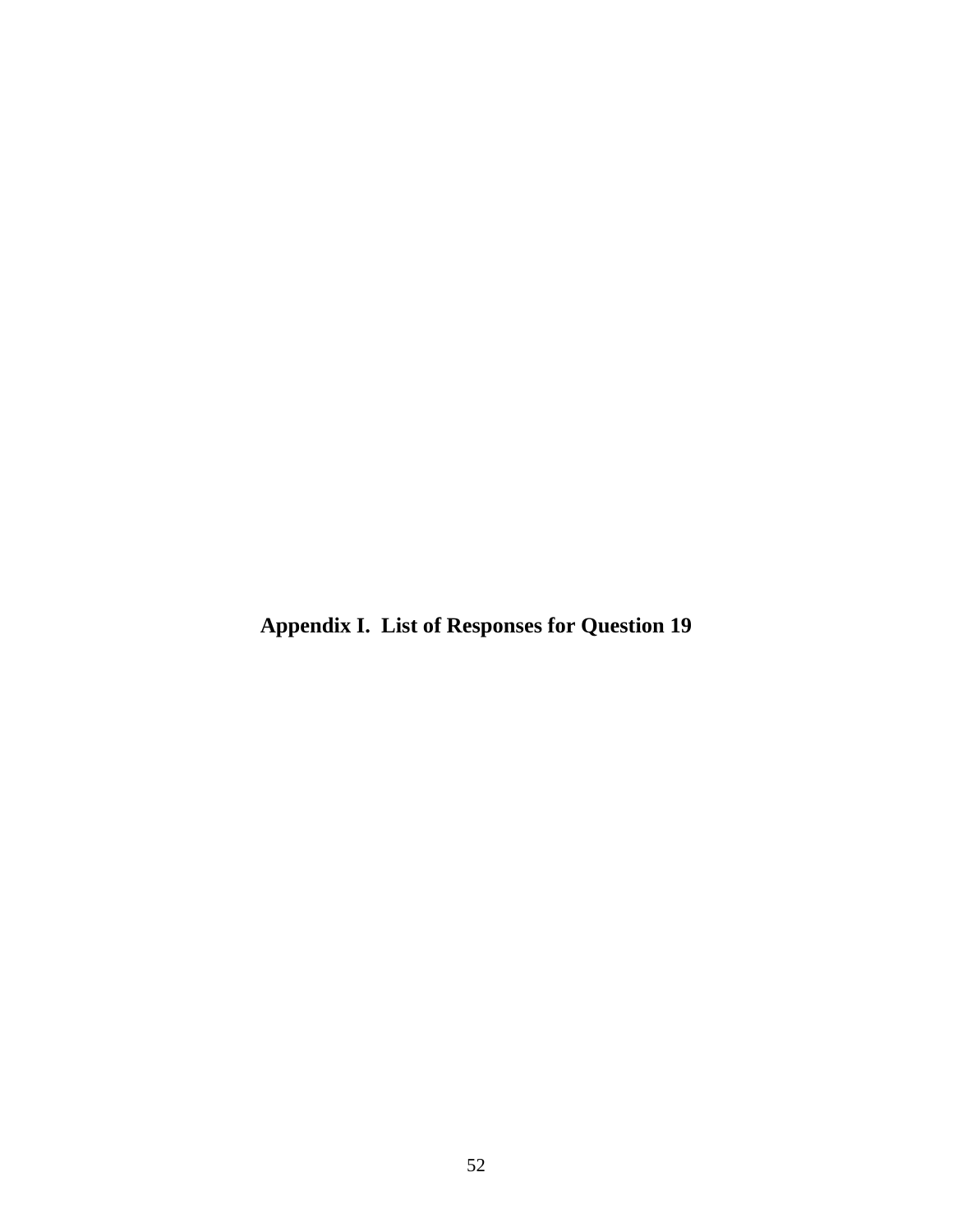# **Responses to Question #19**

**Please feel free to write any additional comments about your park visit or suggestions on how the Missouri Department of Natural Resources can make your experience in Meramec State Park a better one.** 

### **General positive comments**

-We had a great time

-This is a very nice and quiet, peaceful park. We look forward to visiting again real soon. -Beautiful park.

-It's a great place Im come back soon.

-We enjoy being here at the park. My kids love it.

-Clean & well manicured & friendly & professional staff.

-Beautiful park (Meramec State Park)

-This place is great in fact, one day I may get married here! If I can find a good guy!

-We really like to come here. Everything was great. Thanks to all that makes it that way.

-I enjoy the park  $\&$  the availability to use it as a non-camper. I would like to come  $\&$ camp again

-This is a beautiful park. Thanks.

-Enjoyed the park very much.

-Thank you for a great time and a nice staff.

-Keep up the great job!

-Very nice park.

-It is impressive to see a clean & nice park.

-We really enjoyed are visit with the State Park

-Keep up the good work! Send me more info on the state parks

-Kevin and Matt were very knowlegable and helpful and nice. The naturalist programs were a real bonus for our weekend. Keep up the good work!

-I love this park! River access for our floats with our own rafts makes this the perfect weekend get-away spot.

-This park has everything! I love it!!

-I found it to be an enjoyable trip.

-We had a great time.

-I grew up here more or less. Our family rented cabins here every year for over 20 years.

I come still, every chance I get. It's like home here for me.

-State parks are very useful & easy to enjoy

-We have been coming to Meramec StPk for almost 12 years for a family reunion. We have always felt very accomodated.

-Everything else was great. Thanx

-Great parks (we stayed at Trail of Tears 7/22)

-Fisher Cave tour guide very good and tolerant of children. We liked this tour better then Meramec Cave! Good job.

-The tour guide at Fisher Cave was great. We liked this tour much better than Meramec Caverns because it was so much more natural

-We come here often (camping). Like the family atmosphere. Staff always helpful and has a smile for us.

-I feel the park is a great asset to the county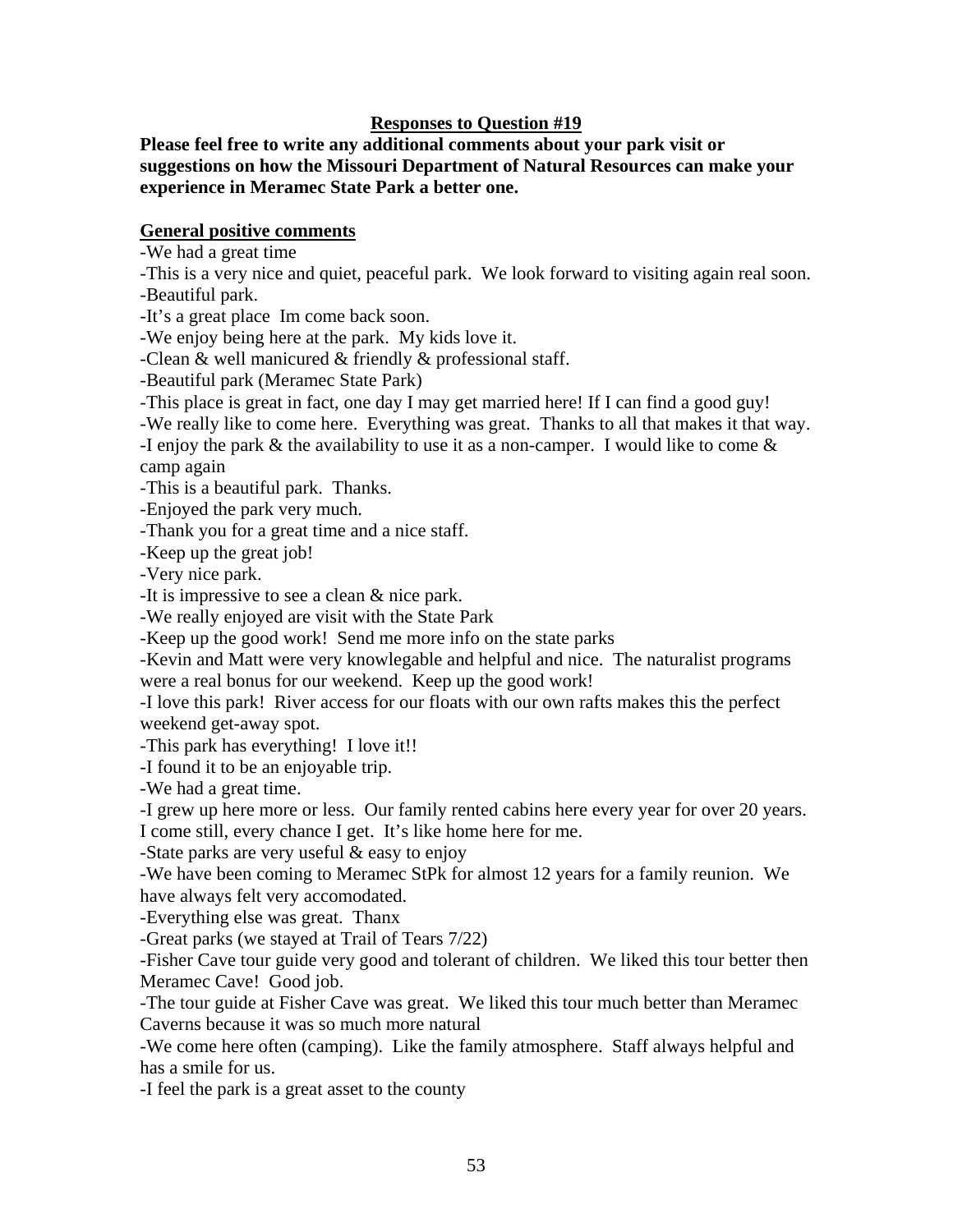-I always find the Missouri State Park System to be quite superior.

-Everyone in this park has been exceptionally nice to me

-I appreciate the reserved campsite option - and the noise restriction after 10:00 pm. Well patrolled park - Thanks!

-We camped here last week and were very impressed. The park was very well patrolled and the noise level was very low considering so many people. Liked Fisher Cave much more than the Caverns. Our guide was very informative.

-I really enjoy coming to the park it is so beautiful down here.

-One of the nicest laid out and kept state parks we have ever stayed in.

-We had a great time!

-Your welcome center is very excellent. Thank You

-Overall I felt the park to be very nice, we have stayed at a lot of campgrounds and found this one to be one of the nicest.

-Beautiful park! Helpful people!

-Great job!

-Overall lovely atmosphere and most were professional. Thanks

-Found state park quite by accident. Find all aspects very satisfactory, we will keep returning to one of the cabins every summer. Good isolation. Cabins very clean. Thank you.

-Always enjoy seeing the deer roaming in the evening. Visitors Center is one of the very best.

-Good park to be in

-We thought it was great. We will be back

-I enjoy this park and have been coming every year since my younger years

-Keep up the great work!

-Very beautiful setting well cared for thank you

-My family and I camp alot and have enjoyed are stays here. It is one of the nicest kept parks around this area.

-This is one of the best campgrounds I've been to.

-I'm very satisfied with your park.

-I really like the nature programs

-Very enjoyable day trip

-We feel that this park is very well supervised and maintained.

-This is the third time we've been here; first at the private campground, second in the cabins, third in your campground. Beautiful park!

-We are traveling and haven't been able to take time to get involved in park offerings - it looks great. The campground was very quiet last night.

-The staff here was excellent, and we will come back.

-We have been coming to Meramec Park for 30 years. We have always felt comfortable and safe.

-I enjoy coming here because it is always clean and all your friends and kids are all safe here

-Beautiful Park and great facilities and staff

-The canoe trip we went on was very fun. I would say that is the best part of this trip.

-We had a family reunion in April 1997 Great time

-Family reunion in April 97 Wonderful time and the area we had was great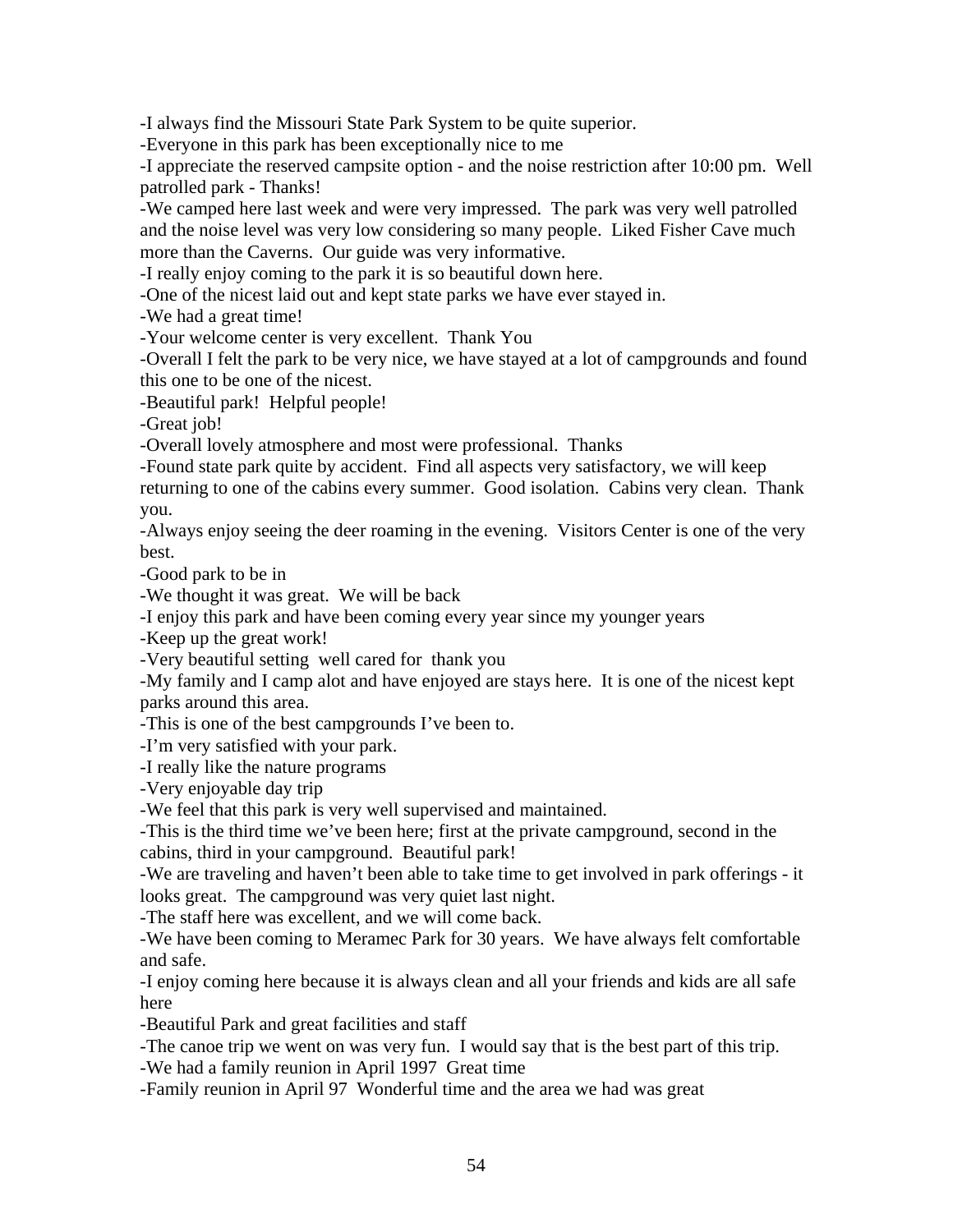-I would like to come back and visit the park again -Excellent staff. Thank You! -It's the best park I have been to. -It's a great park Thanks! -Keep up the good work guys! Thanks!!

### **Need more campsites, trails, facilities, picnic areas, or activities**

-Wild cave tours of other than Fishers Cave.

-Need basketball court with tennis net on the other side. Bring more tourist & familys. Maybe a little arcade room etc. I've been to resorts, campgrounds, they've seen more people for their activities.

-Put in more full hookups

-Nothing to do for teenagers, but playgrounds.

-Offer more frequent cave tours

-Add bike trails and/or bike access on roads (marked for bikes)

-Anything to do for bikes would be appreciated.

-A pool, maybe

-Wish there were more full hook-up sites.

-Need more playgrounds

-Need more electric sites

-Have more electrical campsites available.

-More activities such as volleyball and basketball.

-More camp sites with electrical hook-ups and an additional camping area

-Golf would be a great addition

-You do need more elec. and water hook-ups.

-Need more electric sites

-Picnic area is sometimes crowded on weekends.

-Picnic area is crowded on weekends.

-More pay phones

-Please make more full hook-up sites or at least reserve the ones you have available.

-More full hook-up sites

-Needs more campsite site.

-Needs more campsites Turn group back into campsites. Time we get off work and get here, they are full.

-More laundary facilities!

-Need more showers.

-More electrical campsites.

#### **Need better/more river access, fishing areas, or swimming areas**

-Need better fishing areas.

-There wasn't any good flat fishing areas to take the kids.

-I'd like to have better swimming access areas marked.

-Need more river access for swimming.

-More river access areas

-Ramp is too steep and in too swift a current area. Put in and eddie area would be great.

-We would like easier access off the banks to the river (for kids)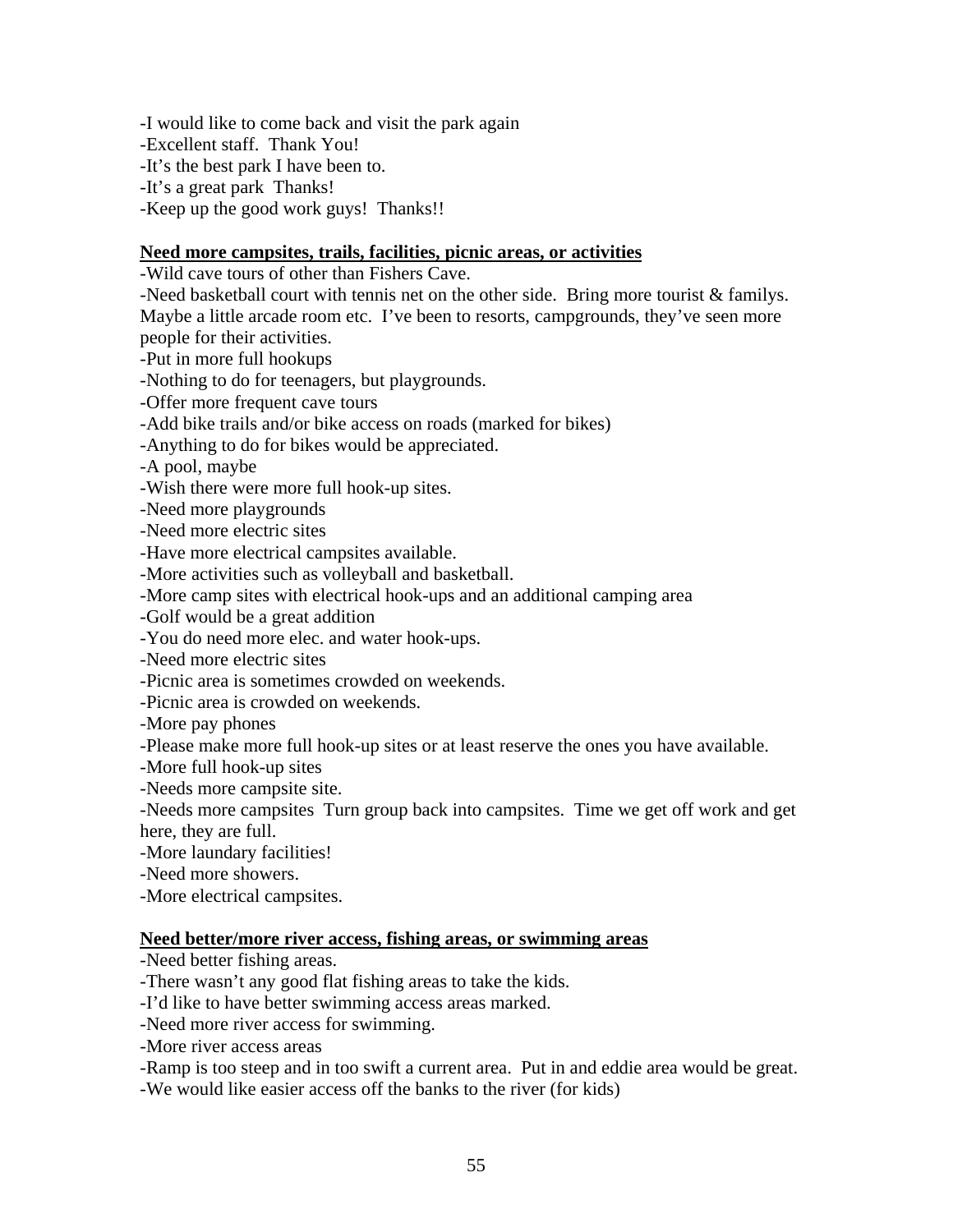-Could use more swimming areas.

-Need a rail or steps for access down to river. It was muddy & steep. Several people fell down it.

-More beach type accesses to river

-We would really like to see more access for fishing. The real reason we haven't stayed here again is because of the lack of river access for fishing.

-Design more swimming areas that are suitable for family use. I was disappointed that a park named for a prominent river does not have more access to families who want to swim.

-Easier access to the river for the handicapped.

### **Need newer facilities or better maintenance/care of facilities and park grounds**

-The park needs better Bar-B-Q grills on 1-20 full hook-ups

-I'd like to see new picnic tables in campground

-Grass need cutting in some areas.

-Water fountain need to be better Water was hot and to much chlorine

-Grass need to be better taken care of in picnic area.

-The area seems over taken with weeds The trails to river are grown over.

-Improvement on the trails

-As a family we enjoy the state parks for camping. At Meramec we have noticed over the past two years not only do we pay for the campsite, but we have to clean it first.

-As you come out of the picnic area - under the bridge the visibility is blocked by brush and weeds. This needs to be cleared for better visibility

-Little less weeds near river access at picnic areas. Otherwise fine Thank you -Would like tile on the shower floor

-Your maintainence crew was out mowing the grass by my site by 7 am. I felt that was too early.

-You need to clear the weeds off the paths better and make better trails to the river

# **Problems with concessionaire services (cabins, Dining Lodge, canoe trips)**

-We arrived early for our cabins and all but one of six were ready. When we got in cabin #12  $\&$  #13 the air cond. was broke. We were told it would be fixed but finally at 5:30 we were assigned for a different cabin. It was disgusting! The floors were filthy with cigarrette butts in the floor. Mice droppings were in the kitchen. The lady at the cabin rentals was very rude. We have had our family reunions here for 7 years & we may never come back.

-Would not look at non-working A.C. yesterday. Restaurant waitress not very good. -10 mile canoeing trip wasn't long enough

-I think that if you had a two-day canoe rental with the second a little cheaper than the first, without camping on the river, it would be nice. Most places charge between \$35 to \$45 to canoe for 2 days. Usually a 10-12 mile trip on Saturday then 6-8 on Sunday. We would have canoed two days if you had this service.

-I believe that you should offer a 2 day float trip as does every place I've ever canoed. The bus usually drops off the people  $10-12$  miles from their campsite  $\&$  you float back to your campsite. The following day you canoe from your campsite to another location 8- 10 miles downstream. I was very disappointed that you didn't offer this service.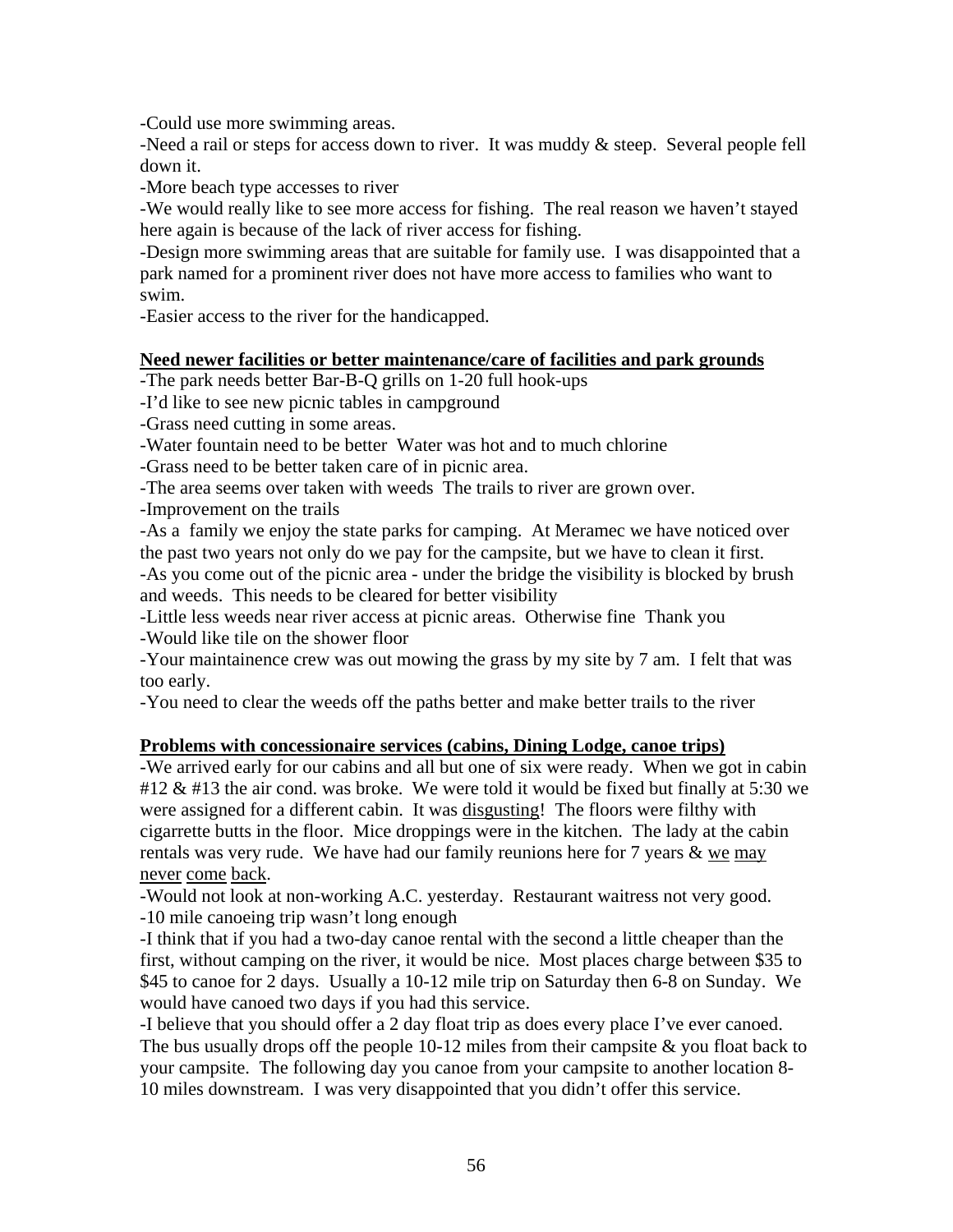-The tube trips seem a little expensive.

-Have canoe users use litter bags. less bad language.

-We stayed in a cabin 2 years ago and felt that it really needed new mattresses and more supplies in the kitchen.

-Need door mats inside door in case it's raining (Need also a radio) for weather and storm alerts

-Cabin needs rug or doormat inside on tile floor - especially when it's raining and your feet are wet. All vents in ceiling are quite dusty.

-Restaurant open for breakfast and all day long. 24 hrs. would be nice.

-Have buses run more often. I had to wait over an hour for a bus to pick me up, 10 miles away from my vehicle.

-The Restaurant left us waiting and waited on 4 or 5 other tables while we were the 2nd group in to eat!

### **Restrooms not clean and other problems with restrooms**

-Restrooms need to be a little bit cleaner.

-Clean bathrooms

-My only problem was that the restrooms ran out of toilet paper each day & there are no soap dispencers.

-My son felt very uncomfortable in the bathroom due to smell. Other than that your doing a great job.

-Cleaning bathrooms in early morning (7:00-9:00 am) is very inappropriate. This is the time when most people are showering/using facilities. Early afternoon when people are floating or very early in morning would be more suitable for most people.

-Clean bathrooms more often

-Cleaner restrooms. (I visited during extremely busy time and restrooms looked liked they were regularly cleaned just extreme usage.)

-The showers and bathroom sinks and shower curtains are dirty and moldy, and a good scrubing and spray with pure Clorox will whiten, remove mold, and leave a clean smell. Please do something soon about the showers! Thank You

-We have noticed a decline in cleanlyness in the bath houses over the last 2-3 years.

# **Better signage needed**

-Last Saturday night (6/21) when the park started flooding, we left the campground on our own as no one came around to tell us the park was flooding. When we left about midnight, there was a lot of water over the road, with no warning signs that the water was there.

-Need deer crossing sign half way down hill between lodge and campground

-Better signage

-Need better directions on hiking trails.

-We came into the park at 5:20 pm and the visitor center was closed. We panicked a little because we had never been here before and there were no signs to tell us where to go for cabin rental. Could you put a sign by the entrance to show us where to go for cabins and camping?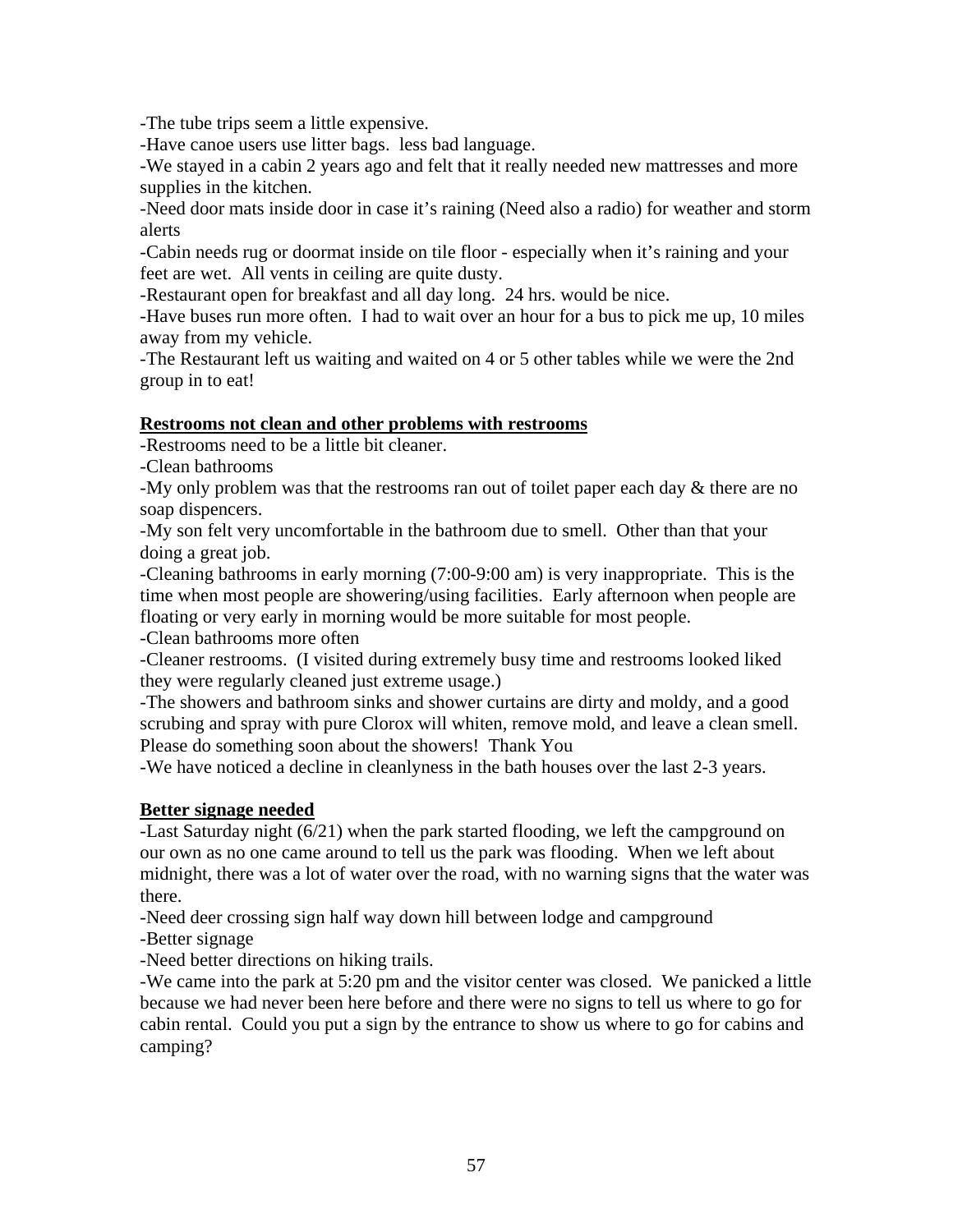-For camping first-timers, you might need to place a sign or notice on visitor center that directs people to cabin rental - we arrived at 5:30 pm and were frightened we couldn't get our cabin that first night.

-Signage could be more helpful.

# **Need better enforcement**

-Need to enforce quiet times

-There needs to be some type of enforcement of the speed limit especially through the campground. I myself have witnessed several people on this visit exceeding the speed limit quite a bit and drinking while operating a motor vehicle. Being a parent of 3 this bothers me. Have also noticed people going the wrong way on one way roads. This includes campground hosts even when tickets are collected.

-People in our campsite were very noisy at 3:00 am. Is there some sort of monitoring system?

-Noise in park during quiet hours.

-Some people were talking and yelling until 3:00 in the morning and not being considerate of others. I know thats not the parks problem as much as the individuals but perhaps some night patroling and expeling trouble makers could improve the problem. We did enjoy ourselves in spite of the problem.

# **Park personnel not helpful/friendly, or not providing safety**

-Last Saturday night (6/21) when the park started flooding, we left the campground on our own as no one came around to tell us the park was flooding. When we left about midnight, there was a lot of water over the road, with no warning signs that the water was there.

-We also would appreciate Camp Host without bad attitudes and hateful communication. -Have more knowledge about what campsites are open or occupied.

-I felt most people were quite helpful and friendly. However, it seemed to me that the attendants in the entry booth didn't know some camp areas were available. We had to cruise around to find an electric hook up.

-Bear Cave did not seem to be located where the visitor center staff told it was.

# **Problems with reservation system**

-The only problem we have ever had is in reserving a group camp site. Luckily this visit there was a cancelation and we were able to get a group site! Thank you!

-We feel that the campground reservation system could be improved. Two week lead time is excessive!

-I don't like the 2 week dead line on reserving a campsite

# **Other**

-We have been here several times. Things this time have not been well at all. We probably won't be back.

-We had problems but we have survived

-Campsites 20 feet to close together at the end we were camping on. #126

-I feel that people should feel free to come here without worrying about what they can and can't do. I understand that there are certain rules that must be followed in order to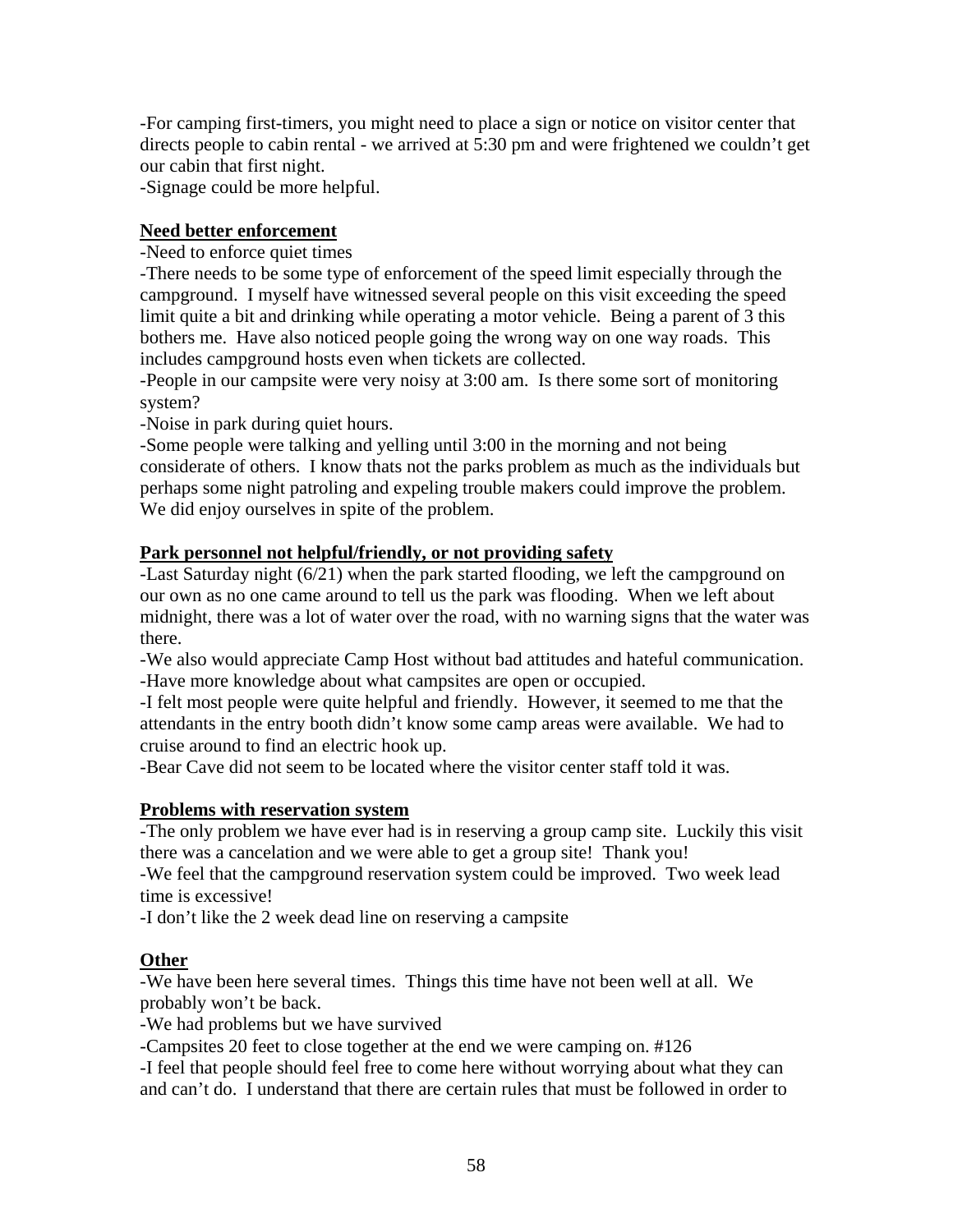have a clean and safe time here. but gates on the caves and not getting off the paths are rediculouse to me.

-Hot water in 1st shower stall

-Would like to have more time to visit next time; have an appt. so in a rush -Peace

-Arrived to late for cave tour. We'll have to come back Thanks

-Say high to ranger Tom for me.

-It was a nice evening and tomorrow will be even better. There aren't really any major things that need improving.

-We have a large family and feel eight people should be acceptable for one campsite and 2 medium tents and 1 small tent should be also accepatable per campsite. We also feel no motor campers or generators should be allowed on Basic Campsites. We would also like to see the rental of tubes for floats (instead of purchase) return.

-Thank you!

-Possibly installing phones in motel

-Too many motor craft on river!!

-Separate areas for motor boats & jet skis from rafters & canoers or posted speeds.

-We will have to take advantage of your trail systems when it gets cooler. They are highly recommended

-When the power went out, it wasn't as fun but the river was really fun.

-You need to have a 1 week bow hunting season to keep the deer population down so they will stay out of the roads. No rifles because there is too many crazy people out there -Interuption of guests while driving through the state park.

-Beautiful country

-Some members didn't like the water pressure but I had no problem Water gets colds when toilets flush Muskegan State Park offers tram rides to town and back Some family members arrived late and couldn't get in. So had to return to town and call down.

-We will more than likely be back. Thanx.

-More instructions about ticks!

-We will be returning to Missouri State Parks.

-Shut off the rain. (Don't you guys have a faucet for that or something.)

-No boaters (or motorized) will canoeing or rafting!! Very unsafe

-No boaters (motorized) on river

-Why do you care what my annual household income is?

-I think the park during the summer hours should open at 6:00 am for morning walkers. Thanks!

-I would like for the lake to have been build in the 1980

-No rooms available!

-Make more parks

-Just a better system of checking in and out. Also couldn't pay for more than one nite caused more gate congestion. One person trying to handle all that traffic was bad for us but especially for the gate keepers. They were swamped

-A computer system for check in or a better control of knowing what sites are available. Payment of multiple nights rather than one night at a time.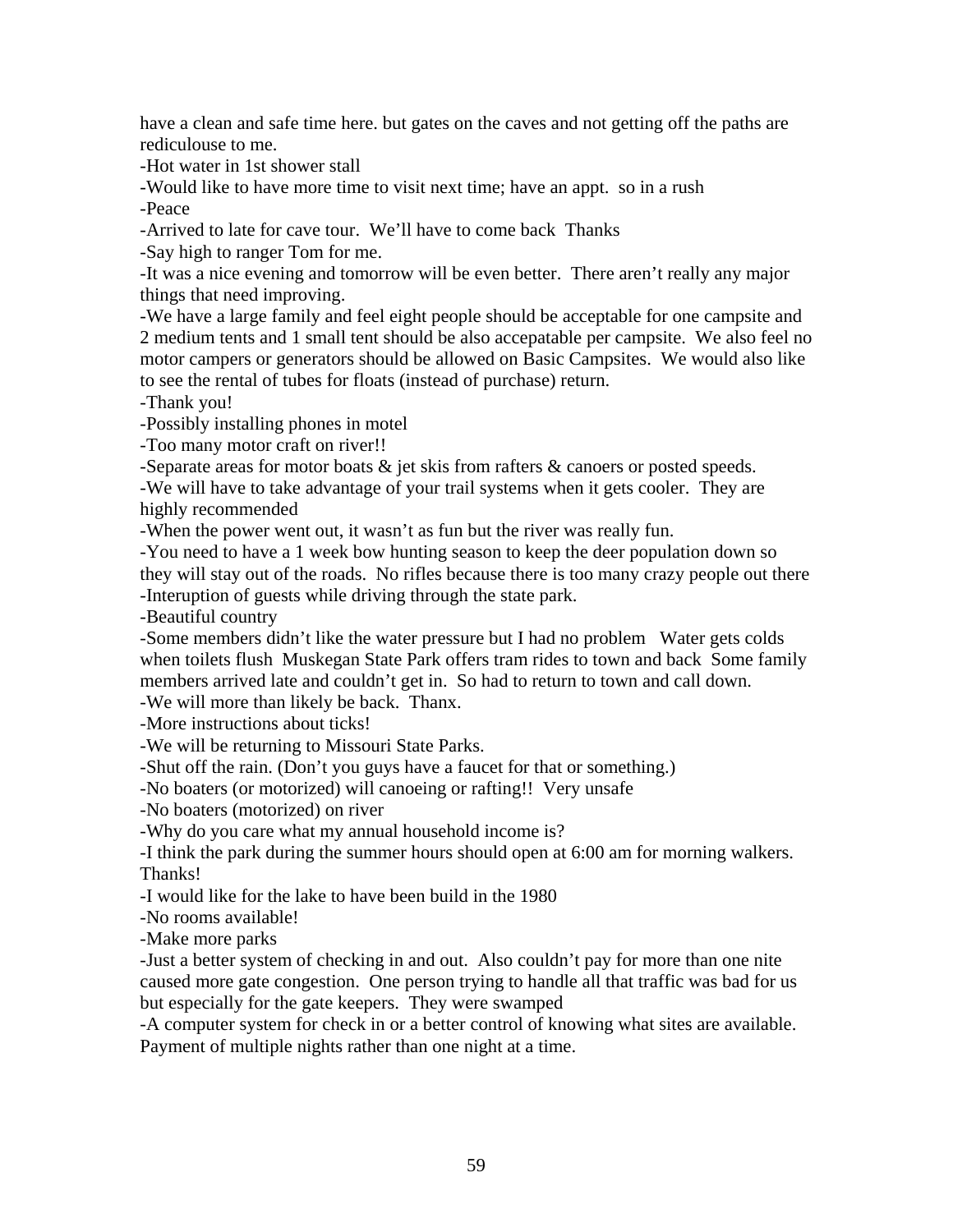**Appendix J. List of Comments From Pilot Study and Other Comments Not Included in Analysis**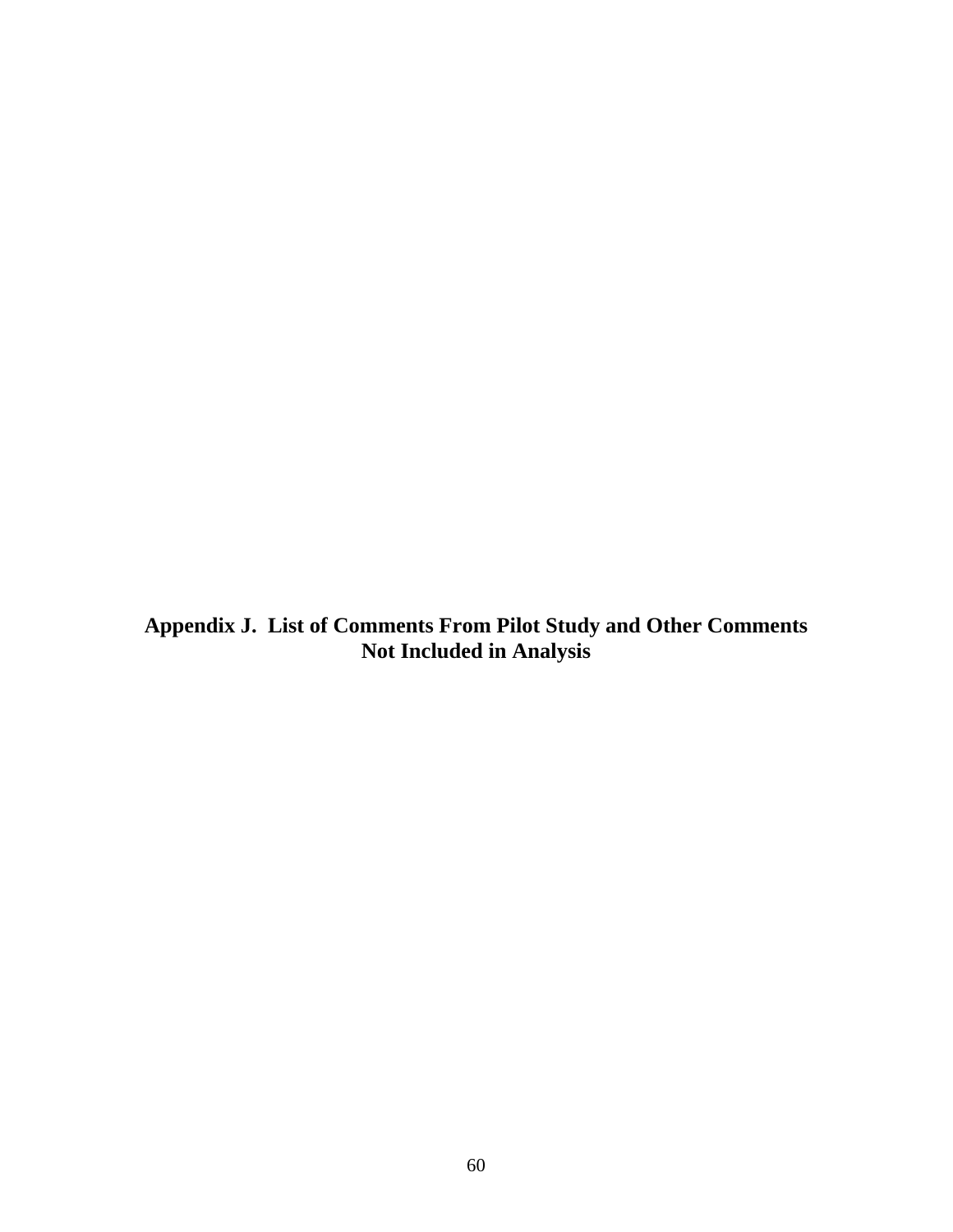# **Responses to Question # 8 from Pilot Study (June 6 & June 8, 1997)**

**If you rated this park as good, fair, or poor on being safe** *(Question 7, letter a.),* **what influenced your rating?** 

# **Lack of park personnel/rangers patrolling, lack of enforcement, and/or people breaking rules**

-The way the ranger handle problems -Park personnel don't come by very often -To easy for kids to be run over or hit on roads. Cars too fast. -In my opinion the park isn't patroled enough. -No patrols noticed -Loud & rude campers (mostly male) after 10 pm

# **River unsafe**

-The river -River unsafe in places

### **No reason/not here long enough to know how safe**

-Not enough time to see why it is excellent

# **Facilities unsafe**

-Fire pitts dangerous at night

# **Other**

-All expectations of park facilities for safety are met but it is the out of doors.

-Something can always go wrong

-Cause the surrounding

-Fencing, lighting, signs (clear)

-Security wise excellent Risk of injury with small children is always of importance to me.

-The surroundings

-Everyone was friendly & gave you the impression you were safe

-Cleanliness

-My kids use playground occasionally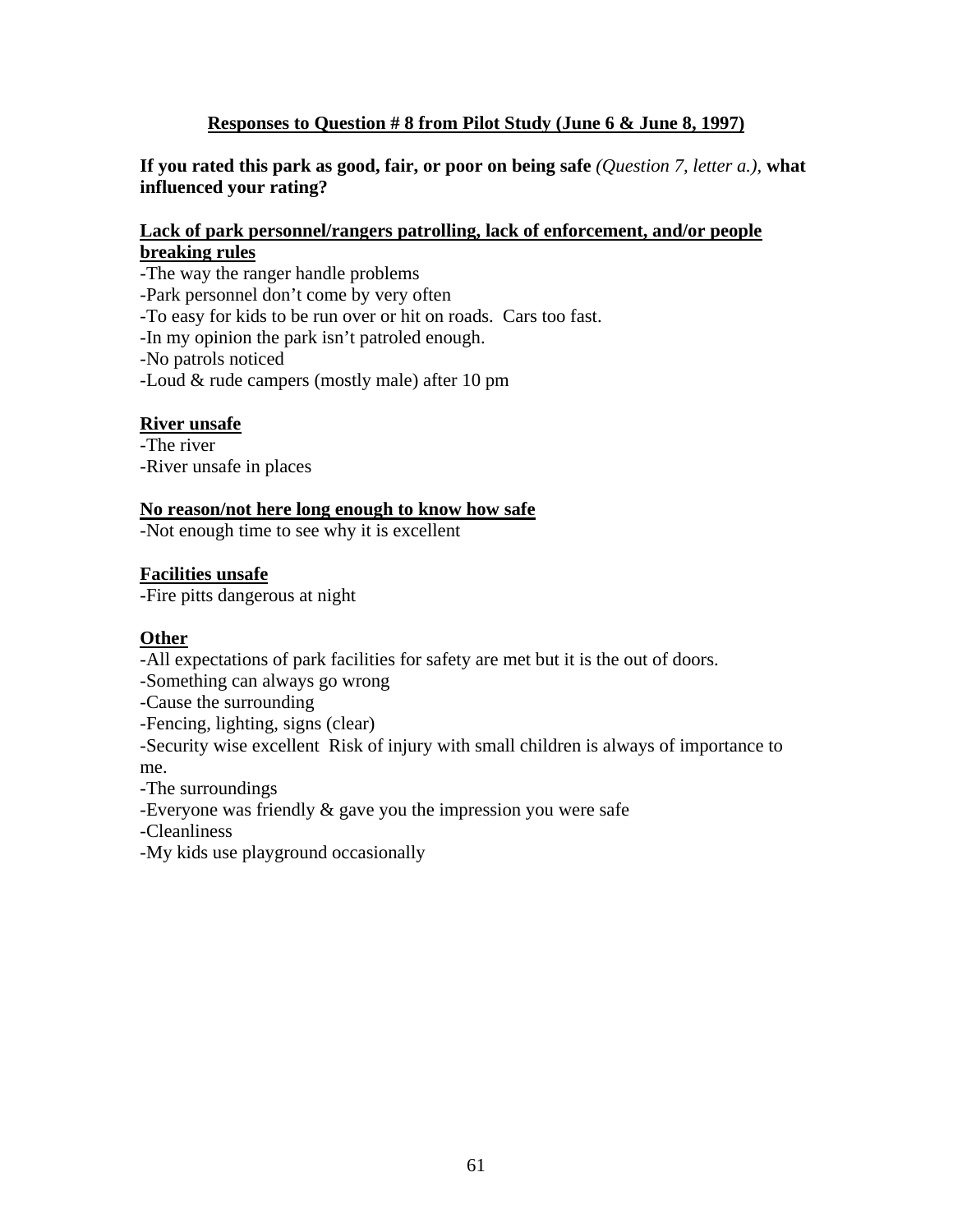### **Question #19 comments from Pilot Study (June 6 & 8, 1997) and from other surveys not included in analysis (respondents under 18 and non-random participants)**

**Please feel free to write any additional comments about your park visit or suggestions on how the Missouri Department of Natural Resources can make your experience in Meramec State Park a better one.** 

### **General positive comments**

-Thank you for the good time we did have.

-A great place to visit

-Proud to have this park at Sullivan.

-This is our favorite place to camp. We always have a good time here. We consider this park our "Home away from home." Thank you

-A well trained staff enabled to realize an excellent hike and tour of the park & facilities Thank you!

-Lovely park. Thoroughly enjoy it!

-I am glad that I leave here with such a good place to go anytime I like.

-Enjoyed this park very much & I can't think of anything to make it any better except for maybe adding a few more secluded campsites. But we had a great time!

-Can't think of no bad points. The park is very enjoyable & I like it a whole lot. Plan to be back a lot! Just wish there were more secluded camp sights!

-I love it here, it's where I got engaged to be married to the greatest man alive!

-I'm glad to have access to the natural sites, caverns, river etc.

-We will definetly come back!

-Nice job

-Great place. We come here at least once a year. Some years more.

-I have been to several state parks here in MO and other states. I think your visitor center exhibits are some of the finest I've seen, and activities in the park are very enjoyable for both children and adults.

-Meramec State Park is an overall great family environment

-Whatever is being done to control the mosquito population is great! I have not got one bite so far, and I can sit outside and enjoy myself. Good work, keep it up.

# **Need more campsites, trails, facilities, picnic areas, or activities**

-Have a few more full-hook-ups available

-Need to add more toddler activities in the playground area.

-Need more picnic areas through the park. Also a restroom over by the playground.

-More bathrooms.

-You need some more recreational areas for people who play frisbee or other large area activities

-More showers

#### **Need better/more river access, fishing areas, or swimming areas**

-That there were more paths to good fishing spots.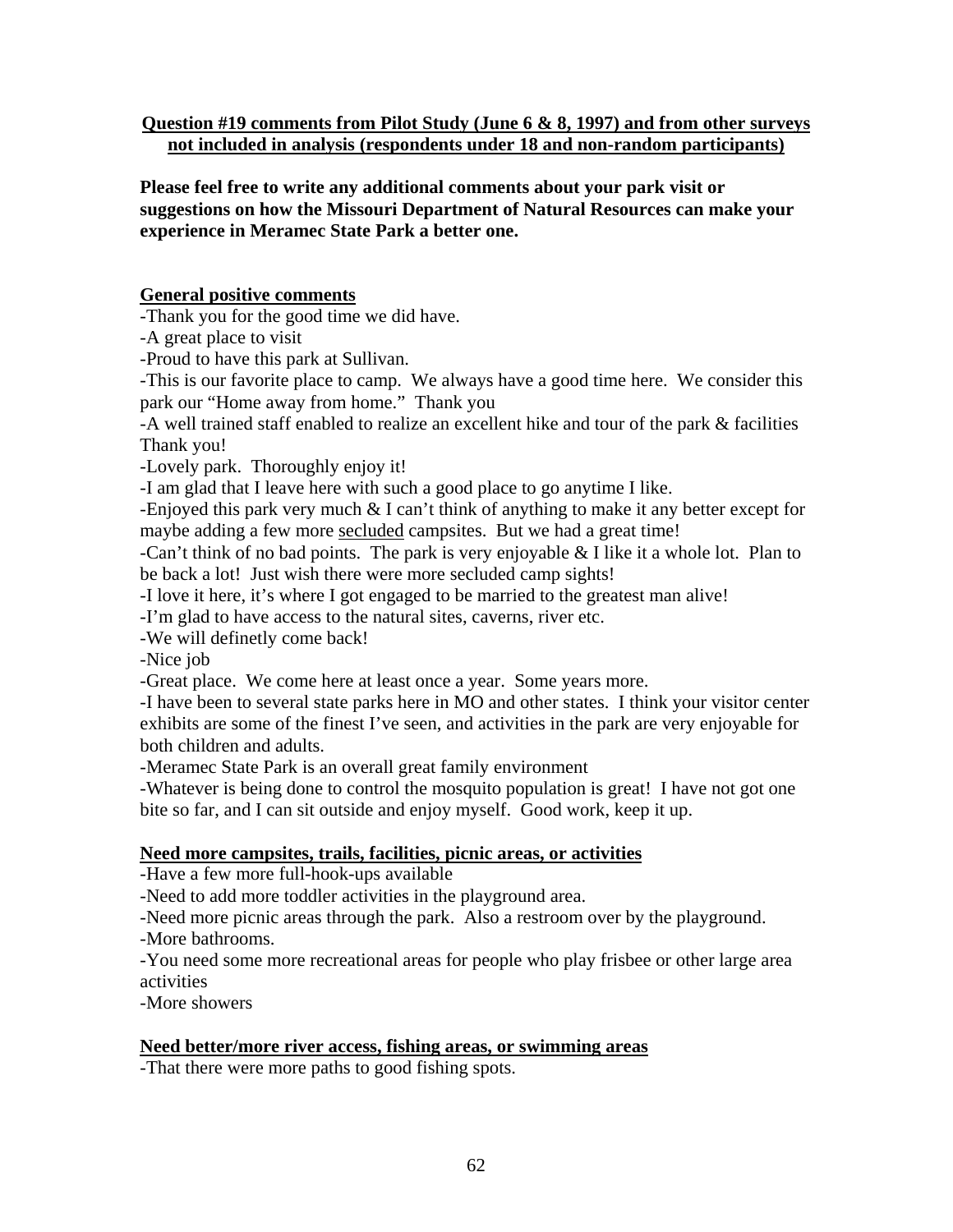# **Need newer facilities or better maintenance/care of facilities and park grounds**

-Clean out fire pits

-The cabins need to be upgraded.

-Our fire pit was very full of ashes & needed to be cleaned out.

-The park is beautiful but sometimes the grass gets a little tall by the river where the picnic areas are and also the steps to the river

-Overhead limbs drag on top of camper, bent one of my vents.

-Electric box is too far from camping pad. Trees hang over road so that they drag on top and sides of camper.

### **Problems with concessionaire services (cabins, Dining Lodge, canoe trips)**

-I was disappointed with the availability of firewood for campers (Wood lot locked?) -Cabins need cleaner carpets

-That the restaurant was better and that the wood shed at the store stayed open all night long.

### **Restrooms not clean and other problems with restrooms**

-Restrooms need to be larger to accommodate more people.

-Clean restrooms daily (small outhouses also) clean them at times other than peak usage times

-Toilet paper is too thin.

-Cleaning the rest rooms on Sun. morning is a bad idea (people need to use them the most in the morning).

-Only problem: I think they should clean restroom/shower area around noon when most have already showered.

-I prefer toilet paper to roll off of the dispenser

# **Better signage needed**

-Need a sign telling you where the exit to the park is. I saw several people pass it and have to turn around.

-Need warning under bridge for boaters to slow down due to swimmers -Campground roads are very narrow, crooked and poorly marked.

# **Need better enforcement**

-Enforce quiet hours a little more, not too strict, but quiet at least by 12:00

-We had a poor experience on Saturday night with very loud & obnoxious neighbors across field in the basic campground. Need more info. or signs as to how to handle these types of people. I didn't know what to do until I was confronted with the situation from 1 am until 3:45 am. Maybe a phone located several places in the campground to notify the host or superintendent. I couldn't leave my campsite at that hour being the only adult. -Patrol more often.

-Quiet time 200 loop to noisy.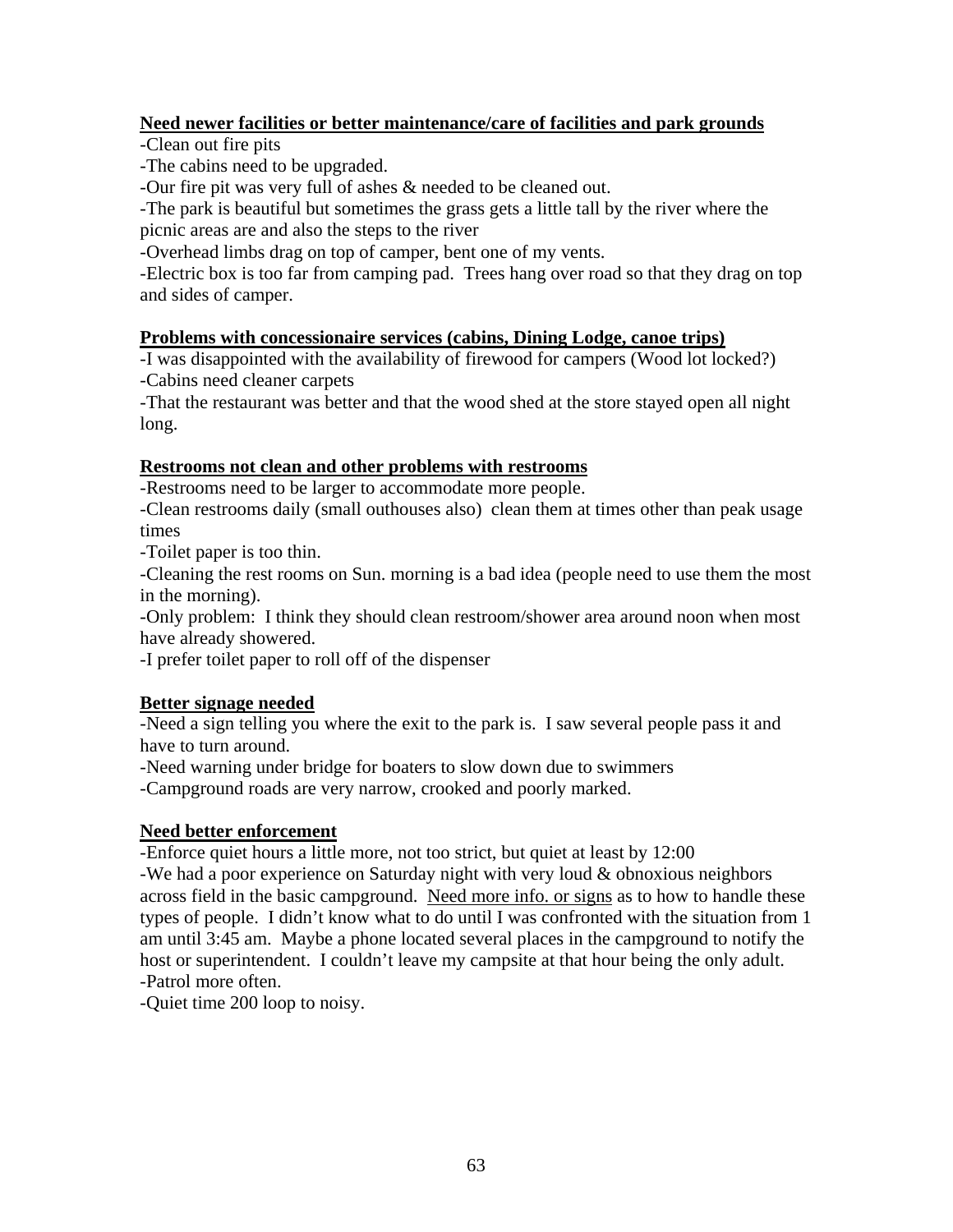# **Park personnel not helpful/friendly, or not providing safety**

-Supply people with jumper cables & permission to use them so people don't have to walk to Walmart 3 to 5 miles to town Luckily I got a ride

-I felt that the staff was to be helpful but when asked for help when needing a jump start we were told they can not help. and we should call a tow truck out of Sullivan, I believe the was a real bummer to end a great vacation.

### **Other**

-Possibly have more seclusion in the campsites.

-I think quite hour is to the extreem. I understand being considerate to your neighbor but, you go to far at night sitting by the fire

-I think late hour should be moved to 11:00 p.m.

-I think it was inconsiderate that the people conducting this survey did not have the courtesy to tell the employees of this park why they were here.

-We encountered a lot of dog feces. Perhaps more emphasis on picking up by campers could be used.

-More spacious camp sites.

-The only thing that would be better is if the main park area (boat ramp, picnic area) was open 24 hours. I sometimes want to come down at night and its closed.

-More info on fishing where to go for what

-People should not try to reserve areas unless payed for

-I would like it if you let us hunt in here 1 time a year.

-Roads through electric area narrow and crooked. Preference given to non electric area. Campsites are larger and driveways are longer and wider, Also non electric area has several pull-thru sites

-We have visited many of Mo. State Parks. Most are very nice. Sorry I can't include this park in this statement.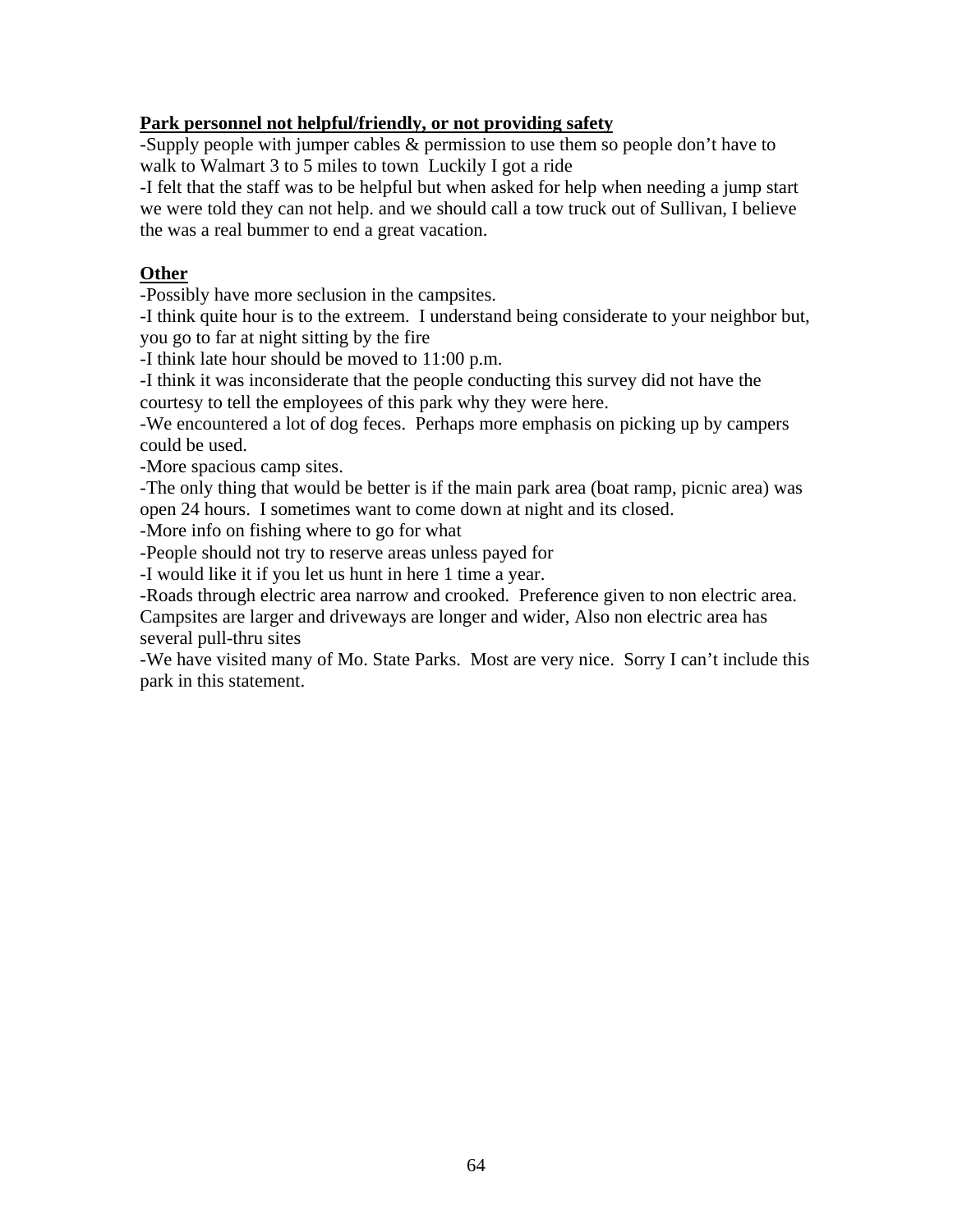**Appendix K. Protocol for Questionnaire Changes for Other Missouri State Parks**